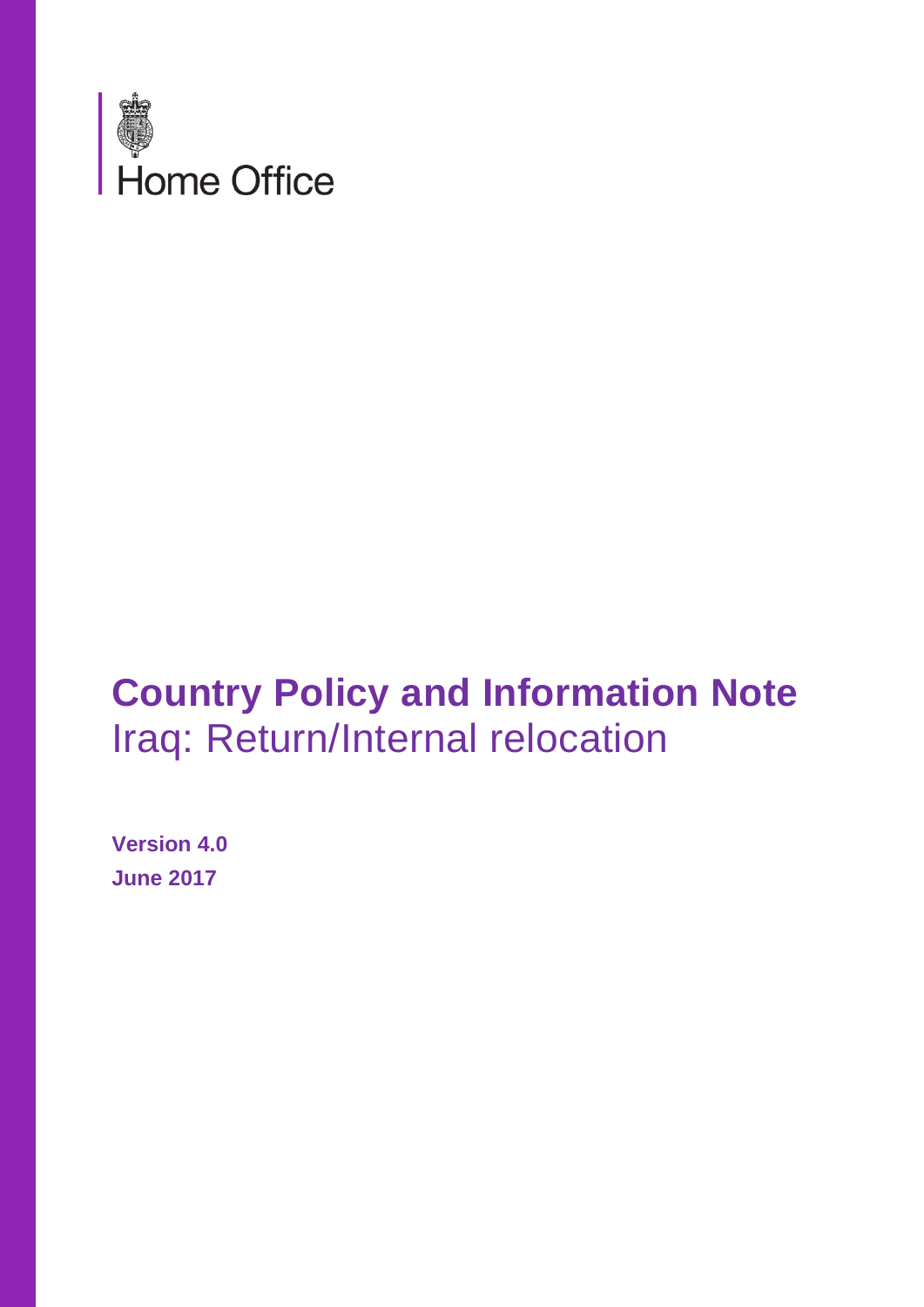# Preface

This note provides country of origin information (COI) and policy guidance to Home Office decision makers on handling particular types of protection and human rights claims. This includes whether claims are likely to justify the granting of asylum, humanitarian protection or discretionary leave and whether – in the event of a claim being refused – it is likely to be certifiable as 'clearly unfounded' under s94 of the Nationality, Immigration and Asylum Act 2002.

Decision makers must consider claims on an individual basis, taking into account the case specific facts and all relevant evidence, including: the policy guidance contained with this note; the available COI; any applicable caselaw; and the Home Office casework guidance in relation to relevant policies.

### **Country information**

COI in this note has been researched in accordance with principles set out in the Common EU [European Union] Guidelines for Processing Country of Origin [Information \(COI\)](http://www.refworld.org/cgi-bin/texis/vtx/rwmain?page=search&docid=48493f7f2&skip=0&query=eu%20common%20guidelines%20on%20COi) and the [European Asylum Support Office's research guidelines,](http://ec.europa.eu/dgs/home-affairs/what-we-do/policies/asylum/european-asylum-support-office/coireportmethodologyfinallayout_en.pdf)  [Country of Origin Information report methodology,](http://ec.europa.eu/dgs/home-affairs/what-we-do/policies/asylum/european-asylum-support-office/coireportmethodologyfinallayout_en.pdf) namely taking into account its relevance, reliability, accuracy, objectivity, currency, transparency and traceability.

All information is carefully selected from generally reliable, publicly accessible sources or is information that can be made publicly available. Full publication details of supporting documentation are provided in footnotes. Multiple sourcing is normally used to ensure that the information is accurate, balanced and corroborated, and that a comprehensive and up-to-date picture at the time of publication is provided. Information is compared and contrasted, whenever possible, to provide a range of views and opinions. The inclusion of a source is not an endorsement of it or any views expressed.

#### **Feedback**

Our goal is to continuously improve our material. Therefore, if you would like to comment on this note, please email [the Country Policy and Information Team.](mailto:cois@homeoffice.gsi.gov.uk)

#### **Independent Advisory Group on Country Information**

The Independent Advisory Group on Country Information (IAGCI) was set up in March 2009 by the Independent Chief Inspector of Borders and Immigration to make recommendations to him about the content of the Home Office's COI material. The IAGCI welcomes feedback on the Home Office's COI material. It is not the function of the IAGCI to endorse any Home Office material, procedures or policy. IAGCI may be contacted at:

Independent Chief Inspector of Borders and Immigration,

5th Floor, Globe House, 89 Eccleston Square, London, SW1V 1PN.

Email: [chiefinspector@icinspector.gsi.gov.uk](mailto:chiefinspector@icinspector.gsi.gov.uk)

Information about the IAGCI's work and a list of the COI documents which have been reviewed by the IAGCI can be found on the Independent Chief Inspector's website at <http://icinspector.independent.gov.uk/country-information-reviews/>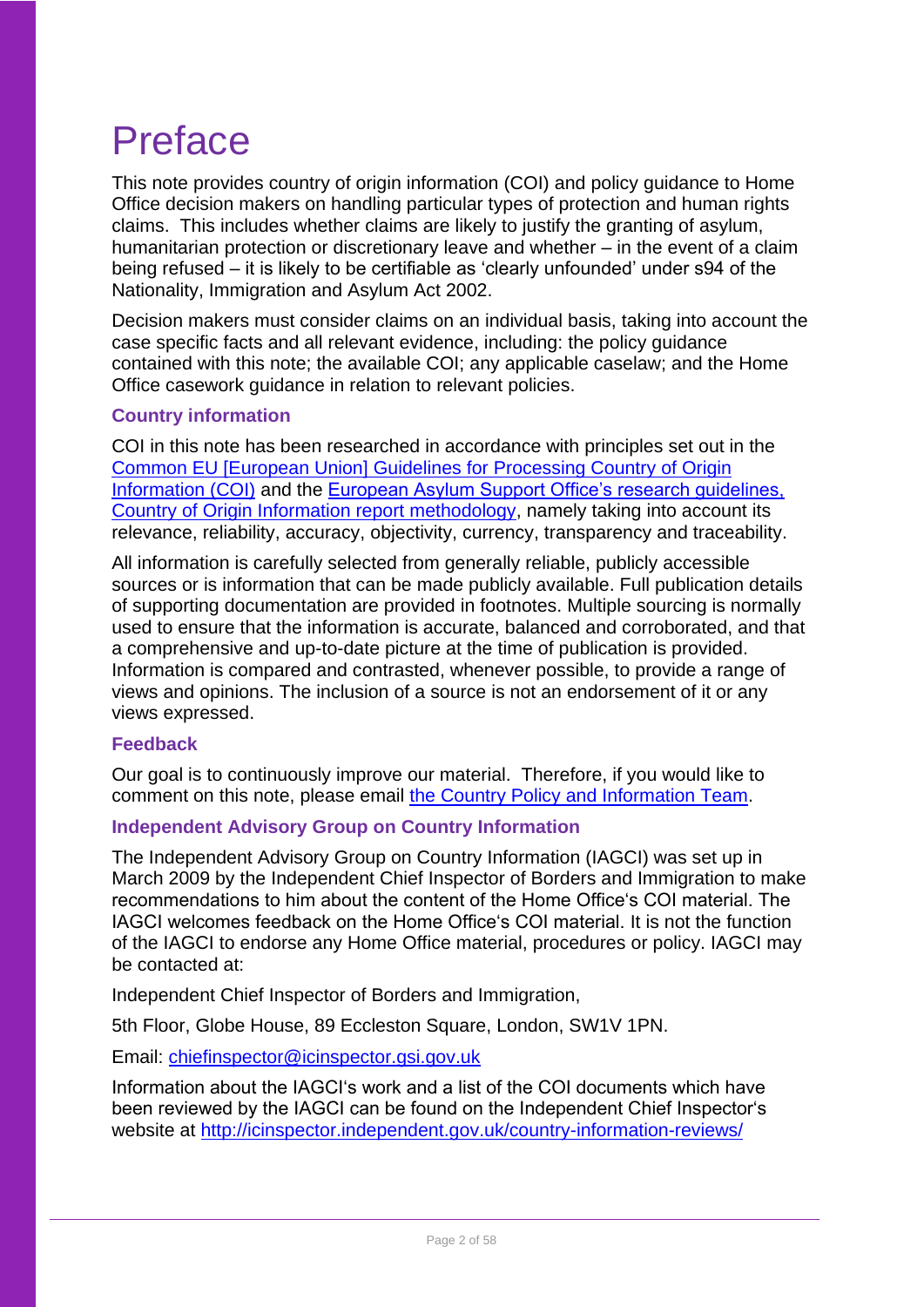# **Contents**

| 1 <sub>1</sub> |  |  |  |  |
|----------------|--|--|--|--|
|                |  |  |  |  |
| 2.             |  |  |  |  |
|                |  |  |  |  |
|                |  |  |  |  |
|                |  |  |  |  |
|                |  |  |  |  |
|                |  |  |  |  |
| 3.             |  |  |  |  |
|                |  |  |  |  |
|                |  |  |  |  |
|                |  |  |  |  |
|                |  |  |  |  |
| 4.             |  |  |  |  |
|                |  |  |  |  |
|                |  |  |  |  |
| 5.             |  |  |  |  |
|                |  |  |  |  |
|                |  |  |  |  |
|                |  |  |  |  |
|                |  |  |  |  |
|                |  |  |  |  |
|                |  |  |  |  |
| 6.             |  |  |  |  |
|                |  |  |  |  |
|                |  |  |  |  |
|                |  |  |  |  |
|                |  |  |  |  |
| 7.             |  |  |  |  |
|                |  |  |  |  |
|                |  |  |  |  |
|                |  |  |  |  |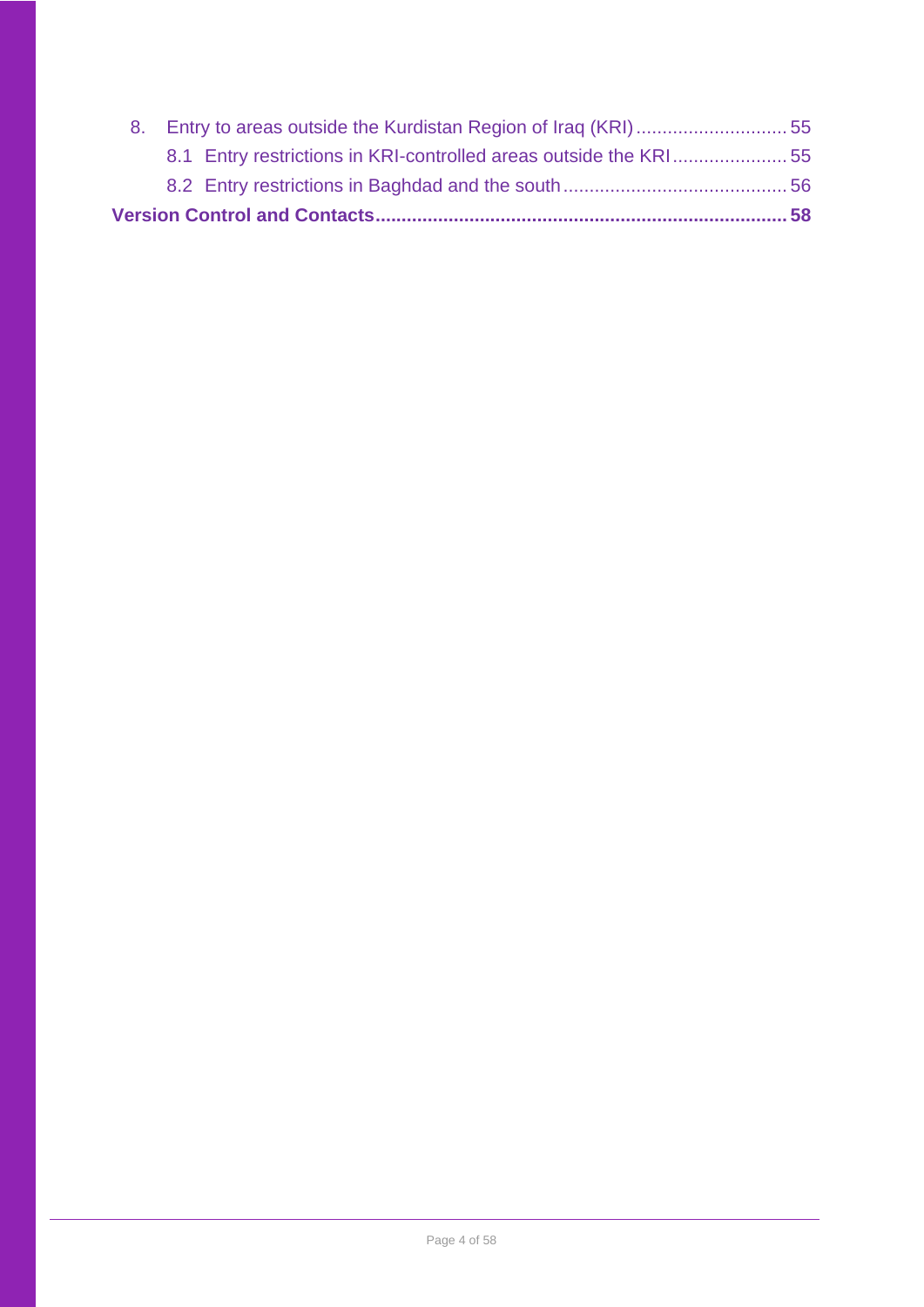# <span id="page-4-0"></span>Policy guidance

Updated: 22 June 2017

## <span id="page-4-1"></span>**1. Introduction**

#### <span id="page-4-2"></span>1.1 Basis of Claim

- 1.1.1 Whether a person:
	- (i) can feasibly return to Iraq based on their documentation; and
	- (ii) can, in general, relocate elsewhere in Iraq if they are unable to return to their registered place of origin; and
	- (iii) is at risk, based on their lack of documentation, of serious harm sufficient to breach Article 3 of the European Convention on Human Rights (ECHR)

Back to Contents

# <span id="page-4-3"></span>**2. Consideration of Issues**

- <span id="page-4-4"></span>2.1 Credibility
- 2.1.1 For information on assessing credibility, see the Asylum Instruction on [Assessing Credibility and Refugee Status.](https://www.gov.uk/government/publications/considering-asylum-claims-and-assessing-credibility-instruction)
- 2.1.2 Decision makers must also check if there has been a previous application for a UK visa or another form of leave. Asylum applications matched to visas should be investigated prior to the asylum interview (see the Asylum [Instruction on Visa Matches, Asylum Claims from UK Visa Applicants\)](https://www.gov.uk/government/publications/visa-matches-handling-asylum-claims-from-uk-visa-applicants-instruction).
- 2.1.3 Decision makers should also consider the need to conduct language analysis testing (see the [Asylum Instruction on Language Analysis\)](https://www.gov.uk/government/publications/language-analysis-instruction).

Back to Contents

#### <span id="page-4-5"></span>2.2 Internal relocation

#### a. Relocation in general

- 2.2.1 In the country guidance case of AA (Article 15(c)) (Rev 2) [2015] UKUT 544 [\(IAC\) \(30 October 2015\)](http://www.bailii.org/uk/cases/UKUT/IAC/2015/544.html) (hereafter referred to as 'AA Iraq') – which replaces all other Country Guidance on Iraq – the Upper Tribunal held that internal relocation is possible, in general, to the areas that do not meet the threshold of Article 15(c) of the Qualification Directive (QD).
- 2.2.2 The Court of Appeal, in the case of SG (Iraq) v Secretary of State for the [Home Department \[2012\] EWCA Civ 940](http://www.bailii.org/ew/cases/EWCA/Civ/2012/940.html) (13 July 2012), stated that 'decision makers and tribunal judges are required to take Country Guidance determination into account, and to follow them unless very strong grounds supported by cogent evidence, are adduced justifying their not doing so' (paragraph 47).
- 2.2.3 Since AA Irag was promulgated, the security situation has changed. In particular:
	- Daesh (Islamic State of Iraq and Svria/the Leavent) have lost territory: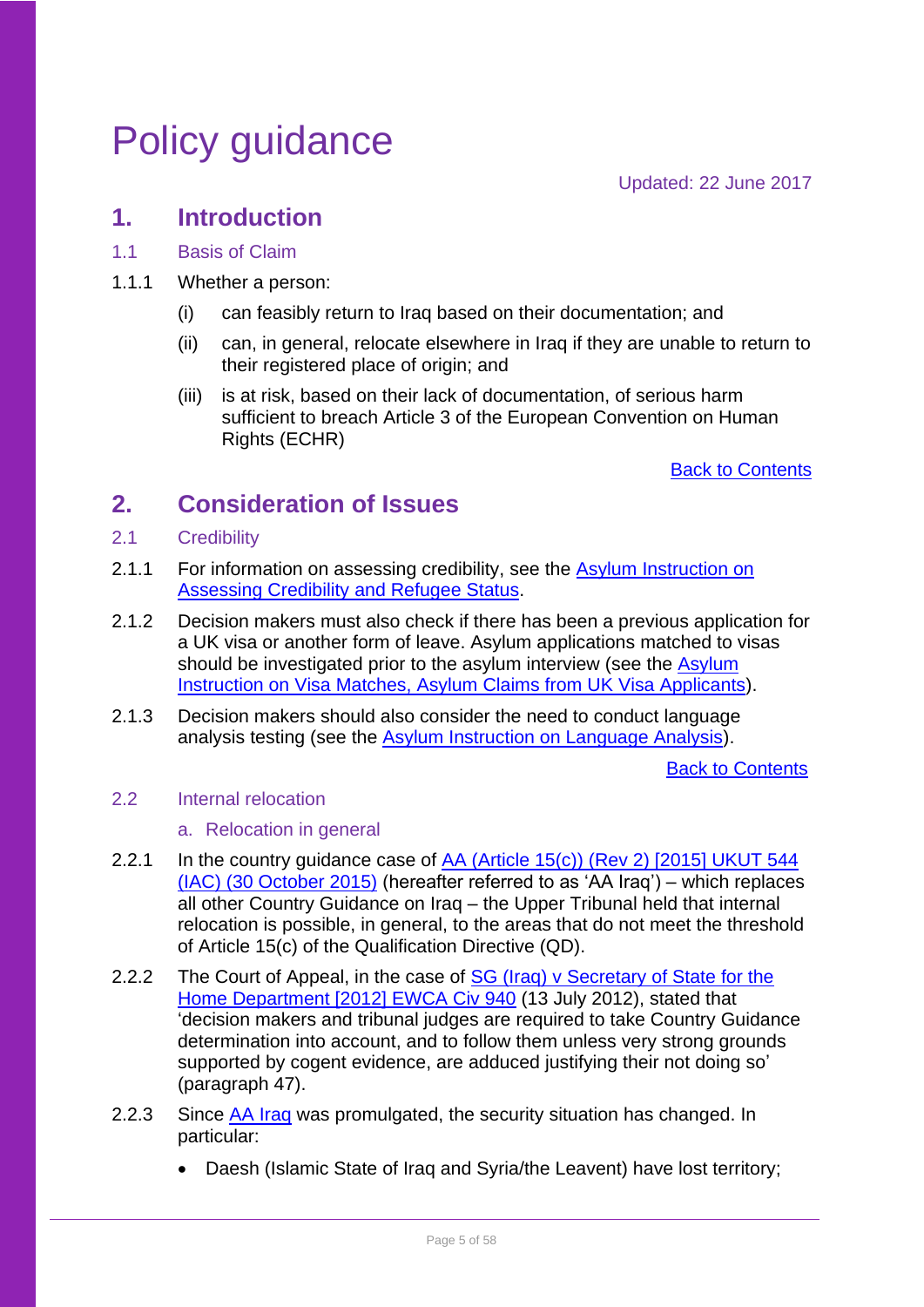- Government of Iraq (GoI) and/or associated forces have regained control of some areas;
- the level of violence has declined; and
- Internally Displaced Persons (IDPs) are returning to their areas of origin

See the country policy and information note on *Iraq: Security and* [humanitarian situation.](https://www.gov.uk/government/publications/iraq-country-policy-and-information-notes)

- 2.2.4 Therefore, internal relocation is, in general, possible to all areas of Iraq except:
	- a. Anbar governorate (but possible to the areas Daesh no longer controls, including the Fallujah, Ramadi and Heet districts),
	- b. Ninewah governorate,
	- c. the parts of Kirkuk governorate in and around Hawija, and
	- d. the parts of the 'Baghdad Belts' (the residential, agricultural and industrial areas that encircle the city of Baghdad) that border Anbar, Diyala and Salah al-Din.
- 2.2.5 These areas are still assessed as meeting the Article 15(c) threshold.

#### b. Relocation to the Kurdistan Region of Iraq (KRI)

- 2.2.6 People who originate from the KRI will, in general, be able to return there and to relocate to another area.
- 2.2.7 People who originate from the KRI are returned to Erbil International Airport.
- 2.2.8 People who originate from the KRI whose identity has been 'pre-cleared' with the KRI authorities do not need a current or expired passport, or a laissez-passer. Their nationality and identity has been established and accepted and return is feasible.
- 2.2.9 There is no evidence that people returned to Erbil using an European Union letter (EUL), and who have been pre-cleared by the KRI authorities, would, in general, be detained or experience treatment that engages Article 3 of the European Convention on Human Rights (ECHR) (see [Returns to the](#page-16-0)  [Kurdistan Region of Iraq \(KRI\)\)](#page-16-0).
- 2.2.10 There is also no evidence that returnees would be unable to travel through checkpoints following their arrival at Erbil International Airport (see [Returns](#page-16-0)  [to the Kurdistan Region of Iraq \(KRI\)\)](#page-16-0).
- 2.2.11 In general, it may be possible for Kurds who do not originate from the KRI to relocate to the region. Information suggests that ethnic Kurds are free to enter the KRI, although other sources say this may depend on certain circumstances (see [Relocation to the Kurdistan Region of Iraq \(KRI\) –](#page-42-1) Entry [requirements\)](#page-42-1). These Kurds will first return to Baghdad using a current or expired passport, or a laissez passer, before travelling to the KRI.
- 2.2.12 The Upper Tribunal in [AA Iraq](http://www.bailii.org/uk/cases/UKUT/IAC/2015/544.html) held that:

'A Kurd (K) who does not originate from the IKR [Iraqi Kurdistan Region] can obtain entry for 10 days as a visitor and then renew this entry permission for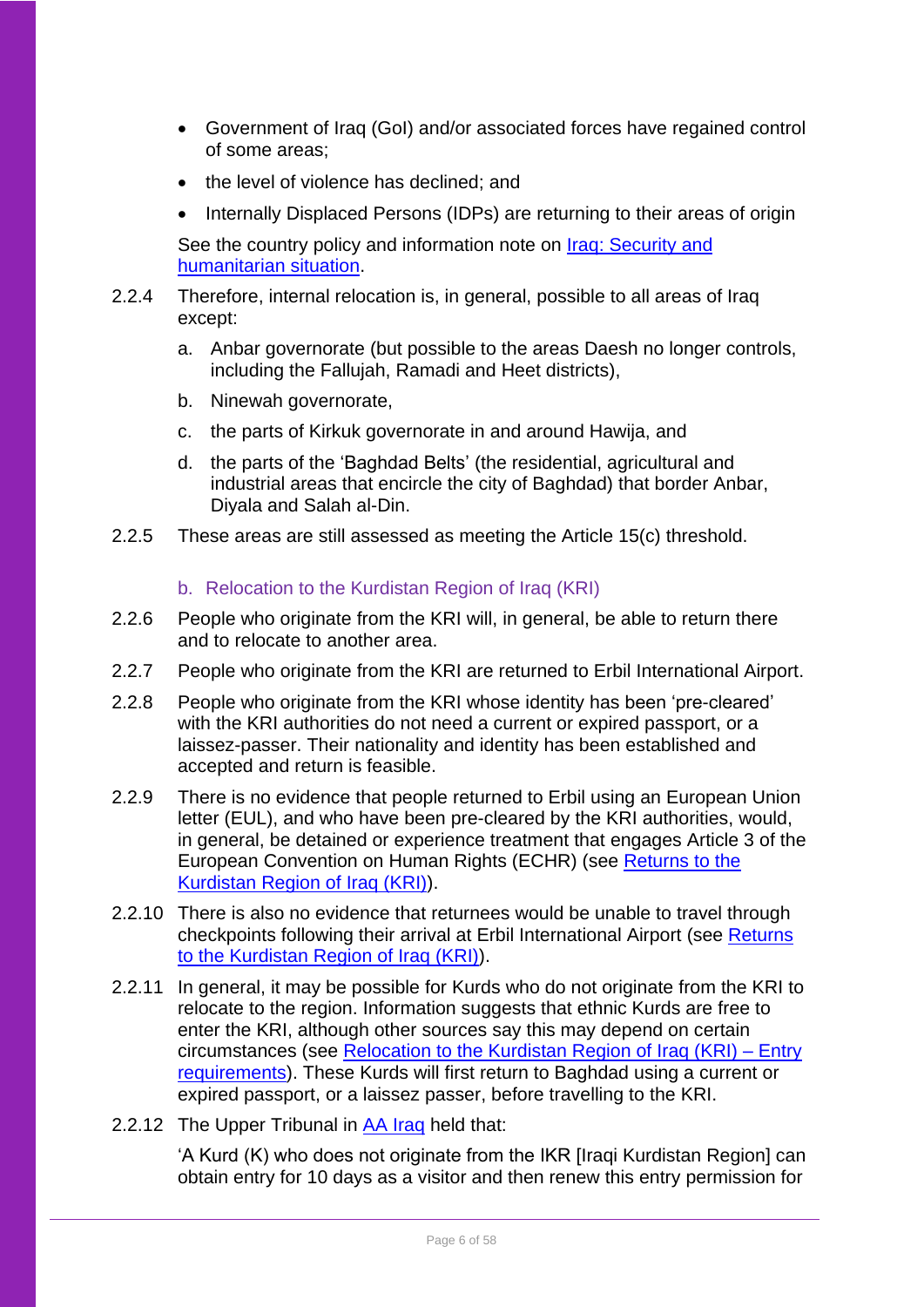a further 10 days. If K finds employment, K can remain for longer, although K will need to register with the authorities and provide details of the employer. There is no evidence that the IKR authorities pro-actively remove Kurds from the IKR whose permits have come to an end.

'Whether [a Kurd]…if returned to Baghdad, can reasonably be expected to avoid any potential undue harshness in that city by travelling to the IKR, will be fact sensitive; and is likely to involve an assessment of (a) the practicality of travel from Baghdad to the IKR (such as to Erbil by air); (b) the likelihood of K's securing employment in the IKR; and (c) the availability of assistance from family and friends in the IKR' (paragraph 2014, sub-paragraphs 19-20) (see also [Entry to the Kurdistan Region of Iraq \(KRI\) –](#page-44-0) Residency [requirements\)](#page-44-0).

- 2.2.13 It is unlikely that non-Kurds from outside of the KRI will be able to relocate there. The Upper Tribunal held that: '...we do not consider that, as a general matter, relocation to the IKR [for non-Kurds] is a reasonable proposition. The risk of being turned away at the point of entry is significant, unless a person has connections with people in the IKR' (paragraph 172).
- 2.2.14 However, decision makers must still explore whether relocation to the KRI is an option for non-Kurds. A person's ability to relocate to the KRI will depend on their circumstances. Some people, such as those from certain religious groups (particularly Christians and Yazidis), single women, those with connections, those with medical conditions or those from tribes who have negotiated their own arrangements with the KRI authorities, may be exempt from the normal entry requirements (see [Entry to the Kurdistan Region of](#page-42-1)  Iraq (KRI) – [Entry requirements](#page-42-1) and [Entry restrictions\)](#page-49-0)
	- c. Relocation to Baghdad and the southern governorates
- 2.2.15 In [AA Iraq,](http://www.bailii.org/uk/cases/UKUT/IAC/2015/544.html) the Upper Tribunal held that:

'As a general matter, it will not be unreasonable or unduly harsh for a person from a contested area to relocate to Baghdad City or (subject to paragraph 2 above [i.e. the parts that are considered to reach the Article 15(c) threshold]) the Baghdad Belts' (paragraph 204(14)) and that 'the number of persons for whom it is not reasonable or unduly harsh to relocate to Baghdad is likely to be small' (paragraph 153).

- 2.2.16 The Upper Tribunal also observed that, when deciding upon internal relocation to Baghdad, decision makers should take into account whether a person:
	- has or can obtain a Civil Status ID (CSID) (paragraph 204, subparagraph 15(a)) (see Documentation – [Civil Status ID Card \(CSID\)\)](#page-24-0);
	- has family members or friends able to accommodate them and provide them with assistance. The Upper Tribunal noted that a 'significant proportion of displaced persons' fit into these circumstances (paragraph 197);
	- can access any other support, bearing in mind that there is some evidence that returned failed asylum seekers are provided with the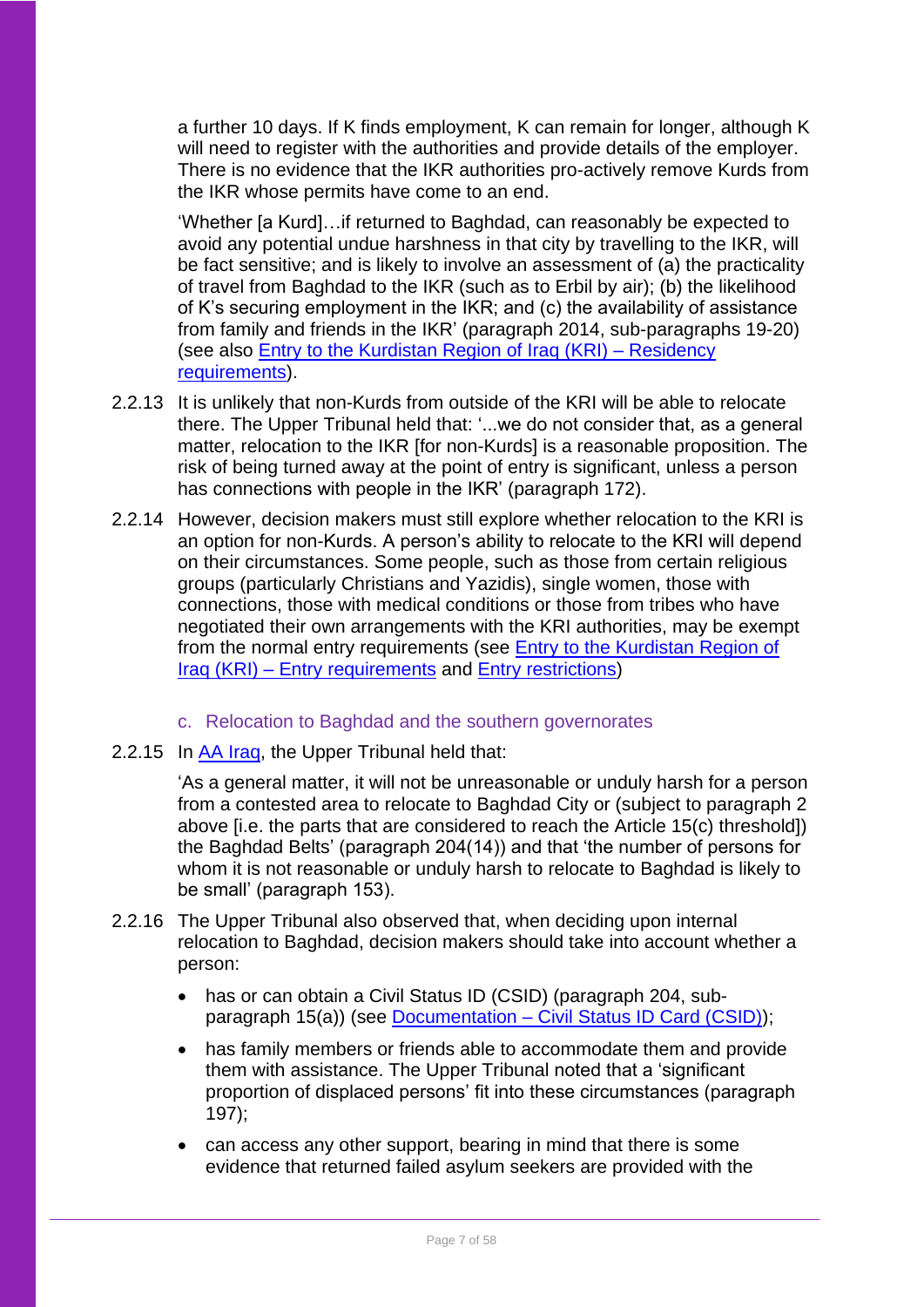support generally given to Internally Displaced Persons (IDPs) (paragraph 204, sub-paragraph 15(g));

- can find a sponsor to rent accommodation, bearing in mind the Upper Tribunal found it 'not beyond the realms of reasonableness' that a person can earn sufficient funds to enable them to rent accommodation, if they have a CSID (paragraph 198) (see **Entry to areas outside the Kurdistan** Region of Iraq (KRI) – [Entry requirements in Baghdad and the south\)](#page-55-0);
- can speak Arabic, as those whose cannot are less likely to find employment (paragraph 204, sub-paragraph 15(b));
- is a lone woman, bearing in mind that women face greater difficulties than men in finding employment (paragraph 2014, sub-paragraph 15(d));
- is from a minority community, as those from these communities are less likely to be able to access community support than those from Sunni and Shia communities (paragraph 202).
- 2.2.17 The Upper Tribunal noted that 'Arabic speaking males with family connections in Baghdad and a CSID are in the strongest position' and, conversely, those with no family, from minority communities and those without a CSID are most vulnerable. However, there is a 'wide range of circumstances falling between these two extremes' (paragraph 202).
- 2.2.18 In general, it may be reasonable, depending on their circumstances such as ethnicity and religious sect, for a person to relocate to one of the southern governorates. Decision makers must assess each case on its merits.
- 2.2.19 Unless they are returned to the KRI, a person will be returned to Baghdad in the first instance. Therefore, when considering internal relocation to the southern governorates (Babil, Basra, Kerbala, Najaf, Muthana, Thi-Qar, Missan, Qadissiya and Wassit), decision makers must consider whether the person will be harmed on the journey there from Baghdad. Decision makers must note that the Upper Tribunal concluded that there is not a 'real risk of an ordinary civilian travelling from Baghdad airport to the southern governorates suffering serious harm en route to such governorates so as to engage Article 15(c) of the QD' (paragraph 117).
- 2.2.20 Where a person who is at risk of persecution or serious harm on return cannot relocate internally to escape that risk, a grant of asylum or Humanitarian Protection (HP) will be appropriate if they do not meet one of the Exclusion clauses.
- 2.2.21 For general guidance on considering internal relocation, see the Asylum Instruction [on Assessing Credibility and Refugee Status.](https://www.gov.uk/government/publications/considering-asylum-claims-and-assessing-credibility-instruction)

Back to Contents

#### <span id="page-7-0"></span>2.3 Feasibility of return

- 2.3.1 Decision makers must determine whether a person has or can obtain an Iraqi passport (current or expired), or a laissez-passer (an emergency travel document). Return is only 'feasible' to Baghdad if the person has one of these documents.
- 2.3.2 In [AA Iraq,](http://www.bailii.org/uk/cases/UKUT/IAC/2015/544.html) the Upper Tribunal held that: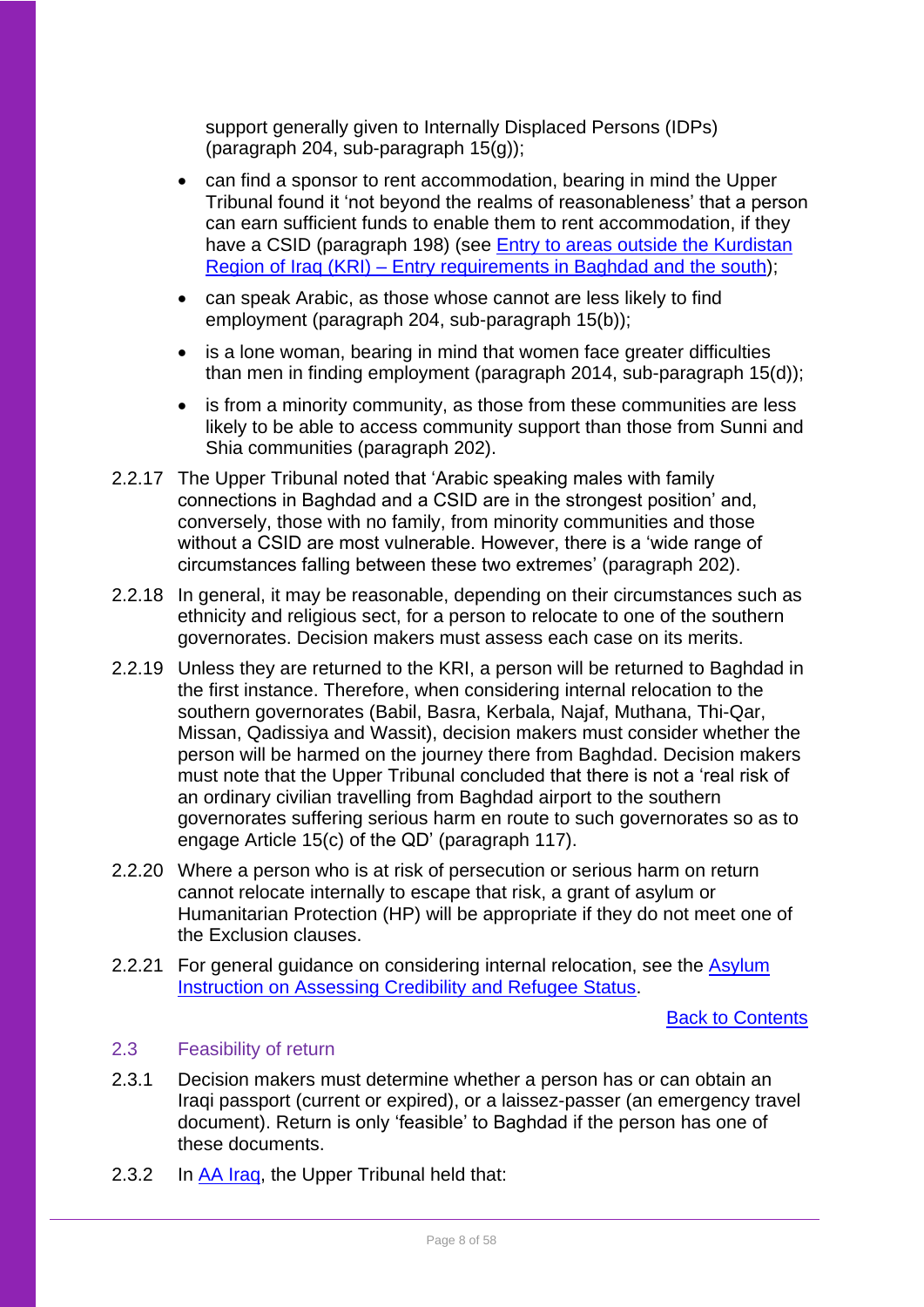'An application for a laissez-passer is considered on a case-by-case basis by the Iraqi Embassy in London. The applicant needs to produce a CSID, Iraqi Nationality Card (INC) or photocopy of a previous passport and a report confirming that the laissez-passer had been lost or stolen. If a person does not have any of these documents then they cannot obtain a lassez-passez and therefore cannot be returned.' (paragraph 170).

- 2.3.3 There is no evidence that people returned to Baghdad on a current or expired passport, or a laissez passer, would be detained on arrival or experience treatment that engages Article 3 of the ECHR (see [Returns to](#page-14-2)  [Baghdad\)](#page-14-2).
- 2.3.4 This was confirmed by the Upper Tribunal in [AA Iraq,](http://www.bailii.org/uk/cases/UKUT/IAC/2015/544.html) which found that: 'Where [the person]… is returned to Iraq on a laissez passer or expired passport, [they]… will be at no risk of serious harm at the point of return by reason of not having a current passport or other current form of Iraqi identification document.' (paragraph 204, sub-paragraph 10).
- 2.3.5 Decision makers must establish if the person can provide documentary evidence to substantiate their claim that they are unable to obtain the necessary documentation, for example by a letter from the Iraqi Embassy confirming what was submitted by the person to verify their identity but their identity/documentation could not be confirmed/issued.
- 2.3.6 A lack of these travel documents is a technical obstacle to return, but is not a reason itself to justify the grant of international protection.

Back to Contents

#### <span id="page-8-0"></span>2.4 Documentation

- 2.4.1 The Civil Status Identity Card (CSID) and the Iraqi Nationality Certificate (INC) are the two most important forms of civil documentation. These documents are also a gateway to other important documents (see Documentation – [Overview of key documents,](#page-21-0) [Civil Status ID Card \(CSID\)](#page-24-0) and [Iraqi Nationality Certificate](#page-40-0) (INC)).
- 2.4.2 The Iraqi National ID Card (INID) replaces the INC and the CSID. However, old IDs are still accepted and the INIC is only implemented, so far, in the cities (not the suburbs) of the KRI. If applicable, decision makers must carefully consider whether a person can obtain this document (see *Iragi* [National ID Card \(INID\)\)](#page-30-0).
- 2.4.3 In deciding whether a person can avoid poor humanitarian conditions, it is critical to determine whether they can acquire (or reacquire) civil documentation.
- 2.4.4 The Upper Tribunal in AA Irag concluded that the question of whether a person could obtain a CSID card arose for consideration only where the Secretary of State asserts that his removal to Iraq is feasible (para 170). Decision makers must not however defer consideration of the matter. As part of an assessment as to whether an individual requires international protection a decision maker is (a) bound to consider whether the person concerned has a CSID card or could obtain one either prior to, or shortly after removal to Baghdad, failing which (in the absence of an alternative means of support) the person's circumstances are likely to amount to a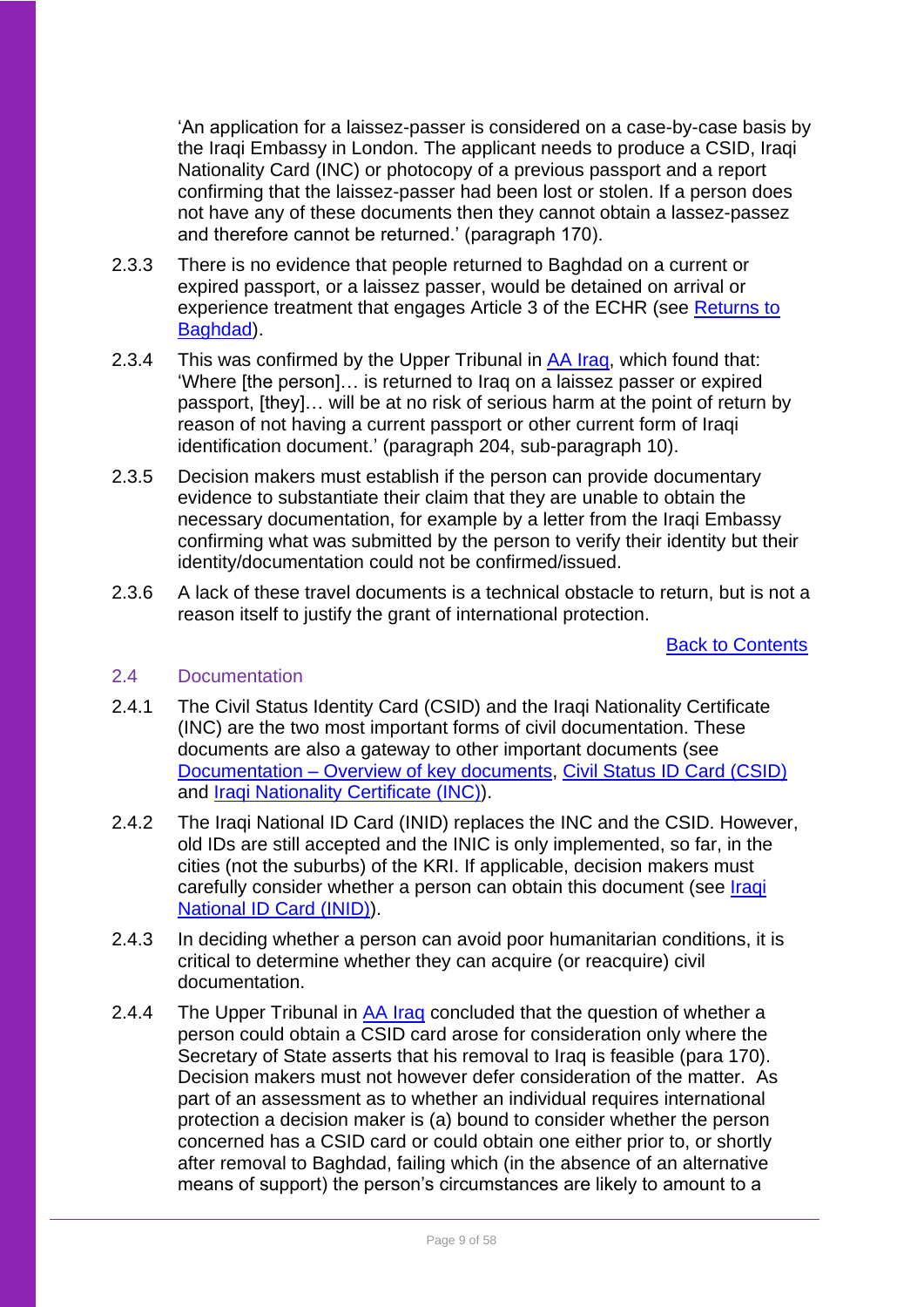breach of Article 3 ECHR and (b) not entitled to postpone any decision on that question if it is not feasible for the person to be returned to Iraq.

2.4.5 In [AA Iraq,](http://www.bailii.org/uk/cases/UKUT/IAC/2015/544.html) the Upper Tribunal held that:

'A CSID is generally required in order for an Iraqi to access financial assistance from the authorities; employment; education; housing; and medical treatment. If [a person]…shows there are no family or other members likely to be able to provide means of support, [the person]… is in general likely to face a real risk of destitution, amounting to serious harm, if, by the time any funds provided to [the person]… by the Secretary of State or her agents to assist [the person's]… return have been exhausted, it is reasonably likely that [person] will still have no CSID' (paragraph 204, subparagraph 11).

- 2.4.6 A person who:
	- a. can feasibly return to Iraq (i.e. they have a current or expired passport, or laissez passer); and
	- b. is unable to replace their CSID or INC; and
	- c. is unable to obtain support from family members or others

is likely to face significant difficulties in accessing services, and face humanitarian conditions which may reach the Article 3 threshold. Decision makers must consider each case on its merits. A person will be expected to show why they could not reasonably obtain necessary documentation.

- 2.4.7 It is likely that most people who do not possess a CSID, and whose return is feasible (i.e. they possess a current or expired passport, or a laissez passer), will be able to obtain a CSID from the Iraqi Embassy in London, or through proxies in Iraq.
- 2.4.8 As a CSID is needed to obtain a passport, a person who has a passport should also have a CSID (see [Redocumentation –](#page-35-0) Passport).
- 2.4.9 In [AA Iraq,](http://www.bailii.org/uk/cases/UKUT/IAC/2015/544.html) the Upper Tribunal held that:

'Where return is 'feasible' because a person is in possession of a laissez passer (an emergency travel document), a person is likely to need a CSID or Iraqi Nationality Certificate or photocopy of a previous Iraqi passport and a police report noting that it had been stolen' (paragraph 170).

- 2.4.10 In such cases, it is likely that the person would either possess a CSID or other documentation which enables a CSID to be reissued at the Iraqi Embassy.
- 2.4.11 In [AA Iraq,](http://www.bailii.org/uk/cases/UKUT/IAC/2015/544.html) the Upper Tribunal held that:

'[i]t is possible for an Iraqi living in the UK to obtain a CSID through the consular section of the Iraqi Embassy, if such a person is able to produce a current or expired passport and/or the book and page number for their family registration details. For persons without such a passport, or who are unable to produce the relevant family registration details, a power of attorney can be provided to someone in Iraq who can thereafter undertake the process of obtaining the CSID for such person from the Civil Status Affairs Office in their home governorate' (paragraph 177).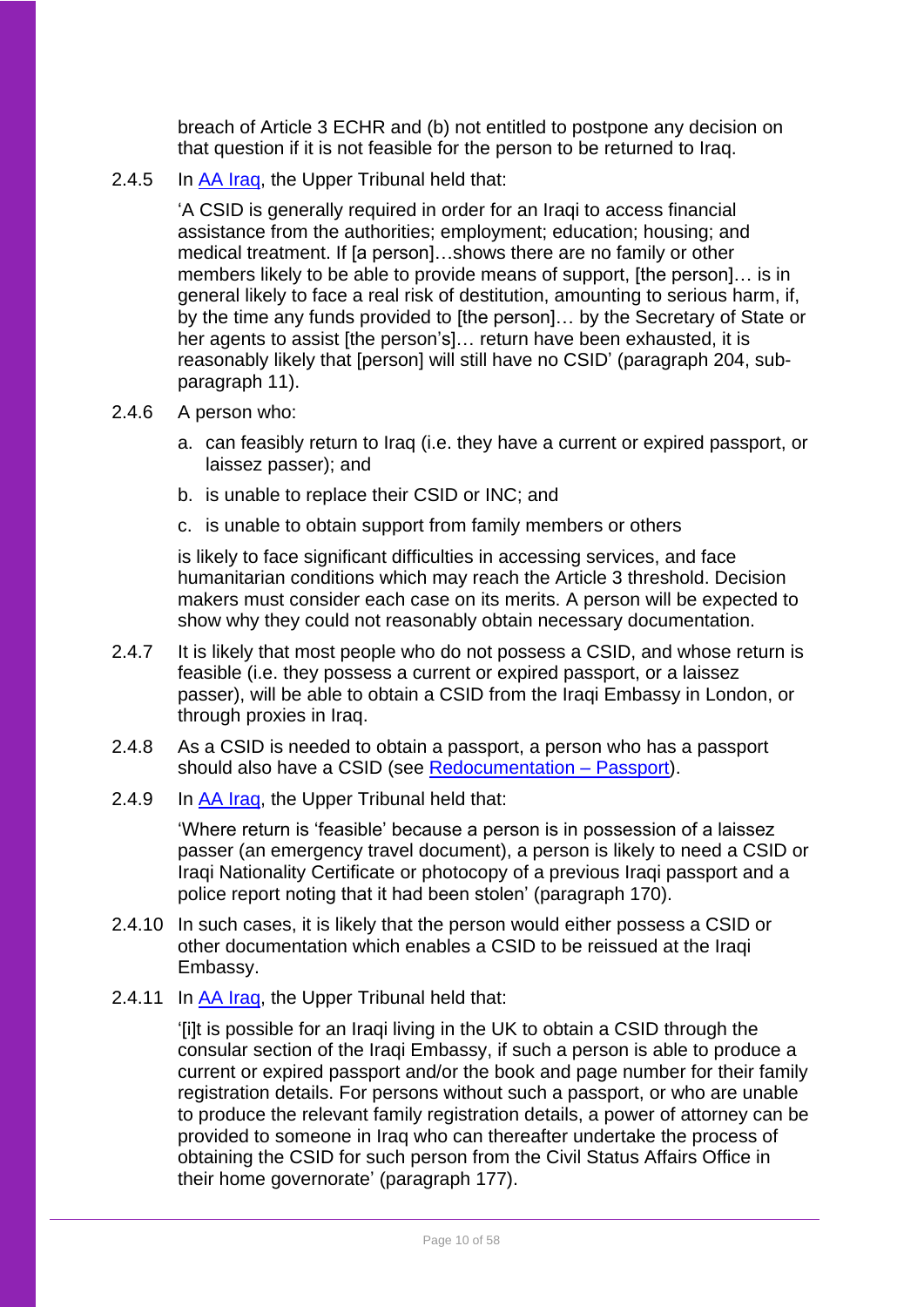- 2.4.12 Information from the UNHCR in May 2016 suggests that a power of attorney cannot be provided for IDPs in Baghdad and that someone will need to present themselves in person to re-obtain their CSID (see [Redocumentation](#page-32-1)  – [Assistance\)](#page-32-1).
- 2.4.13 The Upper Tribunal also held:

'... [T]hat an Iraqi national should as a general matter be able to obtain a CSID from the Civil Status Affairs Office for their home Governorate, using an Iraqi passport (whether current or expired), if they have one. If they do not have such a passport, their ability to obtain a CSID may depend on whether they know the page and volume number of the book holding their information (and that of their family members). Their ability to persuade the officials that they are the person named on the relevant page is likely to depend on whether they have family members or other individuals who are prepared to vouch for them' (paragraph 186).

- 2.4.14 Information from the UNHCR in May 2016 suggests that there are various documents needed to re-obtain a CSID (see [Redocumentation –](#page-35-0) Civil Status [ID \(CSID\)\)](#page-35-0).
- 2.4.15 The UN's Protection, Assistance and Reintegration Centres (PARC) may be able to assist with redocumentation (see Redocumentation - Assistance).
- 2.4.16 It will not be reasonable to expect a person to use a proxy to reacquire documents from their place of origin if that place is in an area where the level of indiscriminate violence is at a level that breaches Article 15(c) of the Qualification Directive (see the country policy and information note on [Iraq:](https://www.gov.uk/government/publications/iraq-country-policy-and-information-notes) [Security and humanitarian situation\)](https://www.gov.uk/government/publications/iraq-country-policy-and-information-notes).
- 2.4.17 It is also not known whether registration records held in some areas that breach Article 15(c) are intact or accessible.
- 2.4.18 A person from an area that does not breach Article 15(c) who needs to replace their CSID and INC will, in general, be able to go to their local Civil Status Office/General Nationality Office in their place of origin to replace them, or obtain them through a proxy. A person returned to such an area on a current or expired passport will, in general, be able to reacquire their CSID in Iraq either in person or through a proxy.
- 2.4.19 Where a person is:
	- a. from an area of Iraq where the level of indiscriminate violence does not breach Article 15(c);
	- b. does not possess a CSID; and
	- c. is being returned on either a laissez passer or European Union letter (EUL) (currently only in certain cases to Erbil)

decision makers must establish:

- what identity documentation the person possesses;
- whether they will be able to reacquire a CSID:
- what family members or other contacts they have, where in Iraq they are and if they will be prepared to 'youch' for them in reacquiring documents;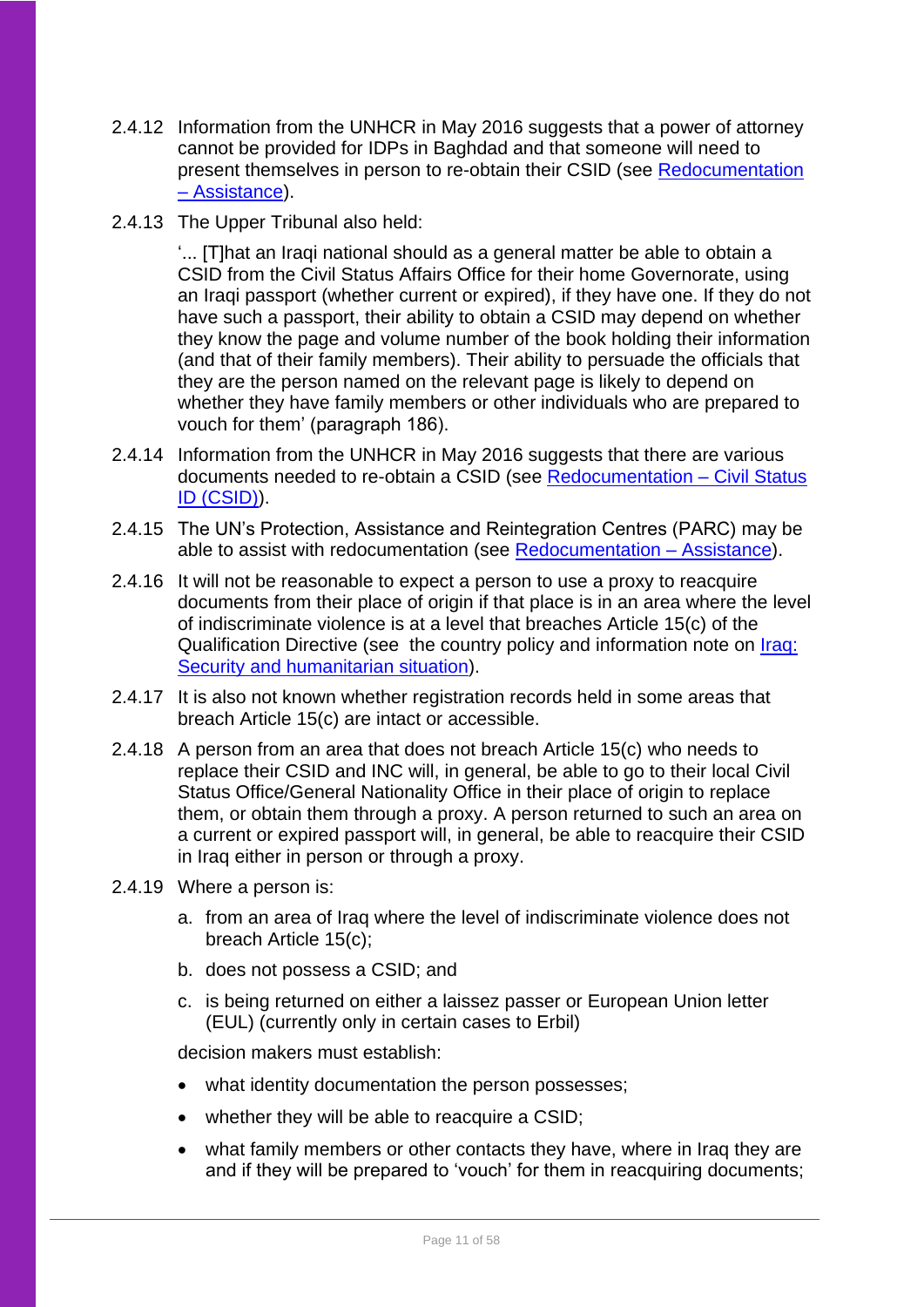and, if appropriate,

- whether the person knows the page and volume number of the book holding their civil status information, or that of family members.
- 2.4.20 Sources have confirmed that in some cases an INC cannot be issued by a person's local General Nationality Office. In these cases, a person may need to obtain a replacement through the Ministry of Interior in Baghdad (see Redocumentation – [Iraqi Nationality Certificate \(INC\)\)](#page-40-0).
- 2.4.21 Decision makers should carefully consider whether a person returned to Erbil using an EUL can acquire their CSID in Iraq.
- 2.4.22 The Upper Tribunal in AA [Iraq](http://www.bailii.org/uk/cases/UKUT/IAC/2015/544.html) held that:

'An Iraqi national's ability to obtain a CSID is likely to be severely hampered if they are unable to go to the Civil Status Affairs Office of their home Governorate because it is in an area where Article 15(c) serious harm is occurring. As a result of the violence, alternative CSA Offices for Mosul, Anbar and Saluhaddin have been established in Baghdad and Kerbala. The evidence does not demonstrate that the "Central Archive", which exists in Baghdad, is in practice able to provide CSIDs to those in need of them. There is, however, a National Status Court in Baghdad, to which a person could apply for formal recognition of identity. The precise operation of this court is, however, unclear' (paragraph 187).

2.4.23 And that:

'… in seeking to reacquire documents in Iraq, such persons would need either a passport (current or expired), or, if they did not have such, know the page and volume number of the book holding their information (and that of their family members) and/or have family members or other individuals who are prepared to 'vouch' for them' (paragraph 186).

2.4.24 Information from the UNHCR in May 2016 suggests that alternative CSA offices for certain parts of Ninewah have been set up elsewhere in Iraq, including in Dohuk, Kerbala and Najaf (see [Re-documentation –](#page-32-1) Assistance).

Back to Contents

#### <span id="page-11-0"></span>2.5 Certification

- 2.5.1 Where a claim is refused, it is unlikely to be certifiable as 'clearly unfounded' under section 94 of the Nationality, Immigration and Asylum Act 2002.
- 2.5.2 For further guidance on certification, see Certification of Protection and [Human Rights claims under section 94 of the Nationality, Immigration and](https://www.gov.uk/government/publications/non-suspensive-appeals-certification-under-section-94-of-the-nia-act-2002-process)  [Asylum Act 2002 \(clearly unfounded claims\).](https://www.gov.uk/government/publications/non-suspensive-appeals-certification-under-section-94-of-the-nia-act-2002-process)

Back to Contents

## <span id="page-11-1"></span>**3. Policy summary**

#### <span id="page-11-2"></span>3.1 Internal relocation

3.1.1 A person cannot be returned or relocated to the areas of Iraq which meet the threshold of Article 15(c) (Anbar (except the parts that Daesh do not control, including the Fallujah, Heet and Ramadi districts), Ninewah, the parts of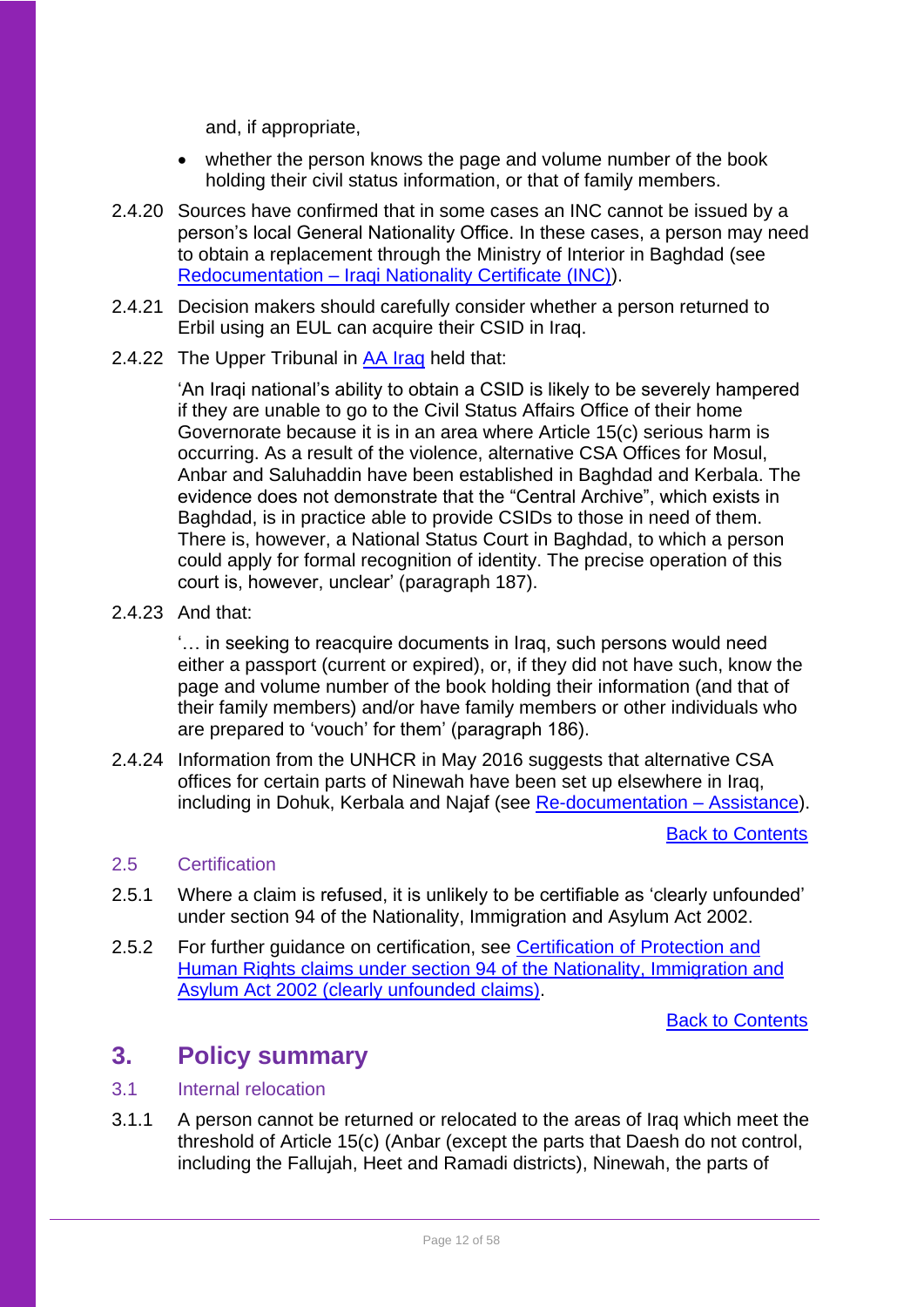Kirkuk in and around Hawija, and the north, west and east parts of the 'Baghdad Belts').

- 3.1.2 In general, a person can relocate to Baghdad (except the north, west and east parts of the 'Baghdad Belts'), the parts of Anbar governorate that Daesh does not control (including the Fallujah, Ramadi and Heet districts), Diyala, Kirkuk (except the areas in an around Hawija), Salah al-Din and the southern governorates (Babil, Basra, Kerbala, Najaf, Muthana, Thi-Qar, Missan, Qadissiya and Wassit).
- 3.1.3 A person who does not originate from the Kurdistan Region of Iraq (KRI) will be returned to Baghdad in the first instance. There is no real risk of harm to ordinary civilians travelling from Baghdad to the southern governorates.
- 3.1.4 In general, a Kurd or a person who originates from the KRI can relocate to (or within) the KRI. Non-Kurds generally cannot.
- 3.1.5 Decision makers need to assess each case on its merits.

#### Back to Contents

#### <span id="page-12-0"></span>3.2 Feasibility of return

- 3.2.1 A person can only be returned (to Baghdad) if they have an Iraqi passport (current or expired), or a laissez-passer. If they do not have one of these documents then return is not 'feasible'.
- 3.2.2 A lack of these travel documents is a technical obstacle to return, and is not a reason itself to grant protection.
- 3.2.3 People who originate from the KRI who have been pre-cleared by the KRI authorities are returned to Erbil Airport and do not require a passport or a laissez-passer.

#### Back to Contents

#### <span id="page-12-1"></span>3.3 Documentation

- 3.3.1 The Civil Status ID (CSID) and the Iraqi Nationality Certificate (INC) are key documents which establish a person's identity. The CSID enables a person to access services such as financial assistance, employment, education, housing and health. A person whose return is feasible but who does not have a CSID or cannot obtain one, and does not have support from family or friends, is likely, upon return, to face destitution amounting to a breach of Article 3 of the European Convention on Human Rights (ECHR).
- 3.3.2 A CSID can be obtained in the UK through the Iraqi Embassy if a person has a current or expired passport and/or the book and page number for their family registration details. Otherwise, a power of attorney can be provided to someone in Iraq to obtain a CSID for them.
- 3.3.3 If a person is unable to obtain a CSID in the UK and their return is feasible, they may be able to obtain it from the Civil Status Affairs (CSA) office in their home governorate using a current or expired Iraqi passport, or the page and volume number of the book holding their or their family's information, which is likely to depend on whether they have a family member who can vouch for them.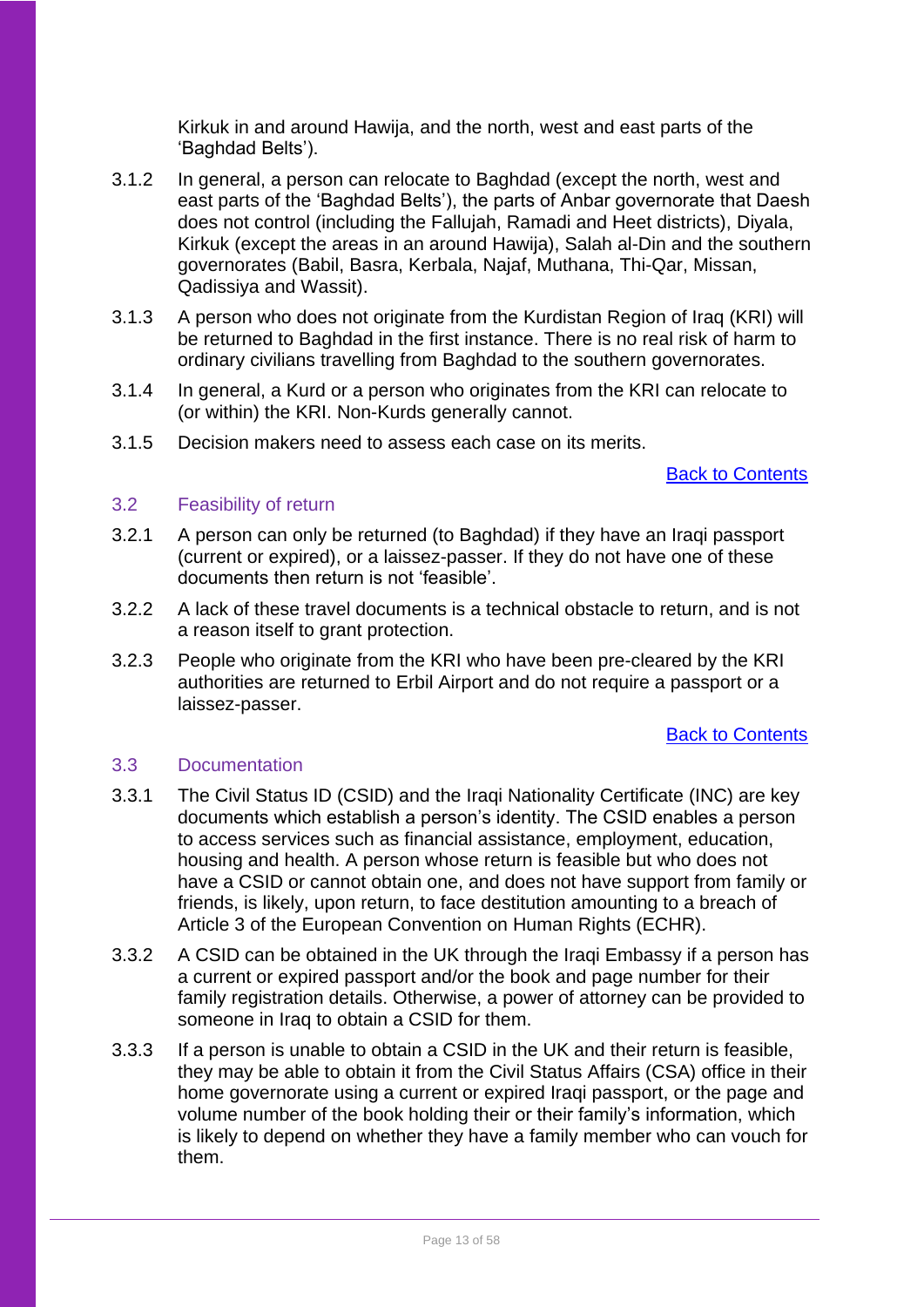- 3.3.4 It will be more difficult for a person to obtain a CSID if they are from one of the areas to which a person cannot relocate because Article 15(c) harm is occurring. Alternative CSA offices for Anbar and certain parts of Ninewah governorate have been established in government-controlled areas where a person may be able to obtain a replacement CSID.
- 3.3.5 If refused, a claim is unlikely to be certifiable as 'clearly unfounded' under section 94 of the Nationality, Immigration and Asylum Act 2002.

**Back to Contents**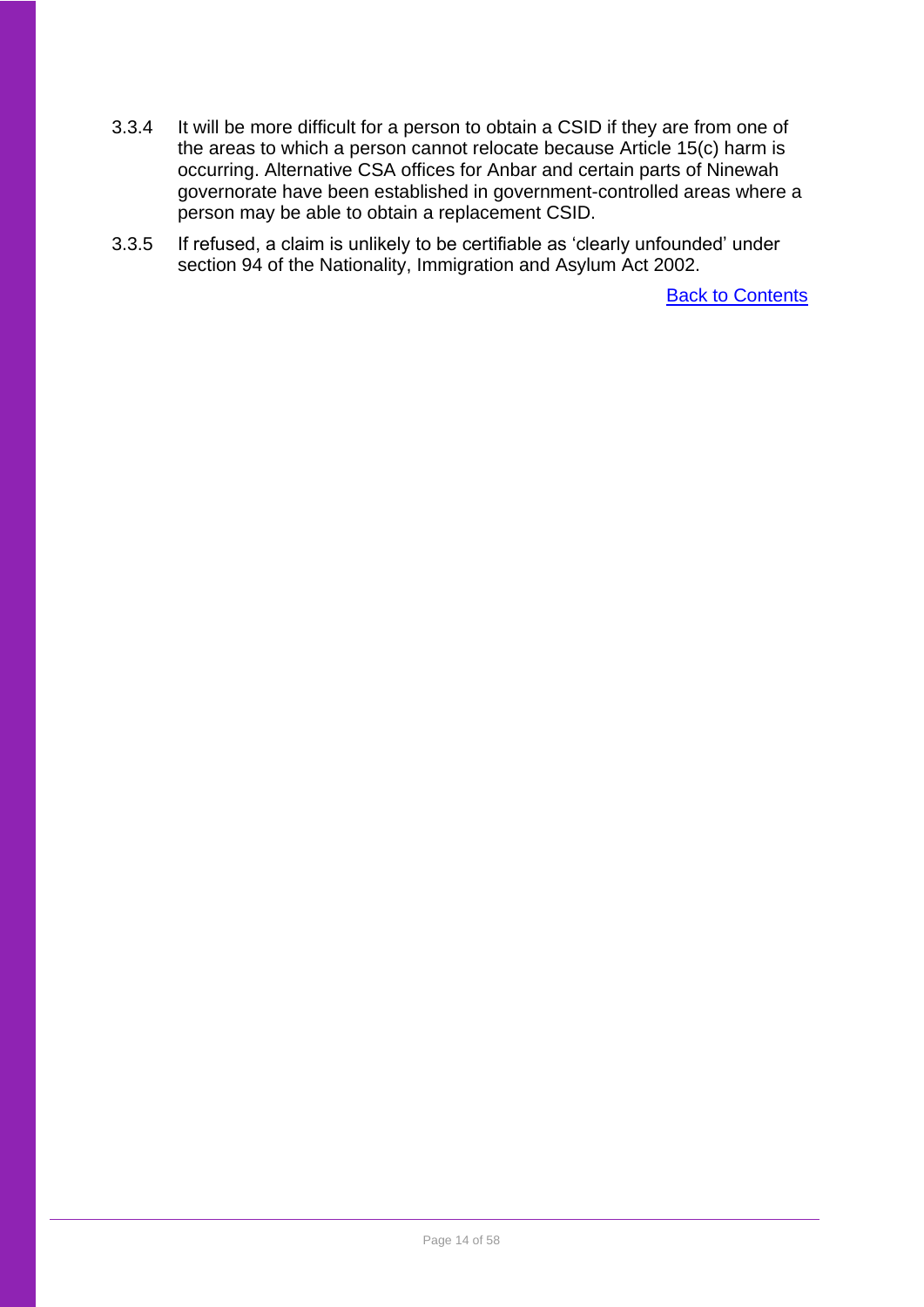# <span id="page-14-1"></span><span id="page-14-0"></span>**4. Return of Iraqi nationals**

- <span id="page-14-2"></span>4.1 Returns to Baghdad
- 4.1.1 To return to Iraq, a person needs a valid passport, expired passport or laissez passer (an emergency travel document issued by an Iraqi Embassy). The Iraqi authorities introduced these procedures in October 2011. EU letters are currently not accepted for any returns to Baghdad.<sup>1</sup>
- 4.1.2 The British Embassy in Baghdad advised in a letter dated 8 April 2012 that the Iraqi Embassy in London played no part in the re-documentation process for enforced returnees. The letter explained that when the then UK Border Agency (now Home Office) sought to enforce the return of an Iraqi national, a person had to be interviewed by a senior Iraqi immigration officer, although they still had to possess a passport, expired passport or potentially a laissez passer. $^{2}$
- 4.1.3 The British Embassy letter also noted that on arrival at Baghdad International Airport (SDA) all passengers, irrespective of nationality, had their biometric details captured. $3$
- 4.1.4 The British Embassy letter concluded: 'Since the introduction of the new system (i.e. not to return on EU letters), there have been no detentions upon arrival in Iraq. With so many checks and balances, in our opinion, the new revised procedures will prevent a returnee being detained upon arrival as they have adequate documentary evidence of their identity and nationality.'<sup>4</sup>
- 4.1.5 The source also noted:

'I have not heard of any reports of ethnic or religious discrimination in applying procedures at BIAP [Baghdad International Airport] e.g. specifically targeted at Kurds. It is important to understand that a Kurdish returnee from Iraqi Kurdistan is an Iraqi Citizen so can return anywhere in Iraq...[I]f an enforced returnee who originates from Iraqi Kurdistan is sent via BIAP it is important to understand that they have been pre-cleared for arrival and have a valid or expired passport or laissez passer passport. Assuming they have no outstanding warrants of arrest for criminal activity unrelated to

 $\overline{\phantom{a}}$ <sup>1</sup> British Embassy Baghdad, 'Renewal or reissuance of a civil status ID card and the provisions to change place of residence in Iraq', 22 January 2012, Annex B and British Embassy Baghdad, Return Procedures for UK failed asylum seekers', 8 April 2012, available on request.

<sup>2</sup> British Embassy Baghdad, Return Procedures for UK failed asylum seekers', 8 April 2012. Available on request.

<sup>&</sup>lt;sup>3</sup> British Embassy Baghdad, Return Procedures for UK failed asylum seekers', 8 April 2012. Available on request.

<sup>4</sup> British Embassy Baghdad, Return Procedures for UK failed asylum seekers', 8 April 2012. Available on request.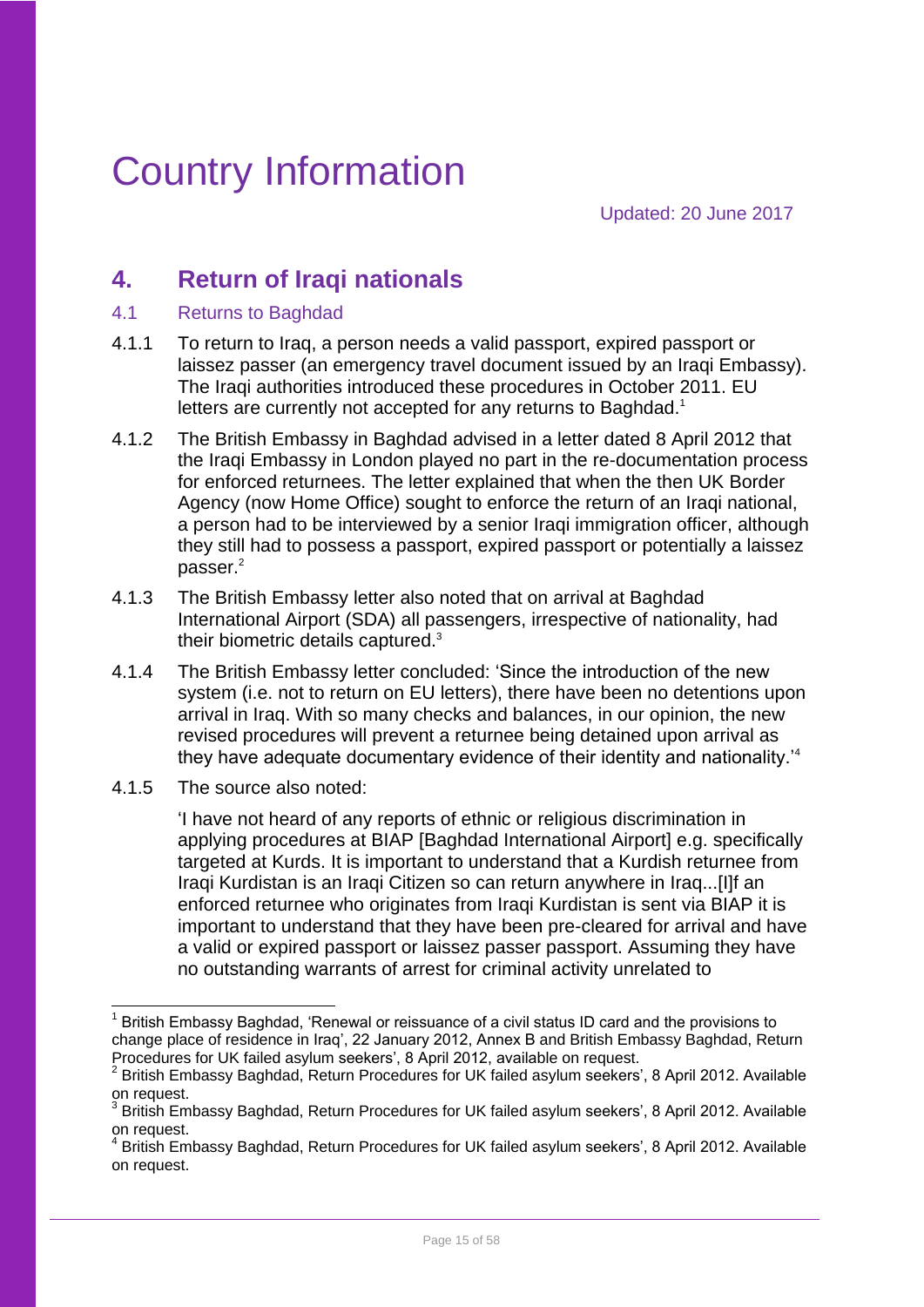immigration matters, they would not be detained and would not be escorted back to Iraqi Kurdistan.<sup>'5</sup>

4.1.6 The Iraqi Ministry of Displacement and Migration (MoDM) advised the British Embassy in April 2012 that no Iraqi would be arrested on return, even if they had left illegally. The only exception to this would be if they had committed a criminal offence and a warrant had been issued for their arrest. The MoDM advised that any detention under such circumstances was implemented by the Iraqi police, located a couple of kilometres away from BIAP. The letter also noted:

'There are no detention facilities within BIAP; the nearest facility is at a small police station a few kilometres away. None of the organisations we contacted could describe the facilities but MoDM emphasised that Enforced Returnees or Voluntary returnees would not be detained on arrival. None of the organisations we contacted could elaborate on whether in the past any enforced returnees had been detained. IOM [International Organisation of Migration] had heard of returnees "having problems" i.e. being "questioned for longer", especially if returned on Laissez Passer documents. If this was the case in the past, this pre-dates the new Iraqi policy (October 2011) that requires returnees to obtain a Laissez Passer document if they do not have a passport. Qandil have confirmed that all cases they have managed under the Assisted Voluntary Returns programme have been processed satisfactorily.'<sup>6</sup>

- 4.1.7 A letter from the British Embassy in Baghdad, dated January 2012, explained: 'The MoDM and MOI [Ministry of Interior] said that they [a person with a valid or expired passport, or laissez passer] would be able to pass through Iraqi security check points explaining they were heading home. Similarly they would be able to rent a property, stay with friends or relatives or temporarily in a hotel until such time as their records are regularised.<sup> $n$ </sup>
- 4.1.8 A letter from the British Embassy, dated 7 April 2012, noted:

1

'The MOI and MoDM have told us that one of these documents [expired or valid passport, or laissez passer] is sufficient in the first instance to pass through check points on return to their home or temporary accommodation following which they need to regularise their Civil ID card. The UNHCR [United Nations High Commissioner for Refugees]/IRC [International Rescue Committee] said they were not aware of the policy of allowing passage through a check point using an expired passport or laissez passer travel document. To the knowledge of UNHCR/IRC/Qandil and the Embassy there has been no case to date in which the airport authorities have provided a facilitation letter but we have been advised by the MoDM and MOI that passing through check points is permitted upon first entry and return home

<sup>&</sup>lt;sup>5</sup> British Embassy Baghdad, Return Procedures for UK failed asylum seekers', 8 April 2012. Available on request.

<sup>6</sup> Letter from the British Embassy in Baghdad, 'Monitoring of Returnees at Baghdad International Airport (BIAP)', 8 April 2012. Available on request.

<sup>7</sup> British Embassy Baghdad, 'Renewal or reissuance of a civil status ID card and the provisions to change place of residence in Iraq', 22 January 2012. Available on request.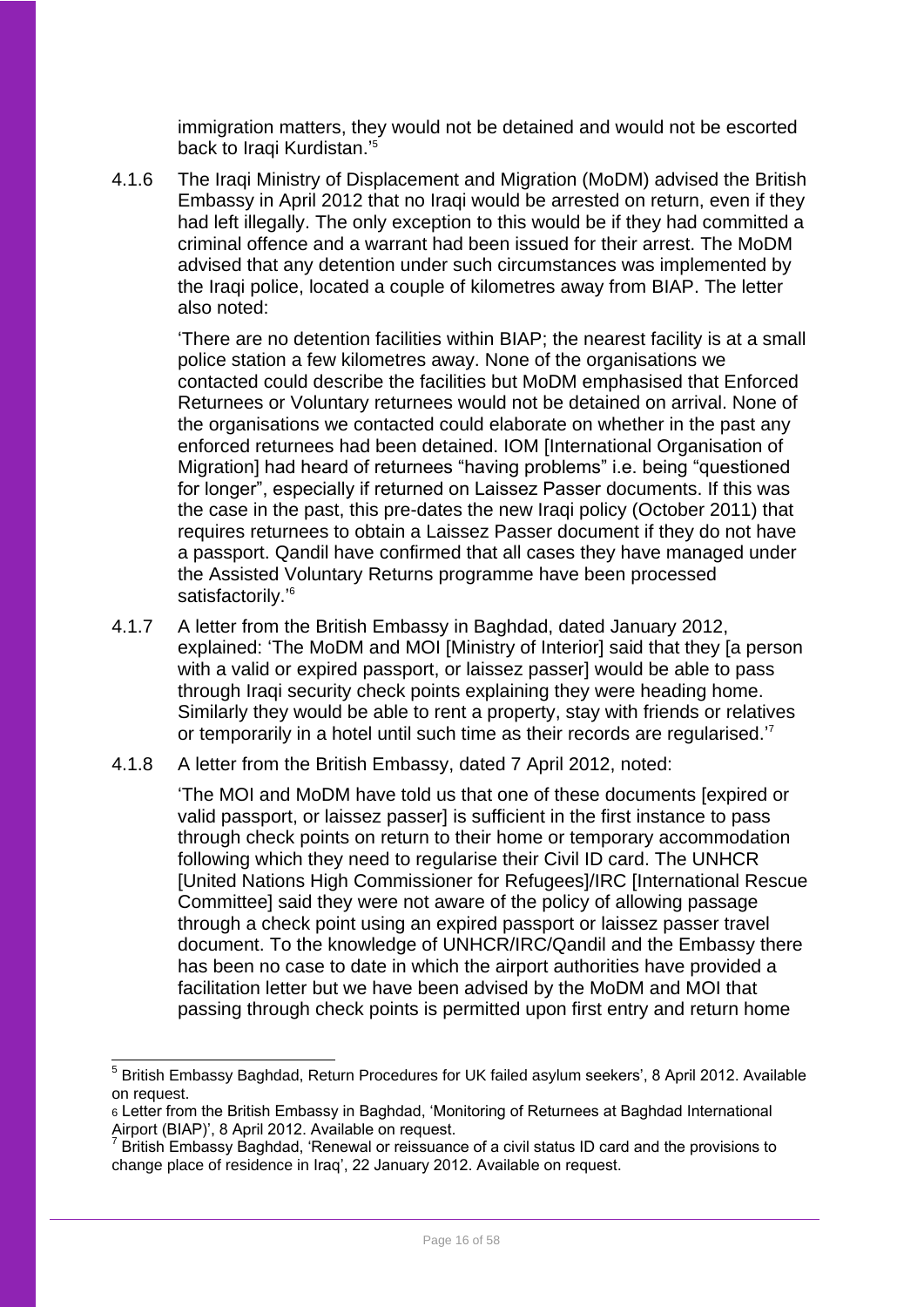and there have already been a number of successful returnees who have returned using an expired passport.<sup>8</sup>

4.1.9 This was corroborated in a third letter from the Baghdad Embassy dated 8 April 2012.<sup>9</sup> A UNHCR Baghdad paper dated November 2011 stated that '[n]o [civil] documentation would be issued at the airport, but a letter would be issued to facilitate the individual's movement back to their place of origin / relocation.'<sup>10</sup>

Back to Contents

#### <span id="page-16-0"></span>4.2 Returns to the Kurdistan Region of Iraq (KRI)

#### 4.2.1 A letter from the British Embassy, dated 18 May 2013, noted:

'Since April 2012, there have been a total of 68 Iraqi nationals returned direct to Iraqi Kurdistan. 64 were Foreign National Offenders (FNO) of whom the majority returned on a voluntary basis. Since late January 2013, 4 others who had no legal basis to remain in the United Kingdom have also returned... All returnees to Iraqi Kurdistan are managed under an arrangement agreed with the Kurdish Regional Government (KRG). This involves the pre-clearance of all returnees by a senior KRG immigration official. Clearance is on a case-by-case basis and involves the submission of available identity documents and other supporting evidence of Iraqi nationality for verification via our Consulate General in Erbil. Subject to the returnee's Iraqi nationality being confirmed, approval is then granted for the return to EIA [Erbil International Airport] and the airport notified. Currently the KRG will consider for return all persons of Iraqi Kurdish ethnicity who are from an area currently under the administration of the KRG, i.e. the three Governorates of Dohuk, Erbil and Suleimaniah and some parts of Kirkuk Governorate (but not persons from Kirkuk city). Only persons who are precleared by senior KRG immigration officials will be liable for removal under these procedures.

'Unlike the current arrangement for returns to Baghdad International Airport (BIAP), where all returnees must be in possession of a valid or expired Iraqi Passport or an Iraqi Laissez-Passer travel document, it is acceptable for returnees to Iraqi Kurdistan to travel on a European Union Letter (EUL). All returns to Iraqi Kurdistan are by scheduled Royal Jordanian flights from the UK via Amman to EIA. Escorted returnees are presented to a member of the KRG Immigration Service in the arrivals hall by the escorting officers. These officers also provide KRG immigration staff with all supporting Iraqi documentation and confirmation of the pre-clearance.<sup>'11</sup>

\_\_\_\_\_\_\_\_\_\_\_\_\_\_\_\_\_\_\_\_\_\_\_\_\_\_\_\_\_\_\_\_\_\_\_<br><sup>8</sup> Letter from the British Embassy Baghdad, 'Re-documentation procedures', 7 April 2012. Available on request.

British Embassy Baghdad, Return Procedures for UK failed asylum seekers', 8 April 2012. Available on request.

<sup>&</sup>lt;sup>10</sup> UNHCR Baghdad, Response to inquiry regarding returnees/deportees: Documentation, assistance and conditions at Baghdad airport, 3 November 2011. Available on request.

<sup>&</sup>lt;sup>11</sup> Letter from the British Embassy Baghdad, 'Returns to Erbil International Airport (EIA)', 18 May 2013. Available on request.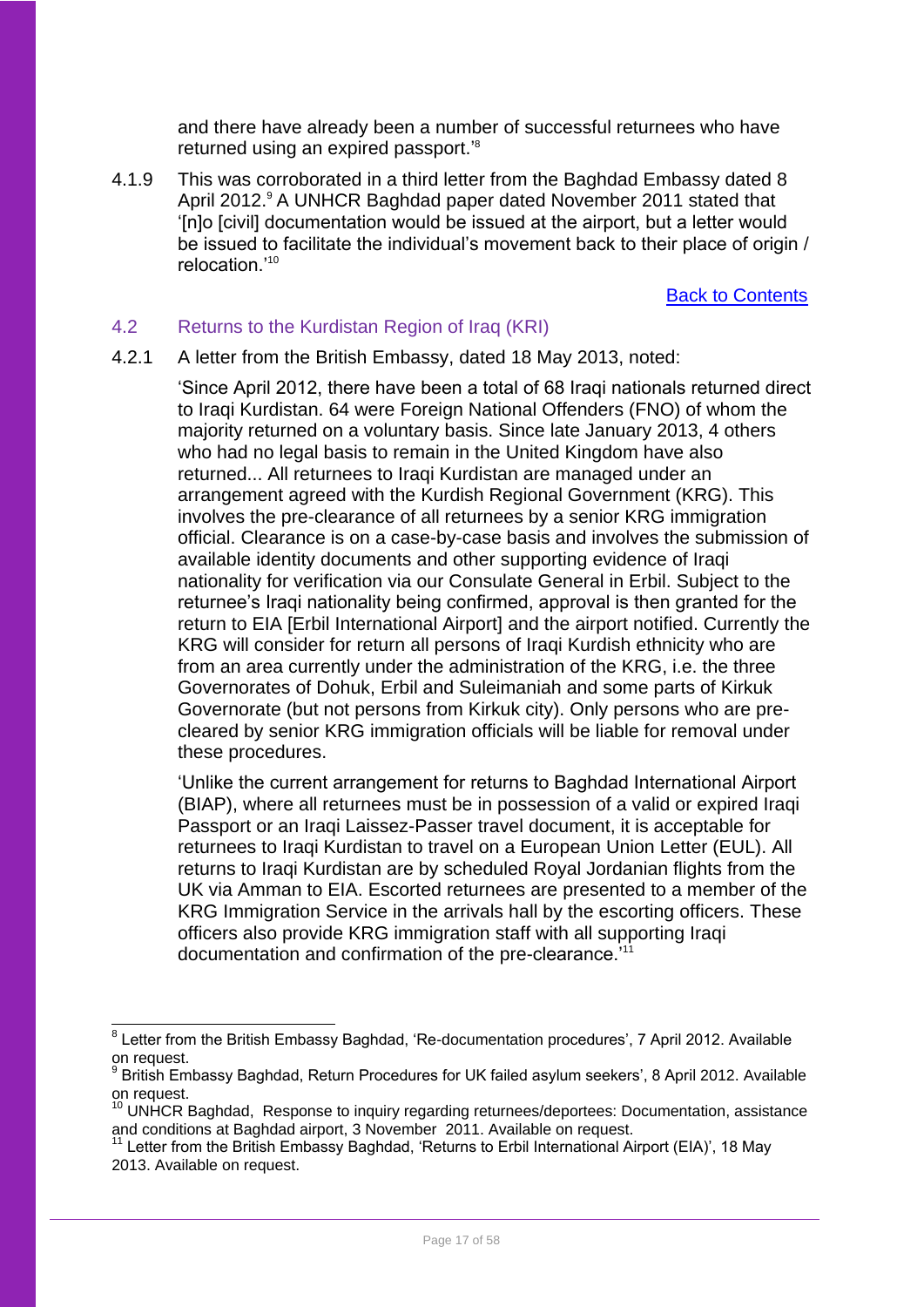4.2.2 The letter explained that after biometric data had been captured at the airport, and immigration/security checks completed, the returnee would be:

'... [A]llowed to depart from the arrivals hall and leave the airport terminal. If there is an outstanding arrest warrant or other serious charge, the returnee will be transferred into the custody of the KRG police at EIA to be placed before a judge and entered into the Iraqi judicial system...The processing of all returnees to EIA is managed by the KRG Immigration Service and other authorities in a highly competent and professional manner. Returnees are treated as normal passengers and, because they are pre-cleared, are dealt with quickly and allowed to leave the airport to family and friends or to make their way home...In a small number of cases where the identity is not confirmed at EIA, returnees have been transferred to the KRG's Ministry of Interior's Forensic Evidence Bureau in Erbil for further identification checks prior to release the same day.<sup>12</sup>

- 4.2.3 A letter from the British Embassy in Baghdad dated 18 May 2013 observed: 'Returnees not in possession of an Iraqi passport or civil ID card are allowed to travel using their EUL [EU Letter], but they should regularise their civil ID and other documents either direct with the KRG's Bureau of Migration and Displacement or at an UNHCR assistance centre at the earliest convenient opportunity.'<sup>13</sup>
- 4.2.4 The letter also noted: 'Neither we nor our partner organisations in KRG providing reintegration and resettlement assistance have any evidence of any returnees being mistreated, detained or returned back to the UK during the past year.'<sup>14</sup>

Back to Contents

## <span id="page-17-0"></span>**5. Documentation**

1

## <span id="page-17-1"></span>5.1 Civil registration system

- 5.1.1 A paper published in the Canadian Studies in Population in 2014, based on a UNFPA (United Nations Population Fund) funded field visit to Iraq, explained that all births, deaths, marriages and divorces are updated on the family registry. The source explained that family records were held locally at the daa'ira (local civil registration office), where a new event, for example a birth, marriage or divorce, would be manually input onto the family register.<sup>15</sup>
- 5.1.2 The registrar would record the following information: serial number, name, title, father's name, mother's name, sex, relationship to head of household,

 $12$  Letter from the British Embassy Baghdad, 'Returns to Erbil International Airport (EIA)', 18 May 2013. Available on request.

 $13$  Letter from the British Embassy Baghdad, 'Returns to Erbil International Airport (EIA)', 18 May 2013. Available on request.

 $14$  Letter from the British Embassy Baghdad, 'Returns to Erbil International Airport (EIA)', 18 May 2013. Available on request.

<sup>&</sup>lt;sup>15</sup> Sulaiman Bah, 'The Iraqi civil registration system and the test of political upheaval', published in the Canadian Studies in Population, 41,No 1-2 (spring/summer 2014), pp.112-115,

[https://ejournals.library.ualberta.ca/index.php/csp/article/viewFile/21887/16367,](https://ejournals.library.ualberta.ca/index.php/csp/article/viewFile/21887/16367) accessed 10 August 2016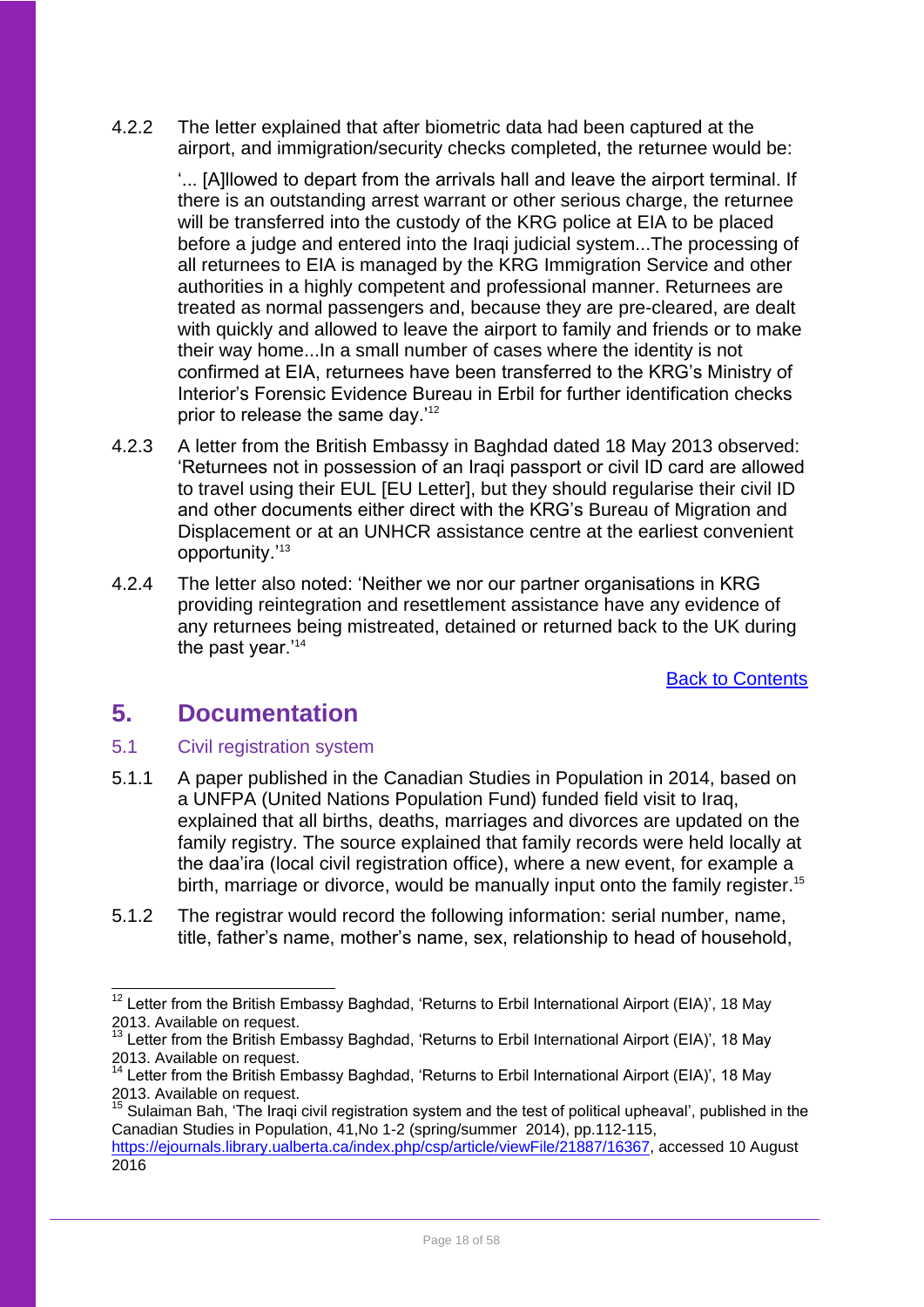occupation, literacy, religion, date of birth, place of birth, and date of registration. 16

5.1.3 The paper explained the precise way in which family records were maintained, based on three unique information markers: the sijil (family record) number; sahifa (family page) number and daaira (local civil registration office). As the source explained:

> 'All vital events occurring to any member of the family are entered into this 'family page. This is done until the child gets married and establishes his own family, in which case a new 'family page' is started for him. Through this innovative system, it can take as little as five minutes to locate anyone's records. From this ID system, three pieces of ID are produced: the civil registration ID, nationality ID, and residence ID (location of house). The retention period for the documents in the local offices is 20 years. As of April 2011, there are 275 civil registration directorates in Iraq, including 30 in the Kurdistan Regional Government.' 17

- 5.1.4 The source commented that when the register was full (each register contains around 200 families), the document would be sent back to the head office for scanning, after which it would be returned to the local office for archiving. The source also noted that the head office was 'generally up to date with their scanning and do not have any backlogs to clear'. It was also noted that at head office 'separate archives exist for records from 1934 – 1947', whilst information from 1948 – 1957 had been scanned and stored on CDs. For records from 1958 to the time of writing (2011) scanned images were stored on a external hard drive, with one hard drive for each governorate. However, the source also noted: 'There are backups up until 1978, but because of staff shortage problems, there are no backups after 1978.'<sup>18</sup>
- 5.1.5 As the process was manual, not electronic, there would be some time lag in records being updated: 'The time taken varies, depending on the route taken from the registration of the event to the time the certificate arrives at the *daaira* for recording into the family register.'<sup>19</sup>
- 5.1.6 A letter from the British Embassy in Baghdad, dated 7 April 2012, largely corroborated the above account, and explained that there was an extensive

<sup>1</sup>  $16$  Sulaiman Bah, 'The Iraqi civil registration system and the test of political upheaval', published in the Canadian Studies in Population, 41,No 1-2 (spring/summer 2014), pp.112-115, [https://ejournals.library.ualberta.ca/index.php/csp/article/viewFile/21887/16367,](https://ejournals.library.ualberta.ca/index.php/csp/article/viewFile/21887/16367) accessed 10 August

<sup>2016</sup>

<sup>&</sup>lt;sup>17</sup> Sulaiman Bah, 'The Iraqi civil registration system and the test of political upheaval', published in the Canadian Studies in Population, 41,No 1-2 (spring/summer 2014), pp.112-115,

[https://ejournals.library.ualberta.ca/index.php/csp/article/viewFile/21887/16367,](https://ejournals.library.ualberta.ca/index.php/csp/article/viewFile/21887/16367) accessed 10 August 2016

 $18$  Sulaiman Bah, 'The Iraqi civil registration system and the test of political upheaval', published in the Canadian Studies in Population, 41,No 1-2 (spring/summer 2014), pp.112-115,

[https://ejournals.library.ualberta.ca/index.php/csp/article/viewFile/21887/16367,](https://ejournals.library.ualberta.ca/index.php/csp/article/viewFile/21887/16367) accessed 10 August 2016

<sup>&</sup>lt;sup>19</sup> Sulaiman Bah, 'The Iraqi civil registration system and the test of political upheaval', published in the Canadian Studies in Population, 41,No 1-2 (spring/summer 2014), pp.112-115,

[https://ejournals.library.ualberta.ca/index.php/csp/article/viewFile/21887/16367,](https://ejournals.library.ualberta.ca/index.php/csp/article/viewFile/21887/16367) accessed 10 August 2016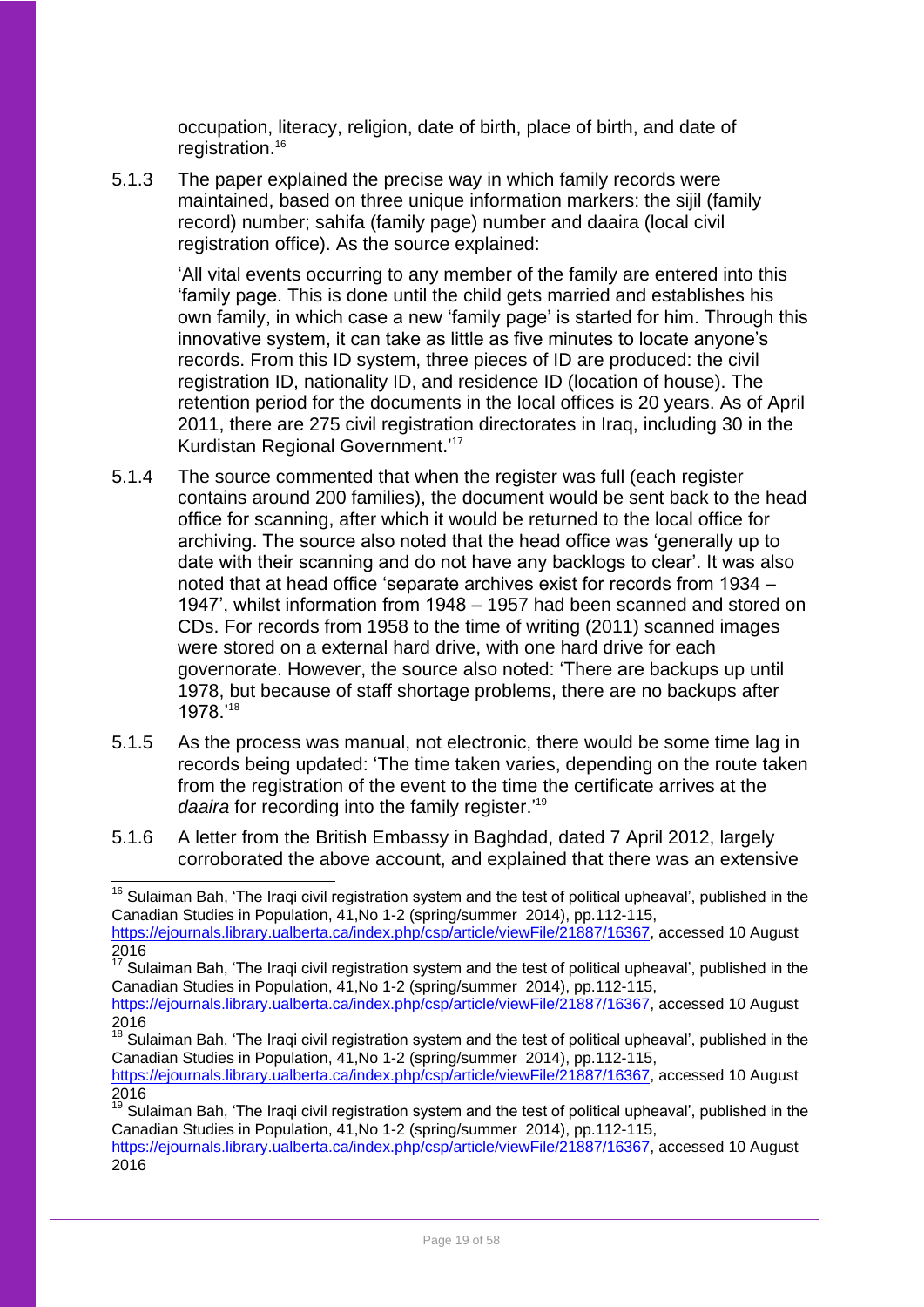civil status office network across Iraq, with each district (sub-governorate) or Nahyas (sub-district) having a local ID office. The source reaffirmed that information was retained by the Civil Status Office's local records and that information was referenced using a 'book page number', which was also written on the civil ID card. In the case of marriage, the civil record for the wife was transferred to be inserted with the husband's record (on his family's  $paae).<sup>20</sup>$ 

- 5.1.7 A Landinfo report dated 23 January 2014 also confirmed that all personal data was entered onto a family registry at the local population registration office near the family's residence. The source stated there were over 300 population registration offices (unofficially called Civil Status Offices or Civil Status Departments, or Jinsiya<sup>21</sup>) (the Canadian Studies in Population paper puts it as  $275^{22}$ ). However, the Landinfo report corroborated that each family had their own registration number, which was listed on the personal ID card. The source also confirmed that any Iraqi could obtain a copy of their page in the family registry. $23$
- 5.1.8 The family registry had several synonymous names in unofficial English translation: family book; family census and family registry 57 (after the 1957 law which introduced civil registration in Iraq following the 1957 census). $^{24}$
- 5.1.9 A letter from the British Embassy in Baghdad, dated 22 January 2012, based on information obtained from the MoDM, MoI, IOM and the IRC also corroborated that civil ID records were held locally.<sup>25</sup>
- 5.1.10 The IOM Country Fact Sheet on Iraq, dated August 2014, listed addresses for the Department of Civil Affairs in the KRI and Baghdad.<sup>26</sup>
- 5.1.11 The British Embassy letter, dated 7 April 2012, also confirmed the existence of an archive system in Baghdad: 'In addition to any of the institutions where records are retained following any transaction with these bodies, civil identity records are retained on microfiche in a central archive so e.g. when the records in the civil status office in Basra were destroyed, copies were available on microfiche in Baghdad. It is therefore most unusual for personal civil ID records to go missing.<sup>'27</sup>

<sup>26</sup> IOM, 'Country Fact Sheet on Iraq', August 2014, [http://www.bamf.de/SharedDocs/MILo-](http://www.bamf.de/SharedDocs/MILo-DB/EN/Rueckkehrfoerderung/Laenderinformationen/Informationsblaetter/cfs_irak-dl_en.pdf?__blob=publicationFile)[DB/EN/Rueckkehrfoerderung/Laenderinformationen/Informationsblaetter/cfs\\_irak](http://www.bamf.de/SharedDocs/MILo-DB/EN/Rueckkehrfoerderung/Laenderinformationen/Informationsblaetter/cfs_irak-dl_en.pdf?__blob=publicationFile)dl\_en.pdf? \_blob=publicationFile, accessed 10 August 2016

<sup>1</sup>  $^{20}$  British Embassy Baghdad, 'Re-documentation procedures', 7 April 2012. Available on request. <sup>21</sup> Landinfo, 'Report Iraq: Travel documents and other identity documents', 23 January 2014, pp.14-15, [http://www.landinfo.no/asset/3369/1/3369\\_1.pdf,](http://www.landinfo.no/asset/3369/1/3369_1.pdf) accessed 10 August 2016

 $22$  Sulaiman Bah, 'The Iraqi civil registration system and the test of political upheaval', published in the Canadian Studies in Population, 41,No 1-2 (spring/summer 2014), p. 115, [https://ejournals.library.ualberta.ca/index.php/csp/article/viewFile/21887/16367,](https://ejournals.library.ualberta.ca/index.php/csp/article/viewFile/21887/16367) accessed 10 August 2016

 $^{23}$  Landinfo, 'Report Iraq: Travel documents and other identity documents', 23 January 2014, p.15, [http://www.landinfo.no/asset/3369/1/3369\\_1.pdf,](http://www.landinfo.no/asset/3369/1/3369_1.pdf) accessed 10 August 2016

 $^{24}$  British Embassy Baghdad, 'Re-documentation procedures', 7 April 2012. Available on request. <sup>25</sup> British Embassy Baghdad, 'Renewal or reissuance of a civil status ID card and the provisions to change place of residence in Iraq', 22 January 2012. Available on request.

 $^{27}$  British Embassy Baghdad, 'Re-documentation procedures', 7 April 2012. Available on request.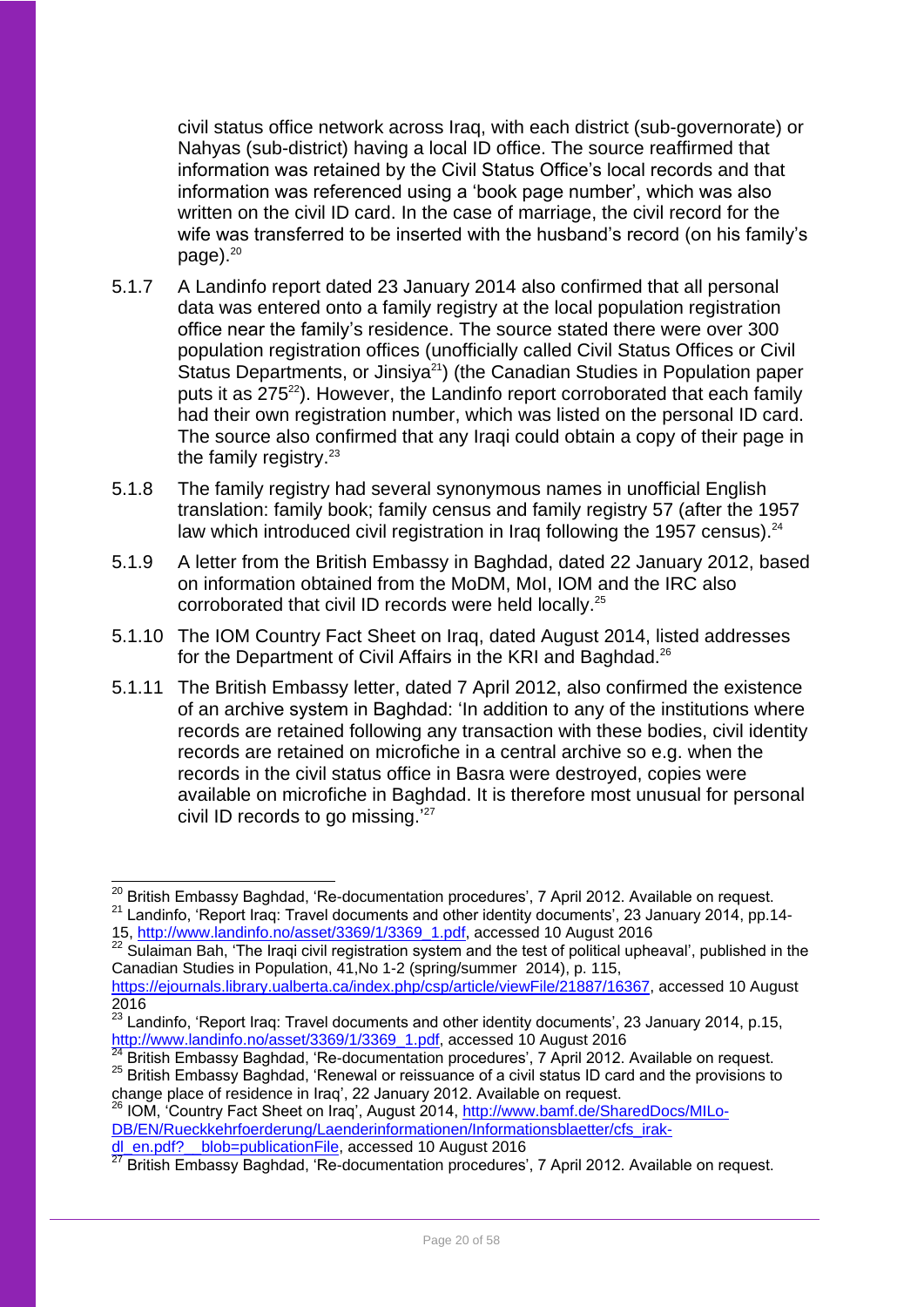- 5.1.12 Additionally the source, which cited information from the NGO Qandil, noted: '... even if a family lost all of their documents they can obtain copies from the Central Archives.' 28
- 5.1.13 The Landinfo report dated 23 January 2014 similarly confirmed that whilst the family registry system was not electronic, the local population registration offices sent information to the central population registry in Baghdad.<sup>29</sup>
- 5.1.14 The British Embassy letter dated 4 December 2014 reiterated that back up ID records were retained in the Baghdad Central Archive and further explained: 'Though not as efficient or quick to access as the originals, these central records provide an alternative means of ID verification.'<sup>30</sup>
- 5.1.15 The Canadian Studies in Population paper, dated 2014, observed that the Iraqi system was unique for a number of reasons. Firstly, there was multiple record-keeping systems, allowing for parallel processes of documenting information; secondly, copies of the same form were stored at multiple sites which made it '... easy to obtain copies of the form if it gets lost...' and made it more difficult to forge documents; and thirdly, that the system put the family 'at the core of the registration system, rather than the individual', which provided permanency and continuity to the system.<sup>31</sup>
- 5.1.16 The source noted that:

'...the CR/VS [civil registration/vital statistics] system in Iraq has remained largely intact and retained its functionality...This central thesis is partially corroborated by the results of a study done in 2006 by Burnham and colleagues on the mortality in Iraq after the 2003 invasion (Burnham et al. 2006). The data showed that of the 545 deaths reported in the study, death certificates were produced for 501 of them (91.9 per cent). Breakdown of these data according to pre- and post-invasion periods showed that death certificates were available for 92.2 per cent of the 77 pre-invasion deaths and 91.7 per cent of the 469 post-invasion deaths (Kane 2007). A z-test for difference in proportions is not statistically significant at the 5–per cent significance level (p=0.877). In other words, the war did not significantly affect the registration process.'<sup>32</sup>

5.1.17 According to the MoDM there were numerous other potential institutions (schools, hospitals, etc) where the civil record could be identified. $33$ 

<sup>-</sup> $^{28}$  British Embassy Baghdad, 'Re-documentation procedures', 7 April 2012. Available on request. <sup>29</sup> Landinfo. 'Report Iraq: Travel documents and other identity documents', 23 January 2014, p.17, [http://www.landinfo.no/asset/3369/1/3369\\_1.pdf,](http://www.landinfo.no/asset/3369/1/3369_1.pdf) accessed 10 August 2016

 $30$  Letter from the British Embassy Baghdad, 'Internal movement/civil documentation and access to essential services in host communities', 4 December 2014. Available on request.

Sulaiman Bah, The Iraqi civil registration system and the test of political upheaval', published in the Canadian Studies in Population, 41,No 1-2 (spring/summer 2014), p.117,

[https://ejournals.library.ualberta.ca/index.php/csp/article/viewFile/21887/16367,](https://ejournals.library.ualberta.ca/index.php/csp/article/viewFile/21887/16367) accessed 10 August 2016

<sup>&</sup>lt;sup>32</sup> Sulaiman Bah, 'The Iraqi civil registration system and the test of political upheaval', published in the Canadian Studies in Population, 41,No 1-2 (spring/summer 2014), p.117,

[https://ejournals.library.ualberta.ca/index.php/csp/article/viewFile/21887/16367,](https://ejournals.library.ualberta.ca/index.php/csp/article/viewFile/21887/16367) accessed 10 August 2016

<sup>&</sup>lt;sup>33</sup> Letter from British Embassy Baghdad, 'Re-documentation procedures', 7 April 2012. Available on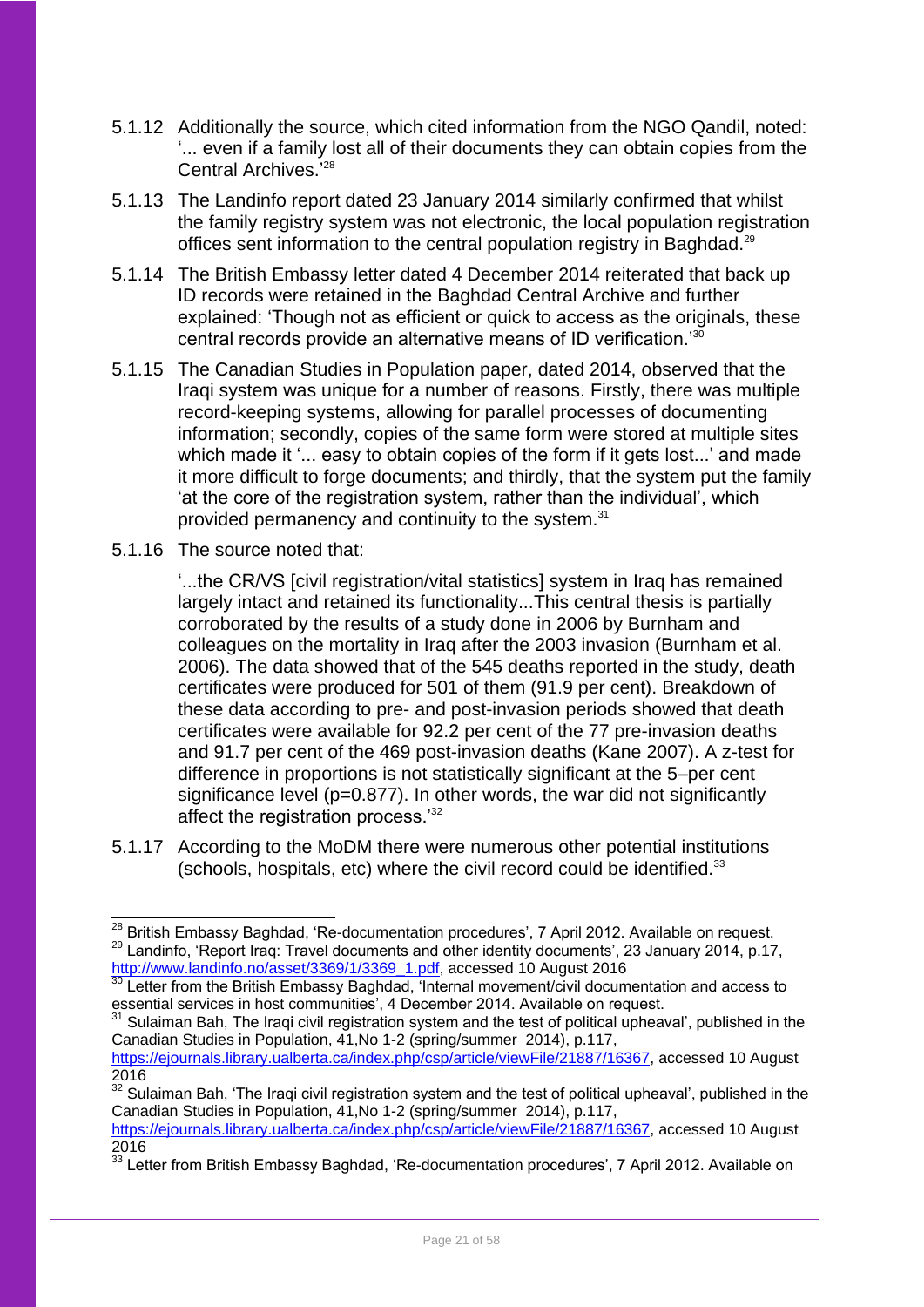5.1.18 This was corroborated by information in the Canadian Studies in Population paper of 2014:

'The hospital prepares for birth registration ahead of the birth. When the mother is admitted for delivery, she is advised to bring along her ID document and that of the father. After she delivers the baby, the registration is done, in most cases, while she is still in the hospital. She shows the ID documents and gives the name of the child. The Iraqi culture allows for the child's name to be given at birth, even if a ceremony is done later. The registrar enters the details of the parents and of the child in the birth certificate. From the parents' ID document, the sijil (family record) number, sahifa (family page) number, and daaira (local civil registration office) are copied onto the birth certificate. This establishes an administrative link between the parents and the child. This information is used later by the Civil Registration Office. The registrar enters the information in quadruplicate, and each form has a precise role.<sup>'34</sup>

Back to Contents

#### <span id="page-21-0"></span>5.2 Overview of key documents

- 5.2.1 Freedom of movement in Iraq is respected under the Iraqi Constitution. Article 44(1) states that 'each Iraqi has freedom of movement, travel and residence inside and outside of Iraq.'<sup>35</sup> However, in practice citizenship documents are required to move around the country and access services. In an interview conducted by the British Embassy in Baghdad in July 2011, representatives from the IOM and the MoDM observed: '...we were told that while there are no laws governing freedom of movement, there are certain "regulations" which are required to be met, for instance the production of certain types of Iraqi documents and, in the presentation of personal information to the local council or police station.'<sup>36</sup>
- 5.2.2 The Iraqi laws which legislate for the issuance of such documents are:
	- The Nationality Law No.26 of 2006;
	- Civil Status Law 65 of 1972 (as amended);
	- Passport Law No.32 of 1999 (as amended);
	- Residence Law No.18 of 1978 (as amended); and the
	- Organisation of Places of Residence Law No.95 of 1978 (as amended)
- 5.2.3 Two of the most important documents used in Iraq are the Iraqi Nationality Certificate (INC) and the Iraqi Civil Status ID (CSID). A UNHCR briefing

1

request.

 $34$  Sulaiman Bah, 'The Iraqi civil registration system and the test of political upheaval', published in the Canadian Studies in Population, 41,No 1-2 (spring/summer 2014), pp.112-115, [https://ejournals.library.ualberta.ca/index.php/csp/article/viewFile/21887/16367,](https://ejournals.library.ualberta.ca/index.php/csp/article/viewFile/21887/16367) accessed 10 August 2016

<sup>&</sup>lt;sup>35</sup> Iraqi Constitution, adopted on 15 October 2005 (accessed via World Intellectual Property Organisation website), Article 44, [http://www.wipo.int/edocs/lexdocs/laws/en/iq/iq004en.pdf,](http://www.wipo.int/edocs/lexdocs/laws/en/iq/iq004en.pdf) accessed 10 August 2016

<sup>&</sup>lt;sup>36</sup> British Embassy Baghdad, 'Freedom of Movement and requirements to transfer personal documentation in order to relocate in Iraq', 27 July 2011. Available on request.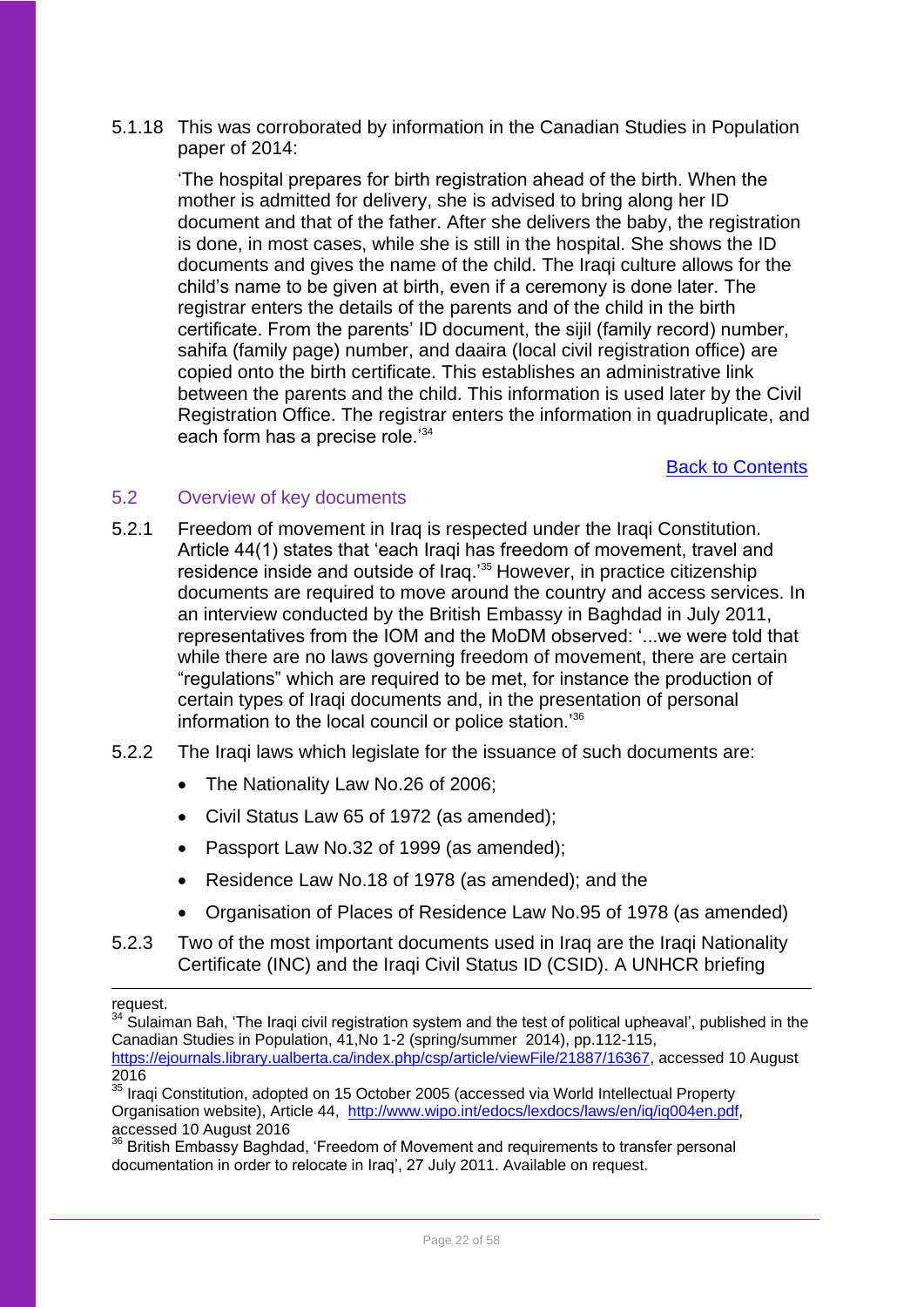explained that these documents are required for '...any kind of interaction with the authorities, such as an application for a food ration card, school registration, and the issuance of death and birth certificates.'<sup>37</sup> The report observed that other documents used in Iraq are Residence Address Cards, food ration cards (also known as the Public Distribution Card (PDS)), birth certificates and death certificates.'<sup>38</sup>

- 5.2.4 The British Embassy in Baghdad, in a letter dated July 2011, corroborated this information. It noted that '...Iraqi nationals are issued with four documents, a Iraqi Nationality Document, a ID card (Jensiya), a Residence Card and a PDS (or ration card). Iraqi nationals are required to present these documents when seeking to relocate, or for any number of other issues, such as buying a car, obtaining a passport, getting married etc...We were told that in order to relocate from one part of Iraq to another, it was necessary to provide four documents mentioned above.'<sup>39</sup>
- 5.2.5 In October 2005, UNHCR noted: 'Instead of the Residence Address Card, one can also obtain a one-time document certifying a person's residence from the local mayor (mukhtar). In the three Northern Governorates, only one-time documents certifying a person's residence are available.'<sup>40</sup>
- 5.2.6 In an interview with a UK/Denmark fact-finding mission delegation in November 2011, Brigadier-General Abdulrahman Ismael Aziz, the Erbil Civil Information Card General Director, stated that a new Information Card, legislated under Law 95 of 1978 relating to the Organization of Places of Domicile and Residence inside Iraq, had been issued in the KRI since 4 December 2010.<sup>41</sup>
- 5.2.7 The UNHCR, in a paper dated September 2014, noted that a lack of civil documentation made it difficult for people to register with the MoDM and apply for residence, limiting 'access to all sets of civil and economic rights'.<sup>42</sup>

Back to Contents

## <span id="page-22-0"></span>5.3 Internally Displaced Persons (IDPs)

5.3.1 The British Embassy in Baghdad, in a letter dated 4 December 2014, observed:

<sup>-</sup><sup>37</sup> UN High Commissioner for Refugees (UNHCR), Country of Origin Information, Iraq, October 2005, p.132, [http://www.unhcr.org/4709f79a2.pdf,](http://www.unhcr.org/4709f79a2.pdf) accessed 10 August 2016

<sup>&</sup>lt;sup>38</sup> UN High Commissioner for Refugees (UNHCR), Country of Origin Information, Iraq, October 2005, p.132, [http://www.unhcr.org/4709f79a2.pdf,](http://www.unhcr.org/4709f79a2.pdf) accessed 10 August 2016

<sup>&</sup>lt;sup>39</sup> British Embassy Baghdad, Freedom of Movement and requirements to transfer personal documentation in order to relocate in Iraq, 27 July 2011. Available on request.

<sup>&</sup>lt;sup>40</sup> UN High Commissioner for Refugees (UNHCR), Country of Origin Information, Iraq, October 2005, p.132, [http://www.unhcr.org/4709f79a2.pdf,](http://www.unhcr.org/4709f79a2.pdf) accessed 10 August 2016

UK Home Office / Danish Immigration Service fact finding report to Erbil and Dahuk conducted between 11 and 22 November 2011, 'Update (2) on entry procedures at Kurdistan Regional Government checkpoints (KRG); residence procedures in Kurdistan Region of Iraq (KRI) and arrival procedures at Erbil and Suleimaniyah airports (for Iraqis travelling from non-KRI areas of Iraq), published March 2012, p. 48, [https://www.nyidanmark.dk/NR/rdonlyres/6F71106D-2B7B-49F4-B870-](https://www.nyidanmark.dk/NR/rdonlyres/6F71106D-2B7B-49F4-B870-EF2E95E33BE5/0/IraqKRIFFMReportPUBLICATION.pdf) [EF2E95E33BE5/0/IraqKRIFFMReportPUBLICATION.pdf,](https://www.nyidanmark.dk/NR/rdonlyres/6F71106D-2B7B-49F4-B870-EF2E95E33BE5/0/IraqKRIFFMReportPUBLICATION.pdf) accessed 10 August 2016

UN High Commissioner for Refugees (UNHCR), 'Emergency Response for the Iraq situation, Revised Supplementary Appeal', September 2014, [http://www.unhcr.org/5412b1e09.pdf,](http://www.unhcr.org/5412b1e09.pdf) accessed 10 August 2016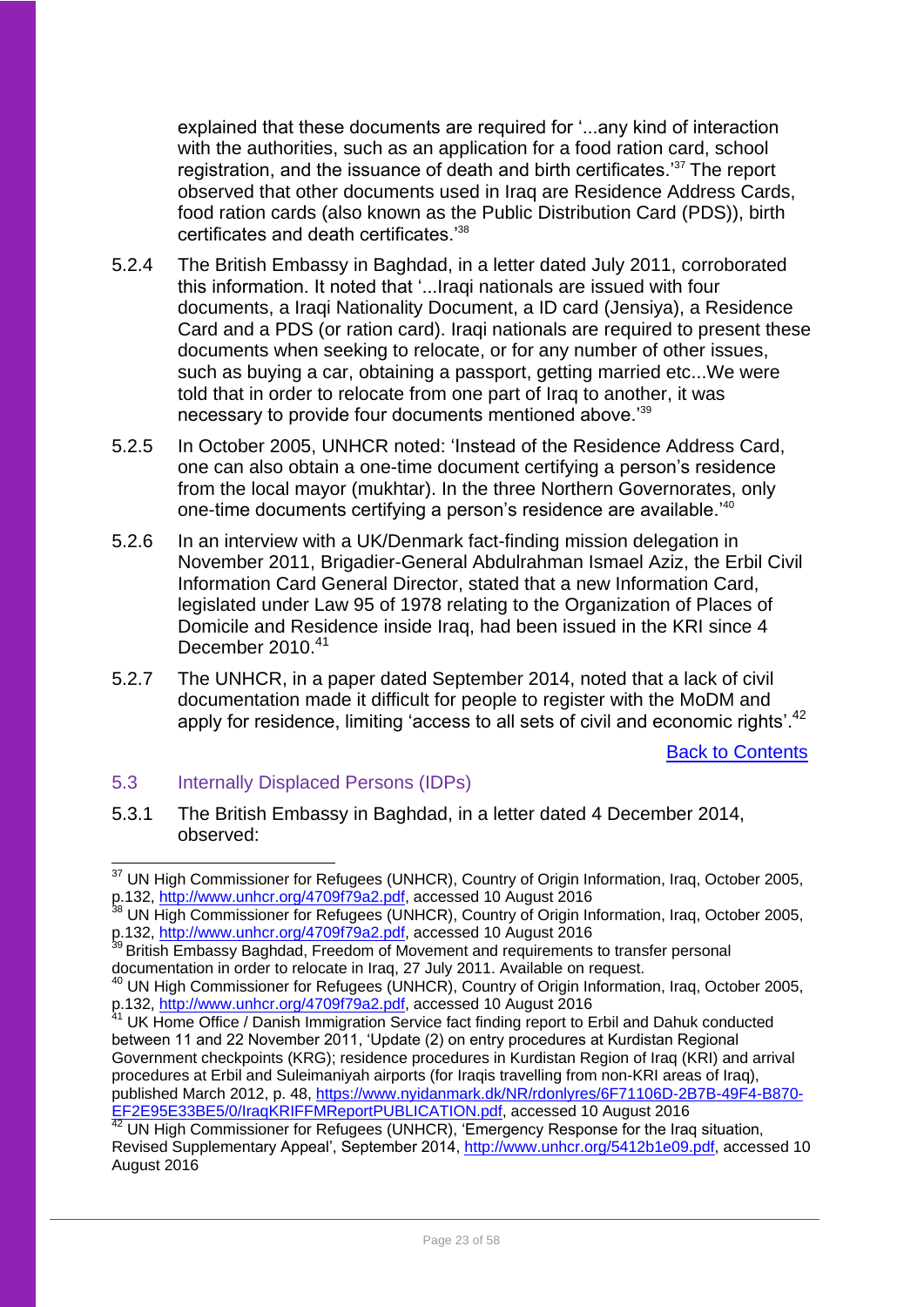'Owing to their high numbers and continued mobility, IDP registration remains complex and challenging. The UNHCR is working with the GoI [Government of Iraq] and KRG authorities to harmonise registration procedures, including the wide scale use of biometrics, but a common format and practice is unlikely in the short term. In the Kurdistan Region, registration questionnaires and software have been deployed to enhance needs profiling. Across central and southern Iraq, the UNHCR is also funding close to 300 staff positions in MoMD regional offices. However, serious capacity issues remain and practical assistance through these offices is largely limited to cash donations...Against this background, registration is not a pre-requirement for access to shelter and emergency relief being provided by the UNHCR and its partners. In line with its Protection Cluster strategy, the monitoring teams of the UNHCR and its partners have reached close to 700,000 individuals throughout Iraq to determine needs, vulnerabilities, registration status, demographic information and accommodation circumstances.'<sup>43</sup>

5.3.2 A fact-finding mission undertaken by the Danish Refugee Council and Danish Immigration Service to the KRI between 26 September and 6 October 2015 ('the Danish fact-finding report') observed:

> 'Qandil said that the demand for recovery of documents among IDPs is big, and that recovery of documents is a lengthy process. In a significant number of cases, Qandil is not able to assist, for example, with regard to documents for IDPs from Anbar.

> 'Two sources stated that, before the conflict, an Iraqi citizen should hand in an application for recovery of a lost document to the office that issued the lost document which means the area where he or she was registered before the flight. However, the two sources said that in the current state of emergency, temporary issuing offices for civil documents have been set up at different places in Iraq. Qandil further said that these offices are under the authority of the Ministry of Interior in Baghdad...

> 'There are several challenges for IDPs who have lost their documents. UNHCR stated that, generally, it is not possible to travel without ID documents. If IDPs manage to travel back to renew documents, they run a risk of not being able to be readmitted to KRI. Qandil said that, to enter Baghdad itself, IDPs without documents would have to fly in, since they would not be able to enter Baghdad by road due to various risks travelling by land, such as (1) discrimination between Shia and Sunni, (2) lack of money for bribery, (3) checkpoints and (4) Shia militias in the area.

'According to Human Rights Watch, in Erbil, there have been examples of arrests of people who did not have ID and who were put in detention and interrogated for months without charges and without access to a lawyer.

'According to UNHCR, generally speaking, there is no effective access to new civil status documents for IDPs. This presents challenges to the IDPs,

-

 $43$  Letter from the British Embassy Baghdad, 'Internal movement/civil documentation and access to essential services in host communities', 4 December 2014. Available on request.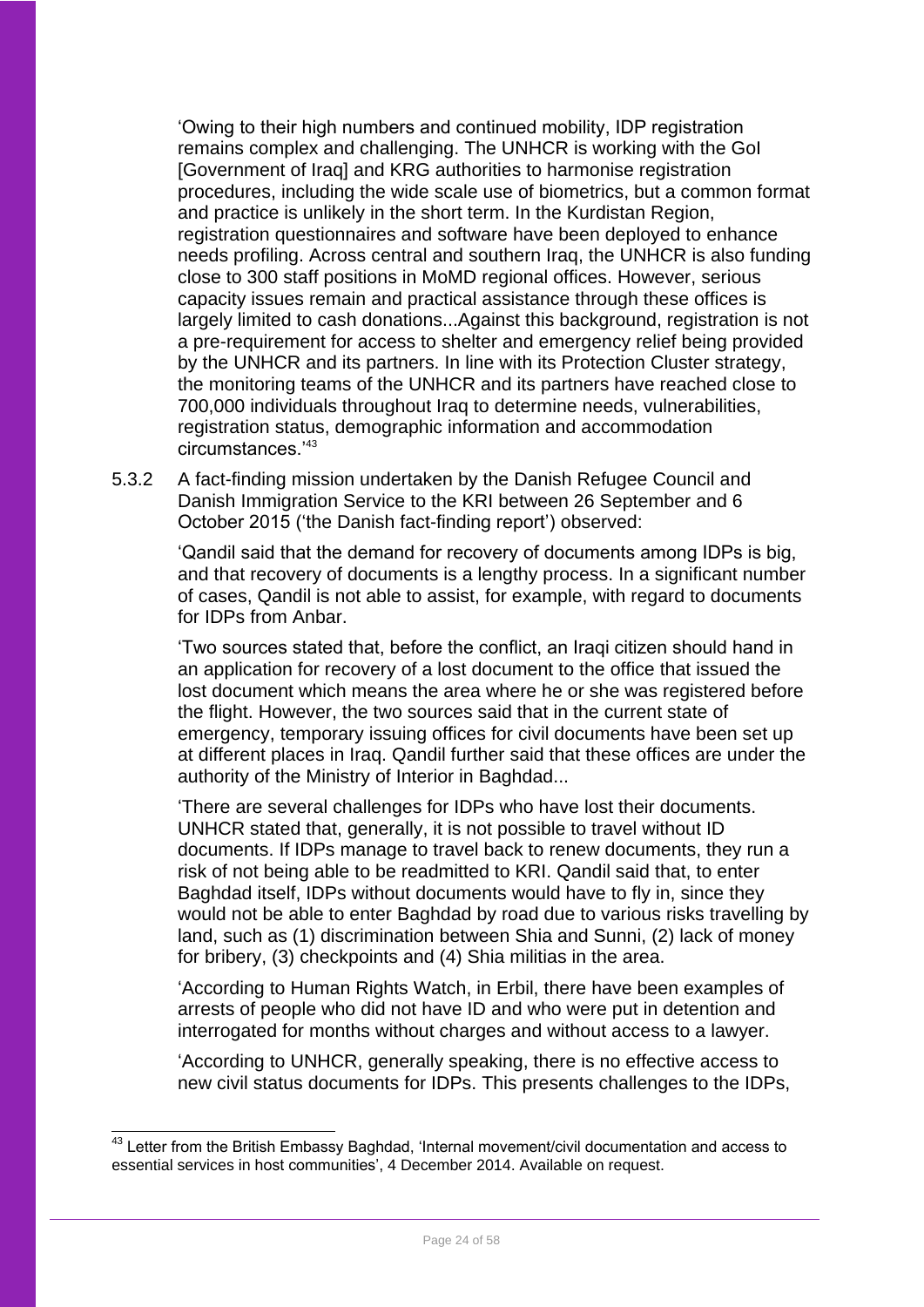since a number of documents are essential for registration and access to social services.' 44

5.3.3 A UNHCR document, dated May 2016, noted:

'Loss of civil documentation remains another concern for IDPs across Iraq. Without civil documentation, and particularly without civil ID card, IDPs cannot access basic rights, services or employment, face restrictions on their freedom of movement and may be at risk of arrest and detention. Limited financial resources and lack of official documents reportedly hamper IDPs' access to health services. The influx of IDP children is reported to overburden the education system, resulting in severe overcrowding. IDP children lacking official documents may be unable to enrol into schools.'<sup>45</sup>

Back to Contents

#### <span id="page-24-0"></span>5.4 Civil Status ID Card (CSID)

- 5.4.1 In Arabic the Civil Status ID (CSID) card is called Bitaka shakhsiyeh, but it is also referred to as Bitaqa hawwiya<sup>46</sup>, Al-Bitaqat al-Shikhsiya<sup>47</sup> or Jensiya.<sup>48</sup>
- 5.4.2 The CSID is a form of photo identification.<sup>49</sup> A Landinfo report dated January 2014 noted that ID cards contained a person's:
	- full name:
	- date of birth:
	- birthplace;
	- parents' names;
	- civil status;

1

- religious affiliation:
- a registry number which specifies the number of the family book in which the person is registered (this is located to the right side on the front of the

 $44$  Danish Refugee Council & The Danish Immigration Service, 'The Kurdistan Region of Iraq (KRI): Access, Possibility of Protection, Security and Humanitarian Situation – Report from fact finding mission to Erbil, the Kurdistan Region of Iraq (KRI) and Beirut, Lebanon, 26 September to 6 October 2015', April 2016, pp. 25-26, https://www.nyidanmark.dk/NR/rdonlyres/4B4E8C12-84B7-4ACB-8553-2015', April 2016, pp. 25-26, [https://www.nyidanmark.dk/NR/rdonlyres/4B4E8C12-84B7-4ACB-8553-](https://www.nyidanmark.dk/NR/rdonlyres/4B4E8C12-84B7-4ACB-8553-5E0218C5689A/0/FactfindingreportKurdistanRegionofIraq11042016.pdf) [5E0218C5689A/0/FactfindingreportKurdistanRegionofIraq11042016.pdf,](https://www.nyidanmark.dk/NR/rdonlyres/4B4E8C12-84B7-4ACB-8553-5E0218C5689A/0/FactfindingreportKurdistanRegionofIraq11042016.pdf) accessed 9 August 2016 UN High Commissioner for Refugees (UNHCR), 'Relevant COI for Assessments on the Availability of an Internal Flight or Relocation Alternative (IFA/IRA) in Baghdad for Sunni Arabs from ISIS-Held Areas', May 2016, p. 27, http://www.ecoi.net/file\_upload/1930\_1465288084\_575537dd4.pdf. accessed 10 August 2016

 $46$  Landinfo, 'Report Iraq: Travel documents and other identity documents', 23 January 2014, p.17, [http://www.landinfo.no/asset/3369/1/3369\\_1.pdf,](http://www.landinfo.no/asset/3369/1/3369_1.pdf) accessed 10 August 2016

<sup>&</sup>lt;sup>47</sup> Middle East Consultancy Services, Iraqi Civil Status Identification Card or Al-Bitaqat al-Shikhsiya, 9 September 2012, [http://mideastconsultancy.com/new/mecs/auth.php?sid=3&id=29,](http://mideastconsultancy.com/new/mecs/auth.php?sid=3&id=29) accessed 10 August 2016

<sup>48</sup> British Embassy Baghdad, Freedom of Movement and requirements to transfer personal documentation in order to relocate in Iraq, 27 July 2011. Available on request.

Middle East Consultancy Services, Iraqi Civil Status Identification Card or Al-Bitagat al-Shikhsiya, 9 September 2012, [http://mideastconsultancy.com/new/mecs/auth.php?sid=3&id=29,](http://mideastconsultancy.com/new/mecs/auth.php?sid=3&id=29) accessed 10 August 2016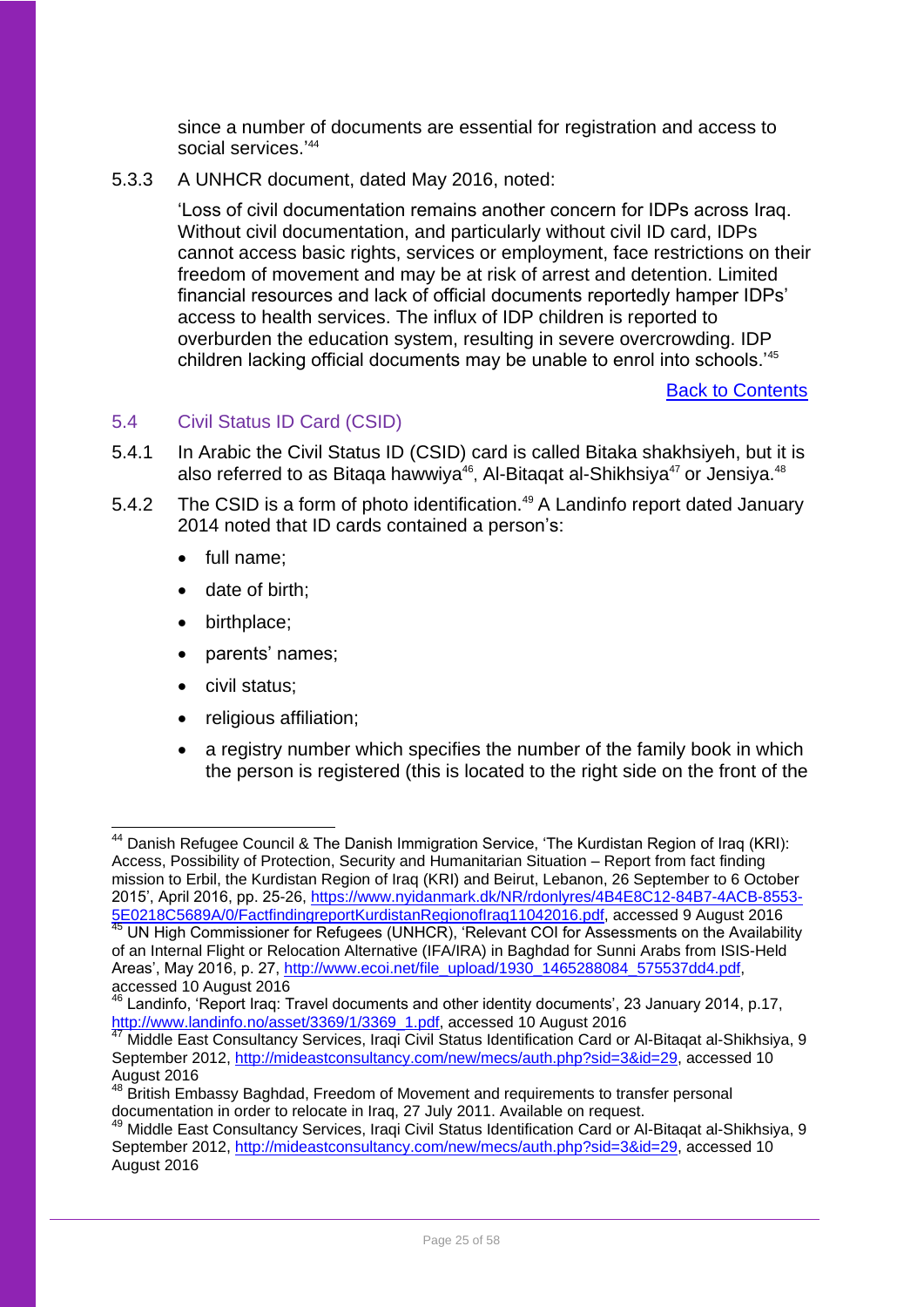card). The serial number is printed on the top left. Using this information and the issuer's signature, it is possible to authenticate an ID card.<sup>50</sup>

- 5.4.3 The FCO, in a letter dated April 2012, noted that the card contained a person's:
	- photograph (on the front of the card);
	- district of registration and governorate;
	- record number;
	- page number from the main identity record book held by the Civil ID Office;
	- name;
	- father's and grandfather's name;
	- surname or tribal name;
	- sex;
	- signature

as well as the:

- signature of the Authorising Officer;
- signature of the Issuing Officer;
- $\bullet$  date of issue<sup>51</sup>
- 5.4.4 On the reverse of the card was listed a person's:
	- occupation/job;
	- (written and numerical) date of birth;
	- place of birth;
	- significant markings e.g. scars;
	- marital status;
	- spouse's name;
	- place of registration;
	- eyes, hair and face colour;
	- height; and

-

- $\bullet$  blood group<sup>52</sup>
- 5.4.5 The CSID card is governed under the Civil Status Law 65 of 1972 (amended).<sup>53</sup> According to the Second Secretary, Embassy of Iraq,

 $50$  Landinfo, 'Report Iraq: Travel documents and other identity documents', 23 January 2014, p.15, [http://www.landinfo.no/asset/3369/1/3369\\_1.pdf,](http://www.landinfo.no/asset/3369/1/3369_1.pdf) accessed 10 August 2016

<sup>&</sup>lt;sup>51</sup> British Embassy, 'Re-documentation procedures', 7 April 2012. Available on request.

<sup>&</sup>lt;sup>52</sup> British Embassy, 'Re-documentation procedures', 7 April 2012. Available on request.

<sup>53</sup> British Embassy Baghdad, Freedom of Movement and requirements to transfer personal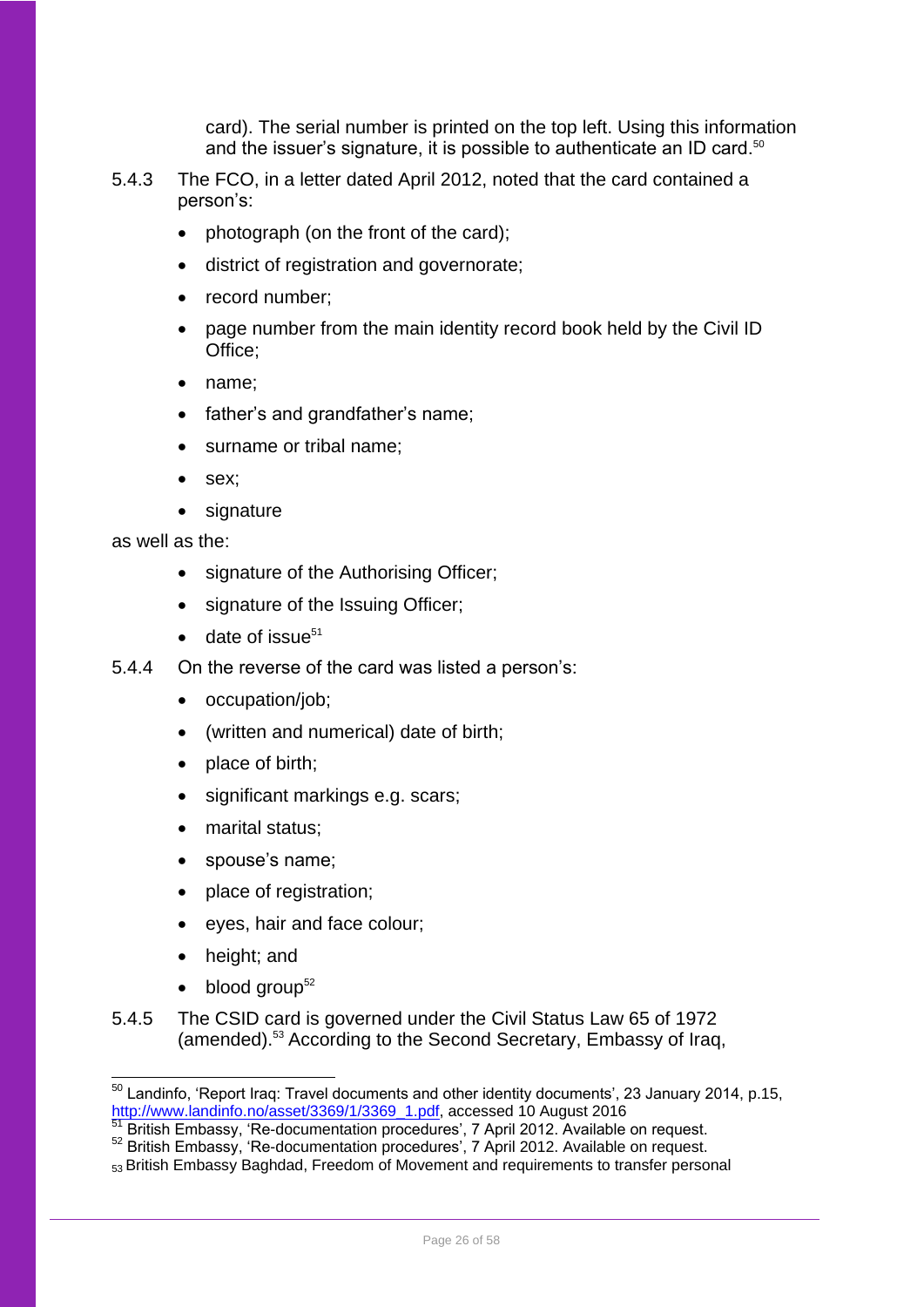(interviewed in London on 5 January 2012), the CSID card is required by law and issued to each Iragi national, both inside and outside of Irag, upon production of a birth certificate. CSID cards are issued by the Ministry of Interior, Iraqi Civil Card Directorate.<sup>54</sup> The Landinfo report dated 23 January 2014 largely verified this information, although referred to the Civil Status Affairs Directorate, under the jurisdiction of the General Nationality Directorate, as the issuer of the document.<sup>55</sup> UNHCR also broadly corroborated this information.<sup>56</sup>

- 5.4.6 The CSID card is considered the most important personal document and is used for all contact with public authorities, health care, social welfare, schools and for the purchase and sale of homes and cars. The CSID card is also required when applying for other official documents, such as passports.<sup>57</sup> Shelter for Life International, in a report dated September 2014, observed that government issued ID was required to access bank accounts.<sup>58</sup> A British Embassy letter dated May 2011 noted that an individual's identity document may be requested for any number of reasons, including applying for a job.<sup>59</sup>
- 5.4.7 A representative of IOM informed the Immigration and Refugee Board of Canada in November 2013 that the CSID card was the 'basic' ID card and 'main card' for identification in Iraq and should be held by all citizens. $60$  A letter from the British Embassy in Baghdad, dated 27 July 2011, indicated that without civil documentation, it would not be possible to transit security checkpoints.<sup>61</sup> A letter from the British Embassy dated 9 May 2011 also noted that a person's identity document may be requested by police at security checkpoints.<sup>62</sup> However, a letter from the British Embassy dated April 2012 instead noted:

[https://www.sheltercluster.org/sites/default/files/docs/Assessment%20of%20Urban%20IDPs%20in%2](https://www.sheltercluster.org/sites/default/files/docs/Assessment%20of%20Urban%20IDPs%20in%20Iraq.pdf) [0Iraq.pdf,](https://www.sheltercluster.org/sites/default/files/docs/Assessment%20of%20Urban%20IDPs%20in%20Iraq.pdf) accessed 10 August 2016

<sup>1</sup> documentation in order to relocate in Iraq, 27 July 2011. Available on request.

<sup>&</sup>lt;sup>54</sup> Note of meeting with Hassanain Hadi Fadhil, Second Secretary, Embassy of the Republic of Iraq, London, 5 January 2012. Available on request.

<sup>55</sup> Landinfo, 'Report Iraq: Travel documents and other identity documents', 23 January 2014, p.15, [http://www.landinfo.no/asset/3369/1/3369\\_1.pdf,](http://www.landinfo.no/asset/3369/1/3369_1.pdf) accessed 10 August 2016

<sup>&</sup>lt;sup>56</sup> UN High Commissioner for Refugees (UNHCR) Baghdad, 'Response to inquiry regarding returnees /deportees: documentation, assistance and conditions at Baghdad airport', 3 November 2011. Available on request.

 $57$  Landinfo, 'Report Iraq: Travel documents and other identity documents', 23 January 2014, p.16, [http://www.landinfo.no/asset/3369/1/3369\\_1.pdf,](http://www.landinfo.no/asset/3369/1/3369_1.pdf) accessed 10 August 2016

<sup>&</sup>lt;sup>58</sup> Shelter for Life International, 'Rapid Assessment of IDPs in Erbil City in Search of Alternative Approaches to Shelter and Settlement: Findings and Recommendations', September 2014, p. 4, accessed via shelter culster.org,

British Embassy Baghdad, 'Mixed Sunni/Shia marriages', 9 May 2011. Available on request. <sup>60</sup> Research Directorate, Immigration and Refugee Board of Canada, Ottawa (IBR), 'Iraq: Civil Status Identification Card, including purpose and validity; requirements and procedures for the issuance, renewal and replacement of cards, including the location of issue; frequency of fraudulent identity cards (2011-November 2013)',

[https://www.justice.gov/sites/default/files/eoir/legacy/2014/02/04/IRQ104654.E.pdf,](https://www.justice.gov/sites/default/files/eoir/legacy/2014/02/04/IRQ104654.E.pdf) accessed 10 August 2016

British Embassy Baghdad, Freedom of Movement and requirements to transfer personal documentation in order to relocate in Iraq, 27 July 2011. Available on request.

 $62$  British Embassy Baghdad, 'Mixed Sunni/Shia Marriages', 9 May 2011. Available on request.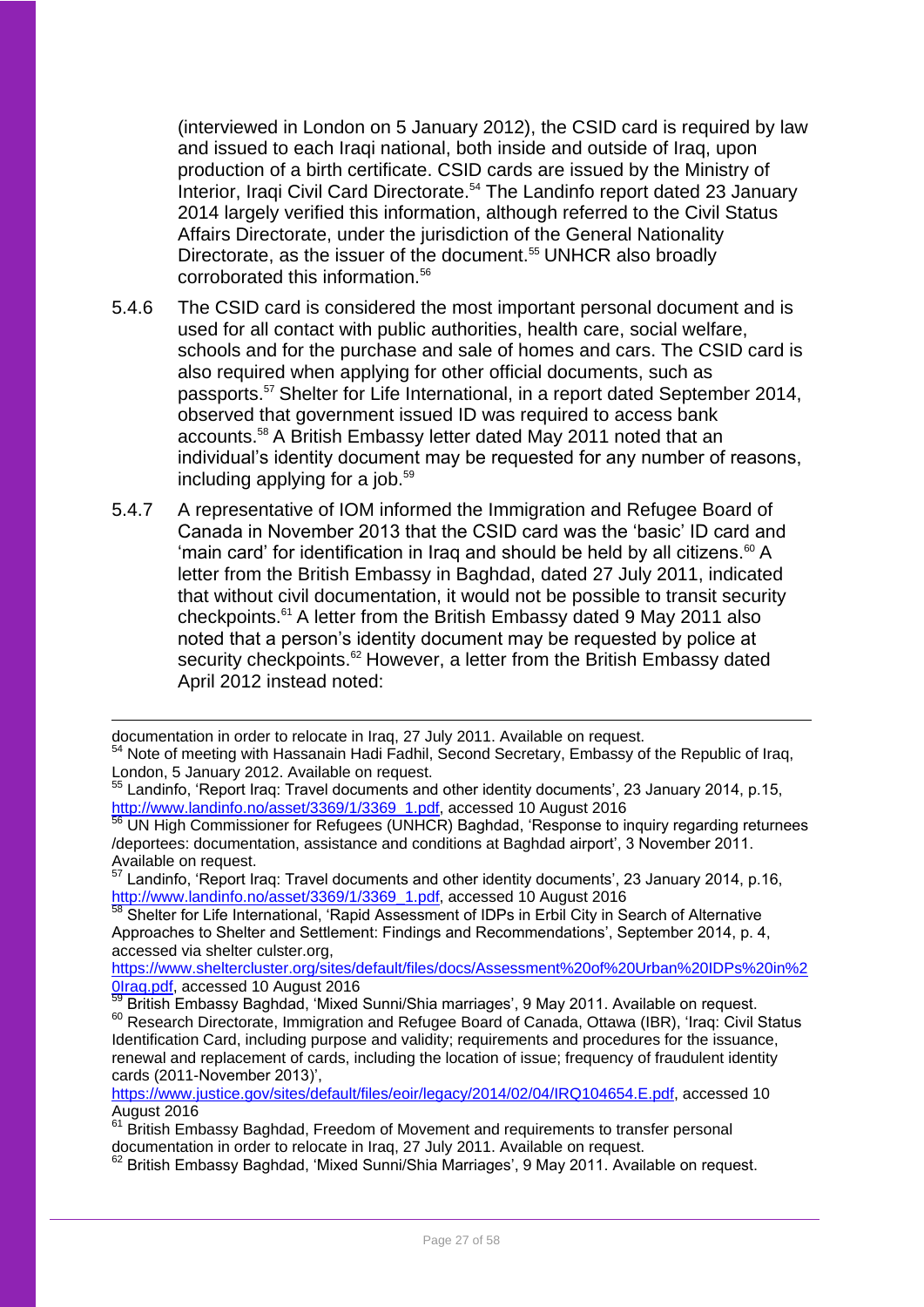'Driving around town car occupants are not routinely asked to produce their ID cards at check points. The driver of a car is more likely than any person to be asked at a check point to show their ID where they may be asked to show their car registration, driving licence and ID card. But this is far from a common occurrence except during high profile events e.g. the Arab League Summit (which took place in late March 2012) when security is particularly strict. On a recent return journey to and from the airport, a middle ranking locally engaged Iraqi member of the Embassy was asked to show his car registration and ID at a check point but none of his occupants were asked to show their ID which he explained is normal. It's important to understand that nothing in his personal identification or car papers indicates where he works. On a visit to see his sister in-law at a hospital who had recently given birth, he was not asked to show any identification.<sup>'63</sup>

- 5.4.8 A letter from the British Embassy, dated 9 May 2011, based on consultations with a senior advisor to the UK Police Advisory Team, an intelligence analyst from a commercial company working in Baghdad and a representative of an international NGO, stated that whilst a person's religious sect is not identified on any identity documents, in practice an individual's tribal name and place of birth would give a clear indication of their religious identity.<sup>64</sup> This was partially corroborated by a report from the Financial Times, dated 26 June 2014, based on reporting in Baghdad, which gave the example of a person from the mainly Sunni Azzawi tribe, who would so be identified as a Sunni Arab because their tribal origin would be stated on their ID card. The source further indicated that sect could be identified through a person's name, tribal affiliation or the name of a father or grandfather.<sup>65</sup>
- 5.4.9 The Landinfo report dated January 2014<sup>66</sup> and UNHCR Baghdad paper dated November 2011<sup>67</sup> were broadly consistent that, to obtain a CSID, an application form, birth certificate, photographs and a small fee, needed to be submitted to the person's local population registration office.
- 5.4.10 However, information submitted by UNHCR Baghdad in November 2011 also reported that, to obtain a CSID, a person needed to present their:
	- housing card (or supporting letter from the local council to confirm the subject's residence);
	- Public Distribution System (PDS) card; and

[00144feab7de,Authorised=false.html?\\_i\\_location=http%3A%2F%2Fwww.ft.com%2Fcms%2Fs%2F0](http://www.ft.com/cms/s/920dacf6-fd3e-11e3-8ca9-00144feab7de,Authorised=false.html?_i_location=http%3A%2F%2Fwww.ft.com%2Fcms%2Fs%2F0%2F920dacf6-fd3e-11e3-8ca9-00144feab7de.html%3Fsiteedition%3Duk&siteedition=uk&_i_referer=#axzz3KpyCXsO) [%2F920dacf6-fd3e-11e3-8ca9-](http://www.ft.com/cms/s/920dacf6-fd3e-11e3-8ca9-00144feab7de,Authorised=false.html?_i_location=http%3A%2F%2Fwww.ft.com%2Fcms%2Fs%2F0%2F920dacf6-fd3e-11e3-8ca9-00144feab7de.html%3Fsiteedition%3Duk&siteedition=uk&_i_referer=#axzz3KpyCXsO)

[00144feab7de.html%3Fsiteedition%3Duk&siteedition=uk&\\_i\\_referer=#axzz3KpyCXsO,](http://www.ft.com/cms/s/920dacf6-fd3e-11e3-8ca9-00144feab7de,Authorised=false.html?_i_location=http%3A%2F%2Fwww.ft.com%2Fcms%2Fs%2F0%2F920dacf6-fd3e-11e3-8ca9-00144feab7de.html%3Fsiteedition%3Duk&siteedition=uk&_i_referer=#axzz3KpyCXsO) accessed 10 August 2016

<sup>1</sup>  $^{63}$  British Embassy Baghdad, 'Re-documentation procedures', 7 April 2012. Available on request. <sup>64</sup> British Embassy Baghdad, 'Mixed Sunni/Shia Marriages', 9 May 2011. Available on request.

<sup>&</sup>lt;sup>65</sup> Financial Times, 'Iraq Crisis: Sunni anger returns with revival of Shia militias', 26 June 2014, [http://www.ft.com/cms/s/920dacf6-fd3e-11e3-8ca9-](http://www.ft.com/cms/s/920dacf6-fd3e-11e3-8ca9-00144feab7de,Authorised=false.html?_i_location=http%3A%2F%2Fwww.ft.com%2Fcms%2Fs%2F0%2F920dacf6-fd3e-11e3-8ca9-00144feab7de.html%3Fsiteedition%3Duk&siteedition=uk&_i_referer=#axzz3KpyCXsO)

<sup>&</sup>lt;sup>66</sup> Landinfo, 'Report Iraq: Travel documents and other identity documents', 23 January 2014, pp.16-17, [http://www.landinfo.no/asset/3369/1/3369\\_1.pdf,](http://www.landinfo.no/asset/3369/1/3369_1.pdf) accessed 10 August 2016

<sup>&</sup>lt;sup>67</sup> UN High Commissioner for Refugees (UNHCR) Baghdad, 'Response to inquiry regarding returnees /deportees: documentation, assistance and conditions at Baghdad airport', 3 November 2011. Available on request.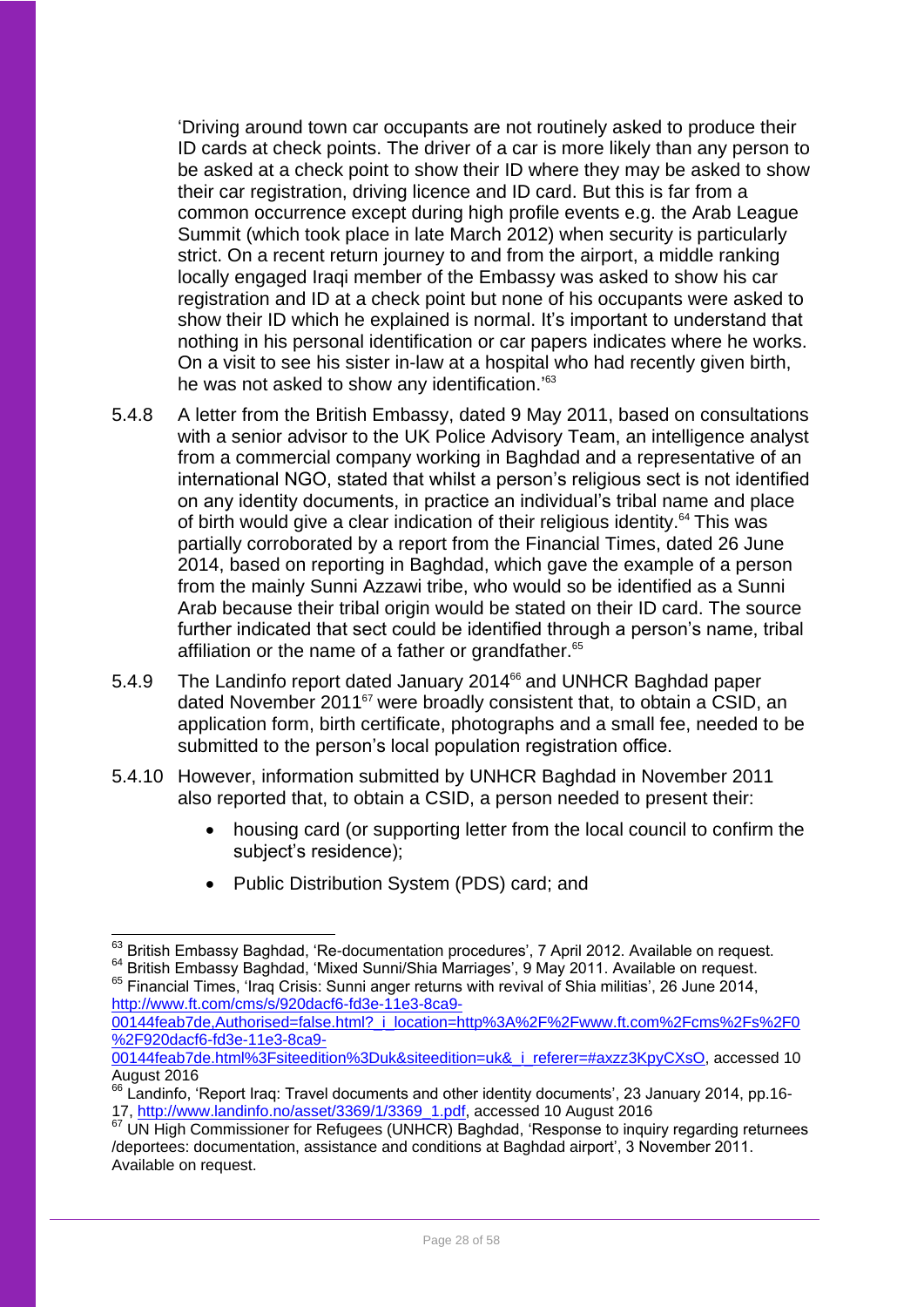- fiscal stamp (IQD 750), available from the book shop of the Police Families' Martyrs.<sup>68</sup>
- 5.4.11 The Landinfo report noted that, to obtain a CSID, an ID card from a close relative such as a father or grandfather was required.<sup>69</sup> This was corroborated by the IOM Country Fact Sheet, August 2013. The IOM source noted that a Nationality Certificate, or the Nationality Certificate of the applicant's father, was also required.<sup>70</sup>

Back to Contents

#### <span id="page-28-0"></span>5.5 Iraqi Nationality Certificate (INC)

- 5.5.1 The Nationality Certificate (INC) in Arabic is called shahadat jinsiyya<sup>71</sup> or shahdat al-Jinsiya al-Iraqiya<sup>72</sup>. The INC is regulated under the Iraqi Nationality Law No.26 (2006). Essentially, the document proves that someone is an Iraqi citizen. It is issued by the General Nationality Directorate (GND) of the Ministru of Interior (MOI).<sup>73</sup> Hassanain Hadi Fahil, Second Secretary at the Iraqi Embassy in London, clarified in January 2011 that '...the issuance of the Iraqi Nationality Certificate...was overseen by the General Directorate of Nationality, which was...part of the Ministry of Interior.' The Second Secretary clarified that the General Directorate of Nationality and Iraqi Civil Card Directorate worked closely together as both the CSID card and INC were required to issue an Iraqi citizen with an Iraqi passport.<sup>74</sup>
- 5.5.2 The website for the General Directorate for Nationality, in an undated post, confirmed that it was responsible for implementing the Citizenship Act No 26 of 2006, Civil Status Law No.65 of 1972 (as amended), Passport Law No.32 of 1999 (as amended) and the Commercial Housing Regulatory Act No.95 of 1978 (as amended). $^{75}$

<sup>-</sup><sup>68</sup> UN High Commissioner for Refugees (UNHCR) Baghdad, 'Response to inquiry regarding returnees /deportees: documentation, assistance and conditions at Baghdad airport', 3 November 2011. Available on request.

 $^{69}$  Landinfo, 'Report Iraq: Travel documents and other identity documents', 23 January 2014, pp.16-17, [http://www.landinfo.no/asset/3369/1/3369\\_1.pdf,](http://www.landinfo.no/asset/3369/1/3369_1.pdf) accessed 10 August 2016

<sup>70</sup> International Organisation for Migration (IOM), 'Country Fact Sheet on Iraq', August 2014, [http://www.bamf.de/SharedDocs/MILo-](http://www.bamf.de/SharedDocs/MILo-DB/EN/Rueckkehrfoerderung/Laenderinformationen/Informationsblaetter/cfs_irak-dl_en.pdf?__blob=publicationFile)

[DB/EN/Rueckkehrfoerderung/Laenderinformationen/Informationsblaetter/cfs\\_irak-](http://www.bamf.de/SharedDocs/MILo-DB/EN/Rueckkehrfoerderung/Laenderinformationen/Informationsblaetter/cfs_irak-dl_en.pdf?__blob=publicationFile)

[dl\\_en.pdf?\\_\\_blob=publicationFile,](http://www.bamf.de/SharedDocs/MILo-DB/EN/Rueckkehrfoerderung/Laenderinformationen/Informationsblaetter/cfs_irak-dl_en.pdf?__blob=publicationFile) accessed 10 August 2016

<sup>&</sup>lt;sup>71</sup> Landinfo, 'Report Iraq: Travel documents and other identity documents', 23 January 2014, pp.1617, [http://www.landinfo.no/asset/3369/1/3369\\_1.pdf,](http://www.landinfo.no/asset/3369/1/3369_1.pdf) accessed 10 August 2016

MECS, 'Iraqi Nationality Certificate or Shahdat al-Jinsiya al-Iraqiya', 9 September 2012, [http://mideastconsultancy.com/new/mecs/auth.php?sid=1&id=28,](http://mideastconsultancy.com/new/mecs/auth.php?sid=1&id=28) accessed 10 August 2016

<sup>&</sup>lt;sup>73</sup> UN High Commissioner for Refugees (UNHCR) Baghdad, Response to inquiry regarding returnees/deportees: Documentation, assistance and conditions at Baghdad airport, 3 November 2011. Available on request.

<sup>&</sup>lt;sup>74</sup> COI Service, cover letter and note of meeting with Hassanain Hadi Fadhil, Second secretary, embassy of the Republic of Iraq, London, 5 January 2011. Available on request.

<sup>&</sup>lt;sup>75</sup> The Republic of Iraq, Ministry of Interior, General Directorate for Nationality, Duties and Activities, undated[, http://www.iraqinationality.gov.iq/activities\\_en.htm,](http://www.iraqinationality.gov.iq/activities_en.htm) accessed 10 August 2016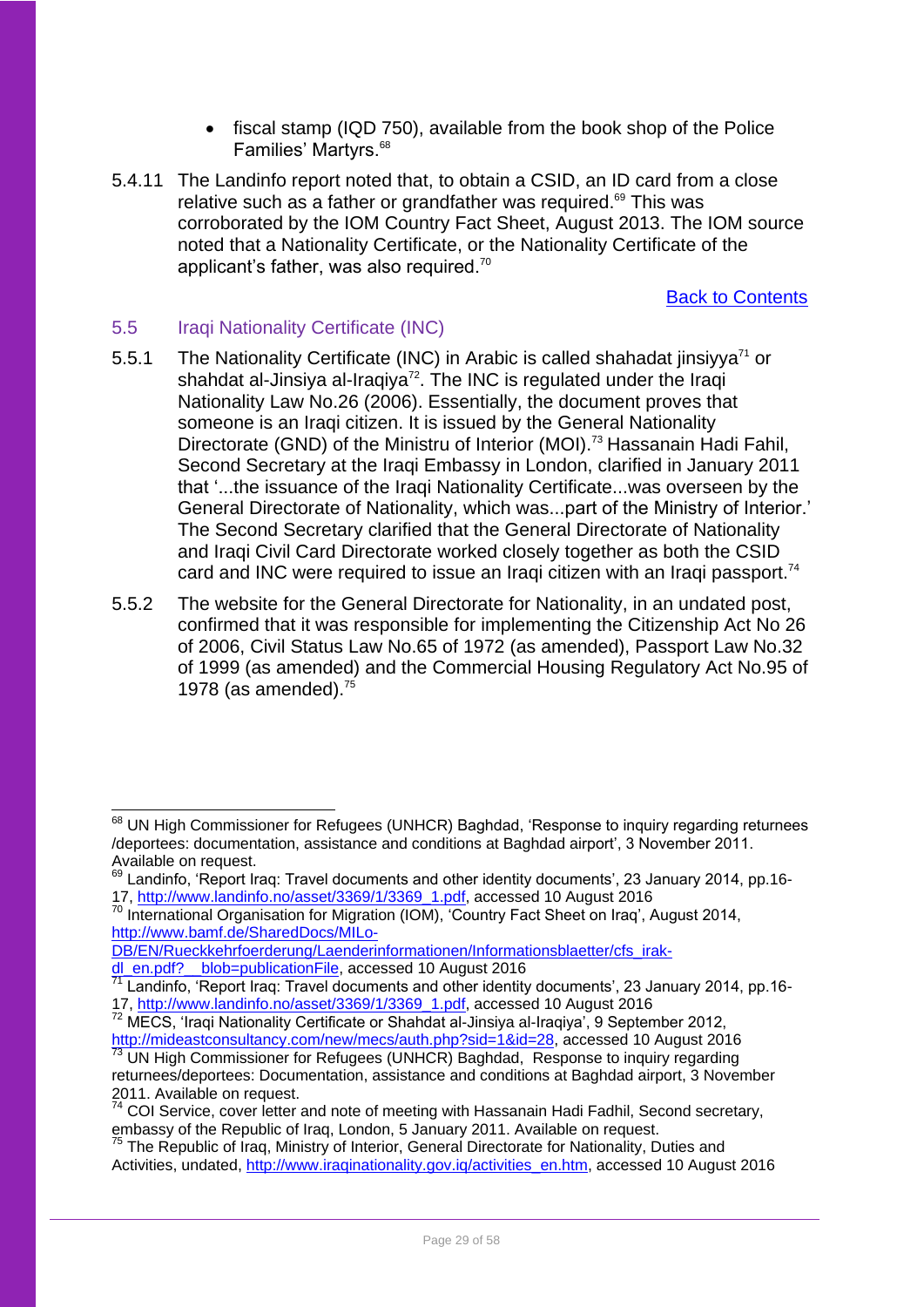- 5.5.3 The Middle East Consultancy Services, in an article dated September 2012, confirmed that the INC is a booklet upon which the picture of the owner is fixed. The cover is black.<sup>76</sup>
- 5.5.4 According to Landinfo, the INC is necessary when applying for work in the public sector and to access other public services. It is also required to apply for other documents, such as passports and birth, marriage and death certificates.<sup>77</sup> This was partially corroborated by a UNHCR Country of Origin report on Iraq dated 2005, which noted that the INC, together with the CSID, were 'requested for any kind of interaction with the authorities, such as an application for a food ration card, school registration, and the issuance of death and birth certificates.'<sup>78</sup> The Landinfo source further noted that children can get an INC from an early age, but it is common to get them from the age of 12.<sup>79</sup> The UNHCR Baghdad paper dated 3 November 2011 confirmed that the INC proved that a person was an Iraqi citizen.<sup>80</sup>
- 5.5.5 According to Nezar Rahmatollah Aziz, General Director of Passport and Nationality in the Kurdistan Region, INCs were issued at the General Directorate of Nationality's local offices, found in all governorate capitals, although the certificates were only produced in Baghdad.<sup>81</sup> This was corroborated by information provided from UNHCR Baghdad in November 2011.<sup>82</sup>
- 5.5.6 There is slightly conflicting information about the documents a person needs to apply for an INC. Reports from UNHCR Baghdad, dated 3 November 2011, and Landinfo, dated 23 January 2014 (which cited undated information from UNHCR), were consistent that a person needed a:
	- completed Iraqi Nationality Certificate application form (with two 500 Iraqi Dinar stamps);
	- Public Distribution Card (PDS);
	- Housing card (or supporting letter from the local council to confirm the applicant's residence);
	- $\bullet$  personal photo(s);

<sup>1</sup> <sup>76</sup> MECS, 'Iraqi Nationality Certificate or Shahdat al-Jinsiya al-Iraqiya', 9 September 2012, [http://mideastconsultancy.com/new/mecs/auth.php?sid=1&id=28,](http://mideastconsultancy.com/new/mecs/auth.php?sid=1&id=28) accessed 10 August 2016  $^{77}$  Landinfo, 'Report Iraq: Travel documents and other identity documents', 23 January 2014, pp.16-

<sup>17,</sup> [http://www.landinfo.no/asset/3369/1/3369\\_1.pdf,](http://www.landinfo.no/asset/3369/1/3369_1.pdf) accessed 10 August 2016

<sup>&</sup>lt;sup>78</sup> UN High Commissioner for Refugees (UNHCR), Country of Origin Information, Iraq, October 2005, p.132, [http://www.unhcr.org/4709f79a2.pdf,](http://www.unhcr.org/4709f79a2.pdf) accessed 10 August 2016

<sup>&</sup>lt;sup>79</sup> Landinfo, 'Report Iraq: Travel documents and other identity documents', 23 January 2014, pp. 21-22, [http://www.landinfo.no/asset/3369/1/3369\\_1.pdf,](http://www.landinfo.no/asset/3369/1/3369_1.pdf) accessed 10 August 2016

<sup>80</sup> UN High Commissioner for Refugees (UNHCR) Baghdad, Response to inquiry regarding returnees/deportees: Documentation, assistance and conditions at Baghdad airport, 3 November 2011. Available on request.

<sup>81</sup> Landinfo, 'Report Iraq: Travel documents and other identity documents', 23 January 2014, p. 23, [http://www.landinfo.no/asset/3369/1/3369\\_1.pdf,](http://www.landinfo.no/asset/3369/1/3369_1.pdf) accessed 10 August 2016

Baghdad, Response to inquiry regarding returnees/deportees: Documentation, assistance and conditions at Baghdad airport, 3 November 2011. Available on request.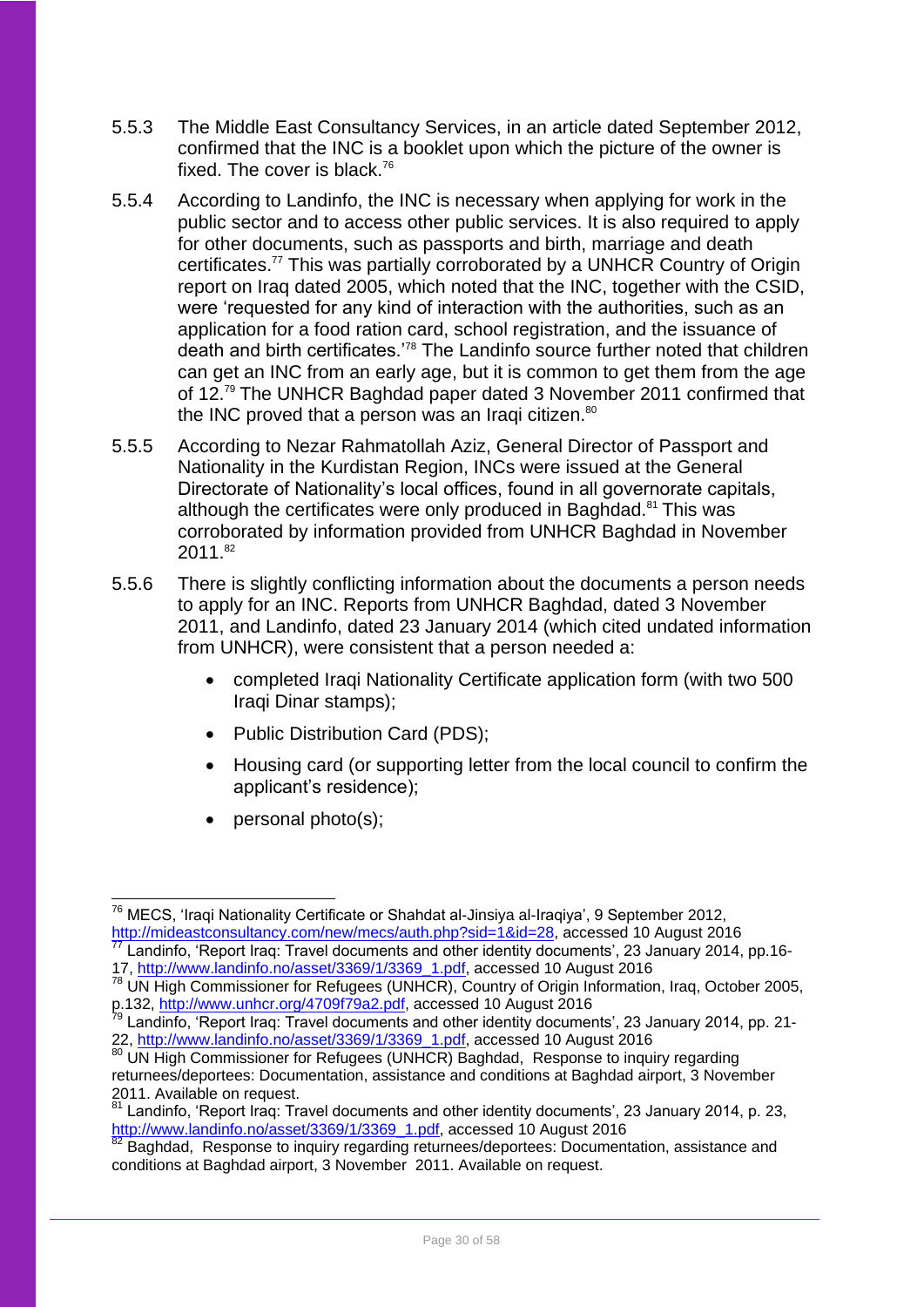- father's INC, or, in the event that this is lost, a brother's, grandfather's or uncle's  $INC^{83}$   $^{84}$
- 5.5.7 However, the UNHCR Baghdad source, dated November 2011, stated that an original and a copy of the father's, grandfather's or uncle's INC was required<sup>85</sup>, whereas the information documented by Landinfo noted that only a copy was required.<sup>86</sup>
- 5.5.8 The Landinfo report, which cited an undated UNHCR source, also noted that a person needed their:
	- birth certificate (this must be issued by a consul if the person was born outside Iraq);
	- ID card;
	- parents' marriage certificate; and
	- $\bullet$  parents' ID cards<sup>87</sup>
- 5.5.9 A report from UNHCR dated 2011 noted that when applying for an INC the required documents would be submitted in person to the General Nationality Directorate in each governorate. The source noted that for more complicated applications where a person did not have the required documentation to prove Iraqi citizenship the process may need to take place in Baghdad.<sup>88</sup>

Back to Contents

#### <span id="page-30-0"></span>5.6 Iraqi National ID Card (INIC)

- 5.6.1 The Iraqi National ID Card is issued by the Iraqi Ministry of Interior. It replaces the Nationality Certificate and Civil Status ID.<sup>89</sup>
- 5.6.2 The front side contains the information:
	- Republic of Iraq, Ministry of Interior, General Directorate of Nationality;
	- Photo of ID card holder:
	- Document number (12 decimal digits);

<sup>1</sup> <sup>83</sup> UN High Commissioner for Refugees (UNHCR) Baghdad, Response to inquiry regarding returnees/deportees: Documentation, assistance and conditions at Baghdad airport, 3 November 2011. Available on request.

 $84$  Landinfo, 'Report Iraq: Travel documents and other identity documents', 23 January 2014, p. 23, [http://www.landinfo.no/asset/3369/1/3369\\_1.pdf,](http://www.landinfo.no/asset/3369/1/3369_1.pdf) accessed 10 August 2016

<sup>&</sup>lt;sup>85</sup> UN High Commissioner for Refugees (UNHCR) Baghdad, Response to inquiry regarding returnees/deportees: Documentation, assistance and conditions at Baghdad airport, 3 November 2011. Available on request.

<sup>&</sup>lt;sup>86</sup> Landinfo, 'Report Iraq: Travel documents and other identity documents', 23 January 2014, p. 23, [http://www.landinfo.no/asset/3369/1/3369\\_1.pdf,](http://www.landinfo.no/asset/3369/1/3369_1.pdf) accessed 10 August 2016

 $\frac{87}{2}$  Landinfo, 'Report Iraq: Travel documents and other identity documents', 23 January 2014, p. 23, [http://www.landinfo.no/asset/3369/1/3369\\_1.pdf,](http://www.landinfo.no/asset/3369/1/3369_1.pdf) accessed 10 August 2016

UN High Commissioner for Refugees (UNHCR) Baghdad, Response to inquiry regarding returnees/deportees: Documentation, assistance and conditions at Baghdad airport, 3 November 2011. Available on request.

<sup>89</sup> British Consulate General, Erbil, 'Iraqi National ID Card', 20 June 2017. Available on request.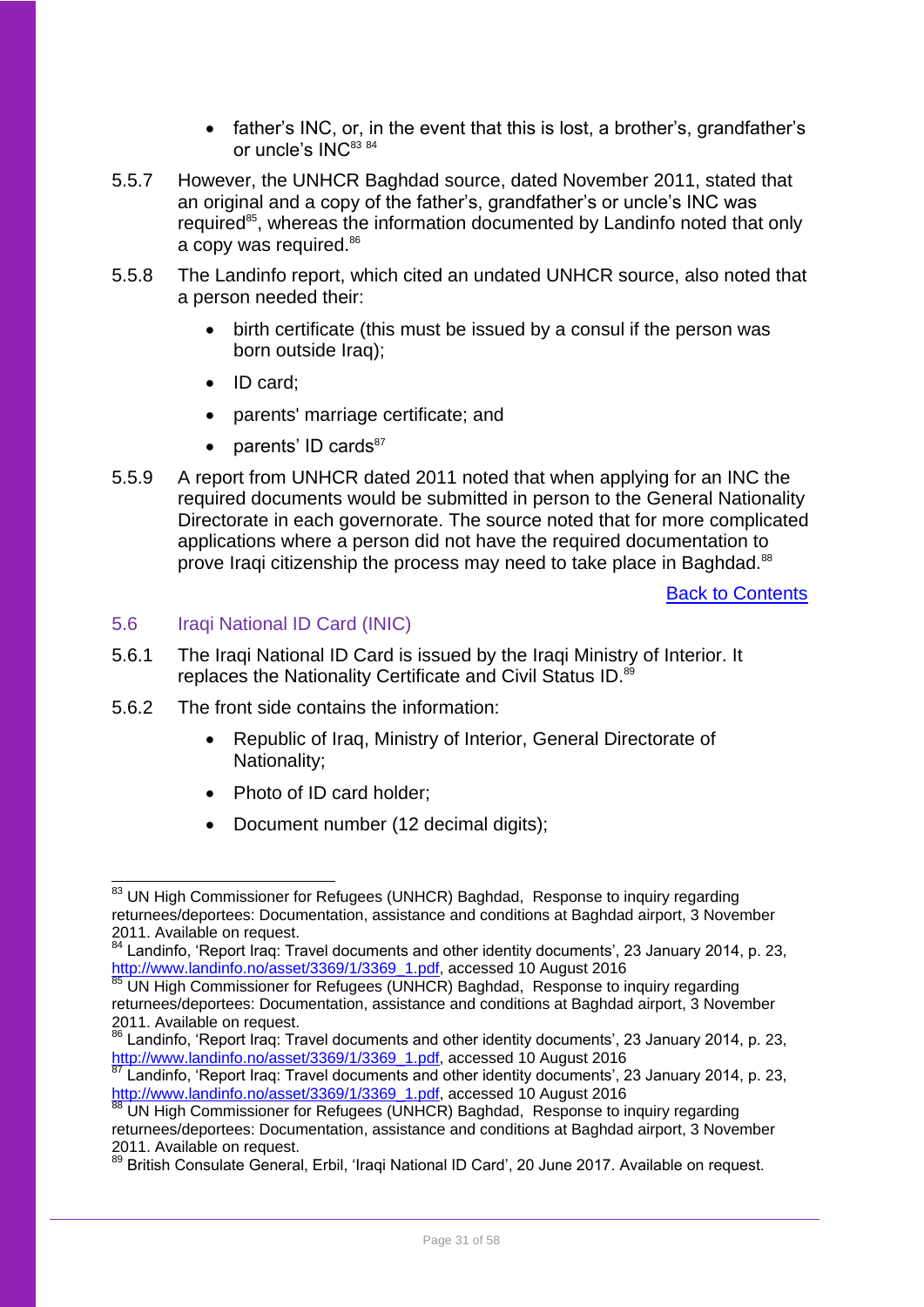- Access number for RFID [Radio Frequency ID] chip (9 alphanumeric digits);
- Given name:
- Father's name;
- Grandfather's name (paternal);
- Surname (only if holder has one);
- Mother's name;
- Grandfather's name (maternal);
- Gender:
- Blood type $90$
- 5.6.3 The rear side contains the following information:
	- Issuing authority;
	- Date of issue (YYYY/MM/DD);
	- Date of expiry (YYYY/MM/DD);
	- Place of birth (only the city/town of birth, no country);
	- Date of birth (YYYY/MM/DD);
	- $\bullet$  Family number<sup>91</sup>
- 5.6.4 Old IDs are still accepted and the Iraqi National ID card is only implemented, so far, in the cities not suburbs in the KRI.<sup>92</sup>
- 5.6.5 The plan for the new card is a merger of both the CSID (Hawya Ahwal Al mdani) and the Iraqi Nationality (Jinsiya) in one solid document. The aim is to complete the process by end 2018. By end 2018 the new ID will be used instead of the current information card (Bitaqat Al Ma3lumat). The aim is to renew, update and clean the old database system to stop attempts of duplications and forgery; and to unify all different type and issued ID for both regional and central government for the period of 1991 – 2003 then 2003 -  $2016.<sup>93</sup>$
- 5.6.6 The procedure to obtain a new card is to:

1

- submit an application for the new biometric  $ID + fees$  (the form contains all personal and family data, address and other relevant details)
- present both the CSID and INC and hand them over to the department of civil states;
- submit biometrics and digital photo

British Consulate General, Erbil, 'Iraqi National ID Card', 20 June 2017. Available on request.

British Consulate General, Erbil, 'Iraqi National ID Card', 20 June 2017. Available on request.

<sup>92</sup> British Consulate General, Erbil, 'Iraqi National ID Card', 20 June 2017. Available on request.

<sup>93</sup> British Consulate General, Erbil, 'Iraqi National ID Card', 20 June 2017. Available on request.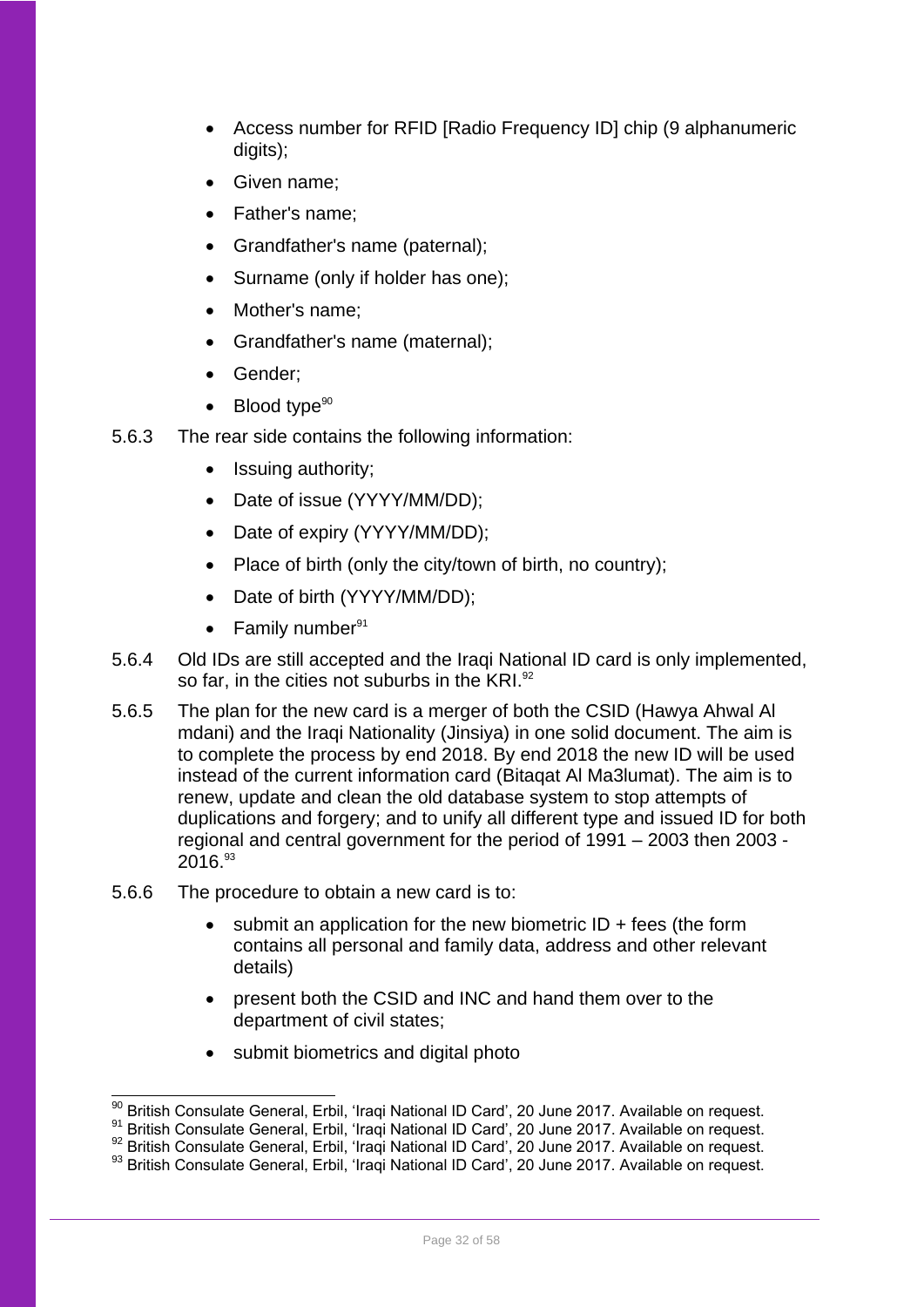Children under 12 are not entitled to this process and they can keep their ID (this does not apply to new births) $94$ 

5.6.7 The new card is processed by the department sending the collected data to the central database at Iraq's MOI to be checked and recorded centrally, then permitting the department to process and issue the new card. No deadline is identified because of operational/technical issues which related to the security and military operations taking place in other parts of Iraq.<sup>95</sup>

Back to Contents

## <span id="page-32-0"></span>**6. Redocumentation**

#### <span id="page-32-1"></span>6.1 Assistance

- 6.1.1 The British Embassy Baghdad, in a letter dated 4 December 2014, explained that given the long history of displacement in Iraq, there were 'well established' procedures whereby those not in possession of their civil documents could obtain replacement documents.<sup>96</sup>
- 6.1.2 The British Embassy in Baghdad in April 2012 noted that a returnee would need only to provide his passport (valid or expired) or laissez passer to the MoDM to receive assistance in re-acquiring civil documentation. The source explained that in Baghdad there were four locations where a returnee could seek assistance from the MoDM; there were two locations in central Karkh; one in Karadah and a fourth on the edge of the International Zone, at the MoDM Head Office.<sup>97</sup>
- 6.1.3 According to the Iraqi Consul in Norway in February 2012 and October 2013, in order to obtain a replacement passport and other ID documents from outside Iraq, the General Directorate of Nationality would need to submit to the Passport Directorate the following information: 'full name, place of birth, mother's name, ID card number, page number in the family registry, Iraqi nationality certificate number and date of issue.<sup>'98</sup>
- 6.1.4 UNHCR Baghdad, in a paper dated November 2011, noted:

'The network of PARC [Protection Assistance and Reintegration Center]'s, comprising fixed centres and mobile teams, provide legal counselling, assistance and referrals to appropriate service providers. PARC lawyers can provide legal representation in court and before administrative bodies, assist in the filing of complaints and in advocacy with local authorities. PARCs also provide advice and assistance on registration with MoMD, rights and entitlements...Types of legal cases / issues with which the PARC lawyers assist include: Civil ID / Nationality, birth / death certificates, marriage,

<sup>-</sup><sup>94</sup> British Consulate General, Erbil, 'Iraqi National ID Card', 20 June 2017. Available on request.

<sup>95</sup> British Consulate General, Erbil, 'Iraqi National ID Card', 20 June 2017. Available on request. 96 Letter from the British Embassy Baghdad, 'Internal movement/civil documentation and access to

essential services in host communities', 4 December 2014. Available on request.

<sup>97</sup> Letter from British Embassy Baghdad, 'Re-documentation procedures', 7 April 2012. Available on request.

 $98$  Landinfo. 'Report Iraq: Travel documents and other identity documents', 23 January 2014, p. 23, [http://www.landinfo.no/asset/3369/1/3369\\_1.pdf,](http://www.landinfo.no/asset/3369/1/3369_1.pdf) accessed 10 August 2016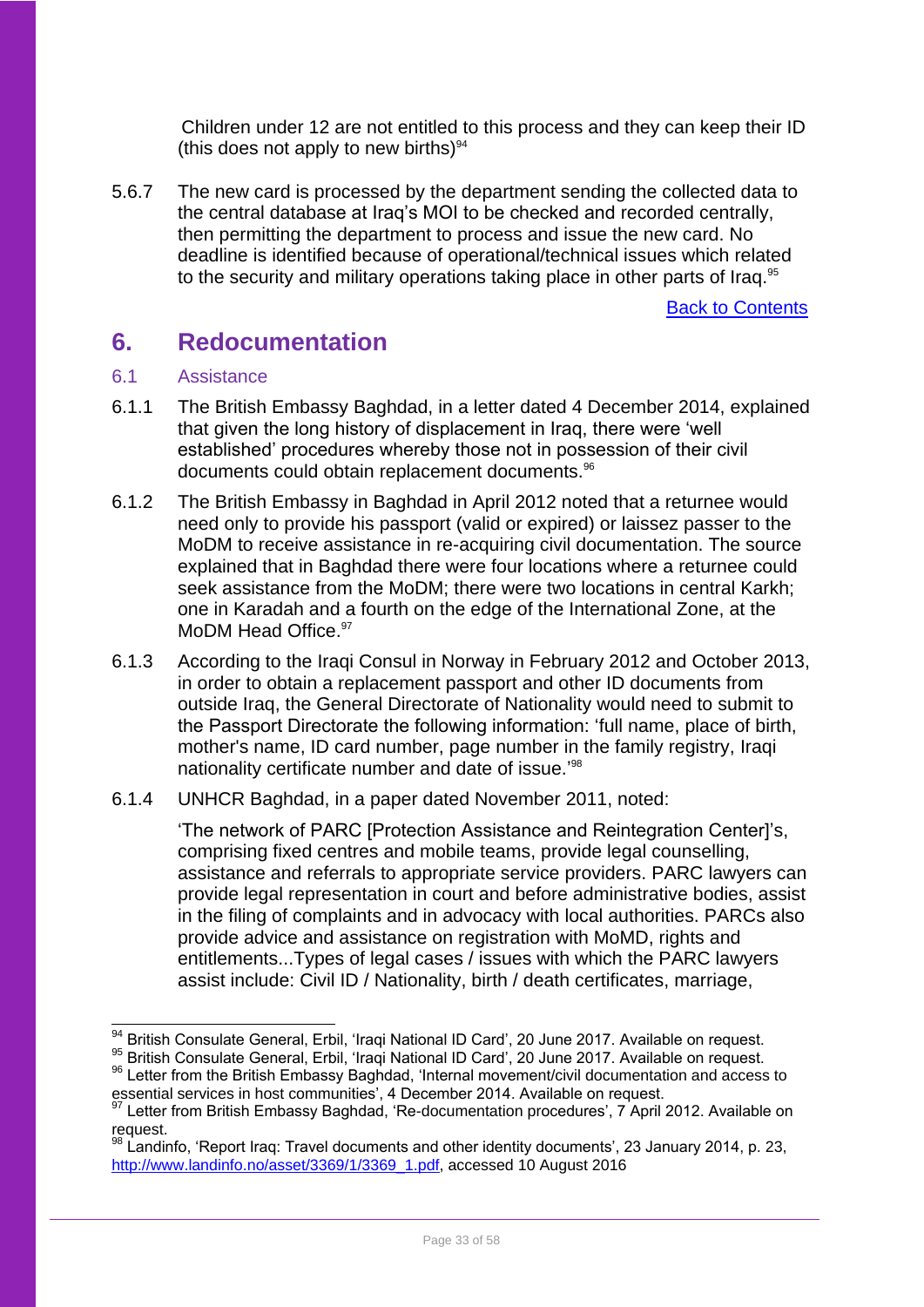divorce / separation, inheritance, passport, PDS, education, moveable / immoveable property, compensation.'<sup>99</sup>

6.1.5 The British Embassy in April 2012 also noted that a returnee could seek assistance with civil documentation through the UNHCR's network of PARCs and Protection Assistance Centres (PACs) which were located across Iraq.<sup>100</sup> The source further explained:

'UNHCR and its partners provide support to returnees with the acquisition of Civil IDs and other critical civil status documentation. Contact points and means of access vary: returnees can directly seek assistance by visiting MoMD, Return Assistance Centres (or branch offices in governorates) or other field offices in person, by contacting lawyers through the phone numbers listed on brochures distributed through field visits in various governorates, or they can be referred by other service providers, the MoMD, and other stakeholders.' 101

- 6.1.6 The extent to which these offices operated in the 'contested areas' is unknown. However, the British Embassy letter dated 4 December 2014 clarified: 'For those IDPs from provinces now under the control of ISIL, replacement civil documents can be obtained with the help of the UNHCR's network of Protection Assistance & Reintegration Centres (PARC), Protection Assistance Centres (PAC) and partner organisations (for example, in the Kurdistan Region, UNCHR are supported by Qandil in Erbil, Harikar in Duhok and CDO in Sulaymaniyah) operating elsewhere across the country.'<sup>102</sup>
- 6.1.7 The British Embassy in Baghdad, in a letter dated 4 December 2014, noted that the UNHCR had established joint centres with the Ministry of Interior in Baghdad and Najaf to assist IDPs with re-documentation. According to sources consulted by the embassy, these were 'working well'.<sup>103</sup>
- 6.1.8 UNHCR in October 2014 noted that special offices had been established in Baghdad and Najaf to replace documents. The source noted that IDPs in other parts of the country, especially the KRI, faced difficulties, such as high travel costs, in accessing these services.<sup>104</sup>
- 6.1.9 However, a report from the British Embassy in Baghdad, dated 4 December 2014, noted:

<sup>-</sup><sup>99</sup> UN High Commissioner for Refugees (UNHCR) Baghdad, 'Response to inquiry regarding returnees /deportees: documentation, assistance and conditions at Baghdad airport', 3 November 2011. Available on request.

<sup>&</sup>lt;sup>100</sup> Letter from the British Embassy Baghdad, 'Re-documentation procedures, 7 April 2012. Available on request.

<sup>&</sup>lt;sup>101</sup> Letter from the British Embassy Baghdad, 'Re-documentation procedures, 7 April 2012. Available on request.

<sup>&</sup>lt;sup>102</sup> Letter from the British Embassy Baghdad, 'Internal movement/civil documentation and access to essential services in host communities', 4 December 2014. Available on request.

<sup>&</sup>lt;sup>103</sup> Letter from the British Embassy Baghdad, 'Internal movement/civil documentation and access to essential services in host communities', 4 December 2014. Available on request.

<sup>&</sup>lt;sup>104</sup> UN High Commissioner for Refugees (UNHCR), 'UNCHR position on returns to Iraq', October 2014, p. 9-10, accessed via Refworld, [http://www.refworld.org/docid/544e4b3c4.html,](http://www.refworld.org/docid/544e4b3c4.html) accessed 10 August 2016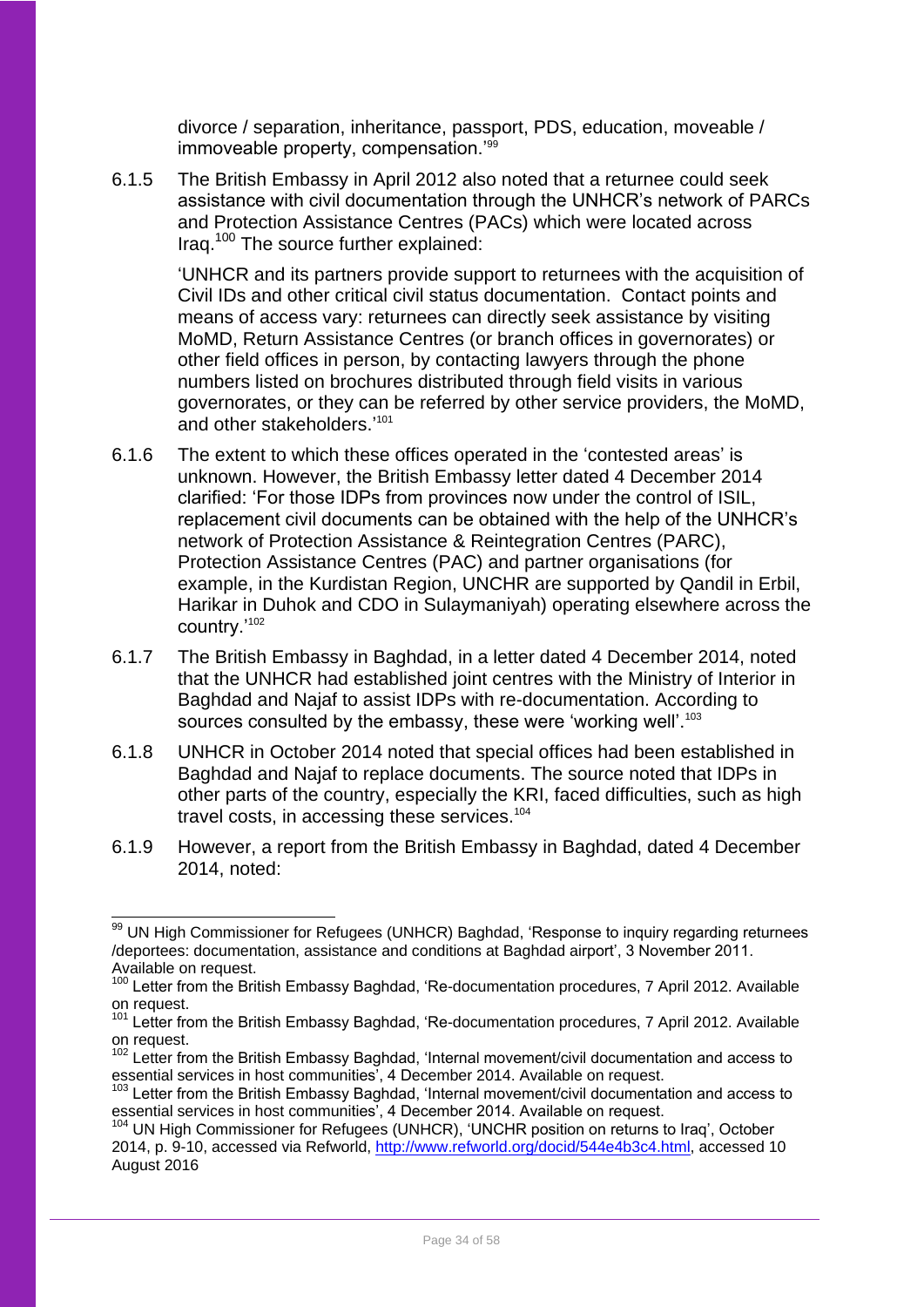'...The UNHCR has...recently established joint centres with the Ministry of Interior in Baghdad and Najaf to assist IDPs with re-documentation and we are told these are working well. As a minimum, individuals are required to identify their book page and page number or that of a family member. All Iraqi nationals will know or be able to easily obtain this information...While there is a risk that the original civil ID records held in provincial capitals such as Mosul and Ramadi may have been destroyed by the occupying ISIL forces, back-up ID records are retained in the Baghdad Central Archive. Though not as efficient or quick to access as the originals, these central records provide an alternative means of ID verification. In addition to civil ID records, other potential sources for independent verification include school and hospital records. A more detailed and still valid account of redocumentation procedures can be found in this Embassy's letter of 7 April 2012. It remains this Embassy's considered view that Iraqis returning from overseas will be able to reacquire their civil documents through these more regular means.'<sup>105</sup>

#### 6.1.10 A UNHCR report, dated May 2016, noted:

'In Iraq, civil status documentation is generally issued and renewed at the local civil status office in a person's place of origin where the original records are maintained a prospect that is not feasible for those originating from areas under ISIS control or conflict areas. In response to the large-scale displacement since 2014, alternative civil status offices have been opened in various parts of the country to issue/renew different types of civil status documentation. Nevertheless, administrative procedures involved to recover lost identification documents is reportedly filled with obstacles.

'Persons displaced from Salah Al-Din and Al-Anbar governorates cannot issue/renew their civil ID card in Baghdad. Rather, the civil ID card has to be issued/renewed in Samarra/Salah Al-Din (for IDPs from Salah Al-Din), and Ameriyat Al-Fallujah/Al-Anbar (IDPs from Fallujah).

'For IDPs from Ninewa, several alternative directorates of civil ID have been established in January 2015 to deal with IDPs from specific areas (none of which is in Baghdad):

| <b>Location of Alternative Directorate</b> | <b>IDP Place of Origin</b>                                             |
|--------------------------------------------|------------------------------------------------------------------------|
| Al-Qosh (Ninewah)                          | Talkeif district, Wana sub-district, Al-<br>Quah sub-district          |
| Sheikhan (Dohuk)                           | <b>Mosul district</b>                                                  |
| Al-Faroq (Zalikan) sub-district            | Other districts and sub-districts of<br>Ninewah                        |
| Najaf                                      | Telkeif, Al-Mosul Al-Ayser (left bank<br>of Mosul), Bashiqa, Bartella, |

<sup>-</sup><sup>105</sup> Letter from the British Embassy Baghdad, 'Internal movement/civil documentation and access to essential services in host communities', 4 December 2014. Available on request.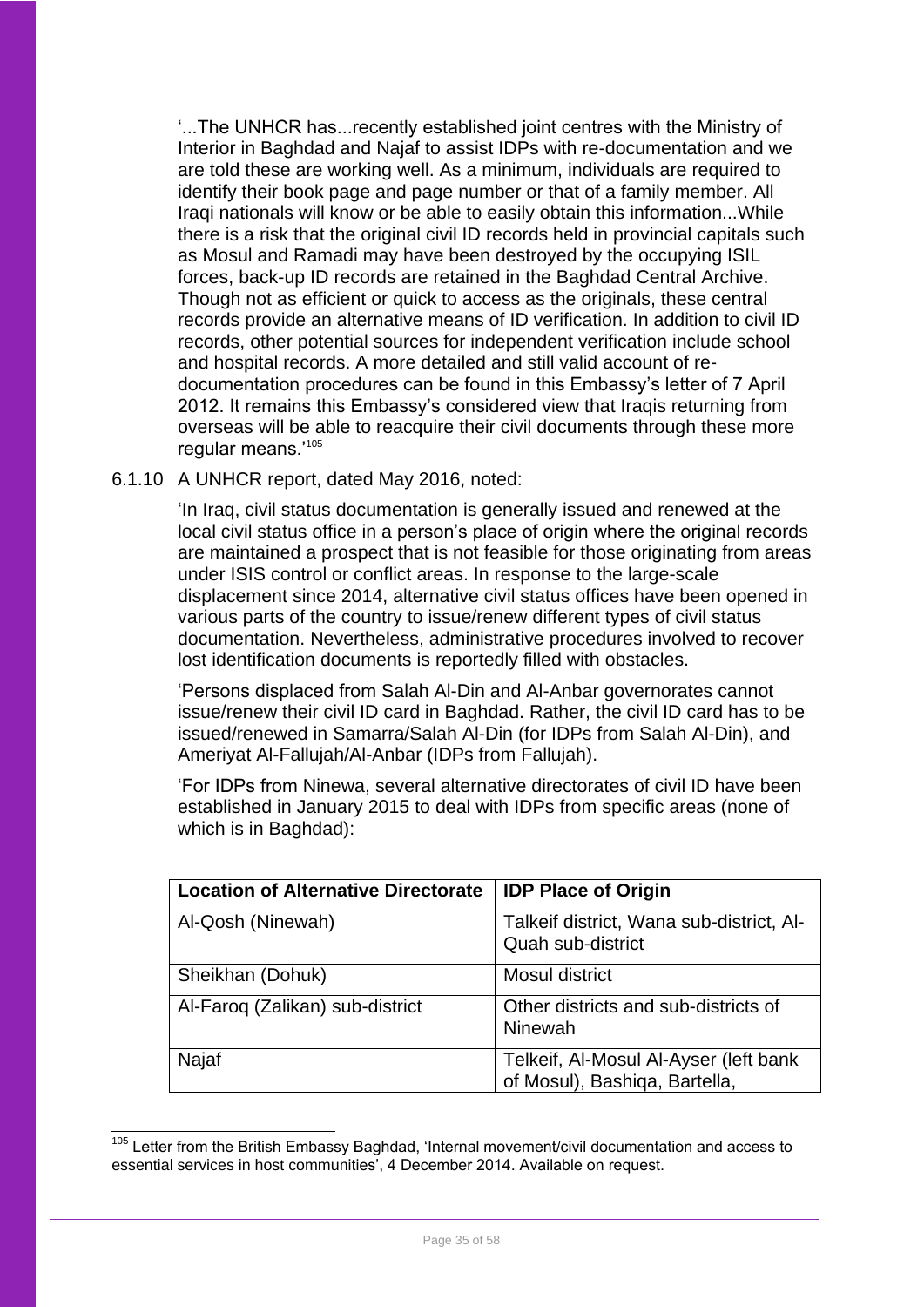|                   | Hamdaniah and Nimrod |
|-------------------|----------------------|
| Kerbala and Najaf | Tel Afar             |

'IDPs from Diyala governorate cannot issue/renew their civil ID card in Baghdad. An alternate Directorate of Civil ID has been established in Al-Salam sub-district of Diyala to serve IDPs of Al-Udhaim and Al-Mansouriyah sub-districts and another directorate located in the centre of Baquba receives IDPs from Jalawla, Al-Sa'adiya, and Kifri sub-districts.

'Repeated changes to applicable instructions and the specified locations have reportedly caused confusion among IDPs and lawyers as to which office to approach. Access to the alternative directorates may prove difficult for IDPs in Baghdad for security reasons, including the need to pass by checkpoints (where civil documentation is required). A power of attorney is not accepted and the applicant has to appear in person. Moreover, there is reportedly insufficient staff working in these offices, resulting in delays.'106

Back to Contents

#### <span id="page-35-0"></span>6.2 Passport

6.2.1 The website of the Passport Affairs Directorate, General Directorate of Nationality, Ministry of Interior detailed that to obtain an Iraqi passport a person (who is 18 or over) needs to present:

- a form with completed person information, filled out exactly according to the information on the Civil Stats ID (CSID);
- a CSID;
- an INC:
- a Residency card (for those outside Iraq):
- photographs;
- a cheque for 25 thousand Iraqi Dinars (about £16<sup>107</sup>)

to an Iraqi consulate, where they will also take a person's fingerprints.<sup>108</sup>

**Back to Contents** 

#### <span id="page-35-1"></span>6.3 Civil Status ID Card (CSID)

1

6.3.1 The British Embassy stated, in 2012<sup>109</sup> and 27 July 2011<sup>110</sup>, that to obtain a replacement CSID an individual would usually return to the Civil ID Office

<sup>&</sup>lt;sup>106</sup> UN High Commissioner for Refugees (UNHCR), 'Relevant COI for Assessments on the Availability of an Internal Flight or Relocation Alternative (IFA/IRA) in Baghdad for Sunni Arabs from ISIS-Held Areas', May 2016, pp. 27-28, [http://www.ecoi.net/file\\_upload/1930\\_1465288084\\_575537dd4.pdf,](http://www.ecoi.net/file_upload/1930_1465288084_575537dd4.pdf) accessed 10 August 2016

<sup>&</sup>lt;sup>107</sup> [http://www.xe.com/currencyconverter/convert/?Amount=25000&From=IQD&To=GBP,](http://www.xe.com/currencyconverter/convert/?Amount=25000&From=IQD&To=GBP) accessed 10 August 2016

<sup>&</sup>lt;sup>108</sup> Passport Affairs Directorate, General Directorate of Nationality, Ministry of Interior, The Republic of Iraq, [http://www.iraqinationality.gov.iq/passport\\_en.htm,](http://www.iraqinationality.gov.iq/passport_en.htm) accessed 10 August 2016

<sup>&</sup>lt;sup>109</sup> Letter from the British Embassy Baghdad, 'Renewal or reissuance of a civil status ID card and provisions to change place of residence in Iraq', 22 January 2012. Available on request.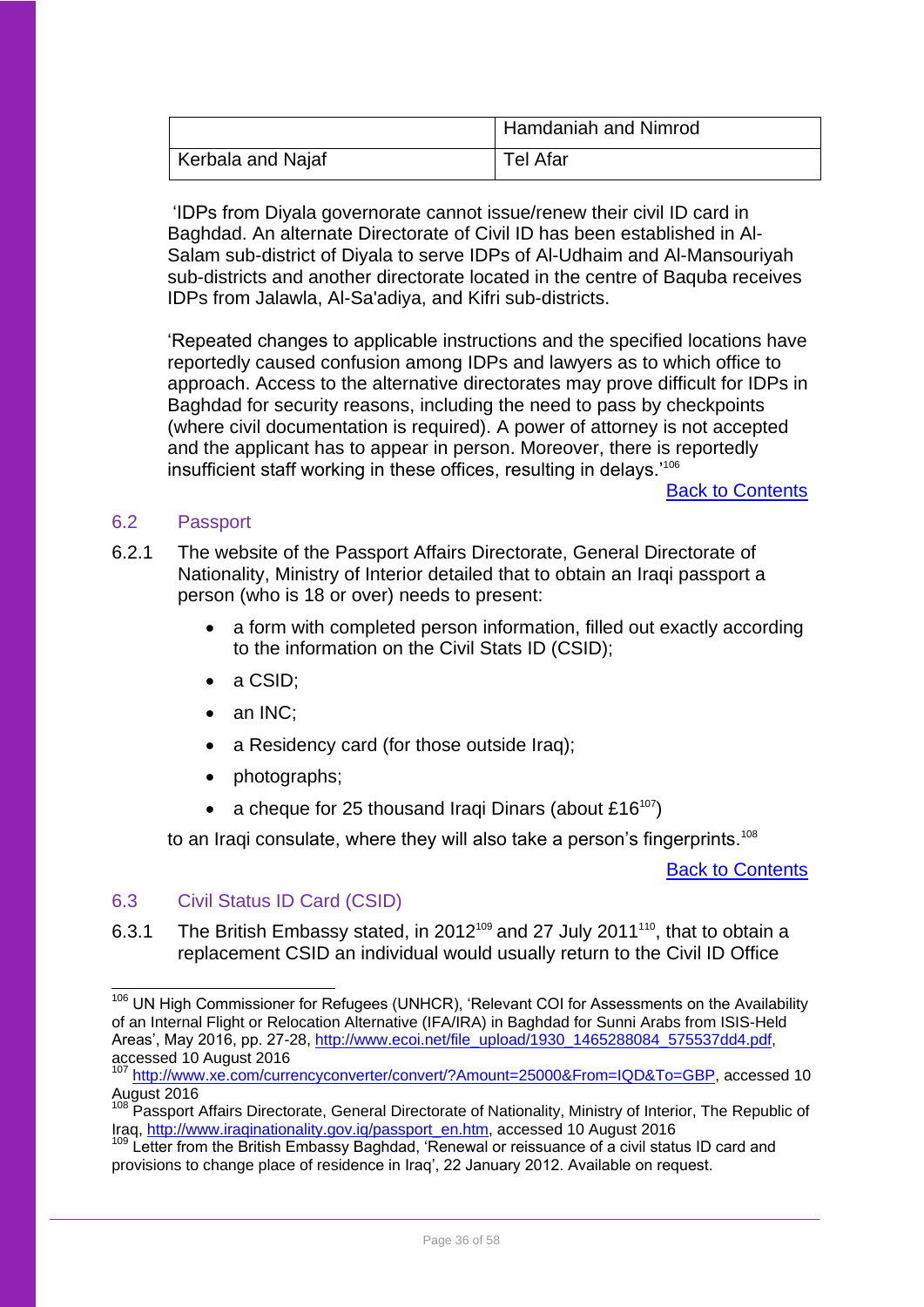where his or her original family record was held. This was also acknowledged in the Landinfo report dated January 2014.<sup>111</sup>

- 6.3.2 However, the Embassy letter dated 22 January 2012 explained that this is not necessary if the individual did not feel safe doing so. In such a situation a person could report to the MoDM who would '... be able to support the transfer of the record to the area they wish to live in now'. The source also noted that if the individual was abroad they could apply through an Embassy.<sup>112</sup>
- 6.3.3 The British Embassy letter, dated April 2012, clarified that a Civil Status Office would be unable to assist an Iraqi citizen if they had no information about the book and record page where the civil record was held, because there was no database of civil status records. However, the source noted that the book page information could be obtained through other offices that held records, for example the Passport Directorate or court that issued a marriage certificate.<sup>113</sup>
- 6.3.4 A letter from the British Embassy dated January 2012 noted that if CSID card had been lost an individual would need to produce a written statement declaring the circumstances around the loss, which would be seen by an investigation court; a notice would also need to be placed in a local newspaper. The Embassy letter commented that whilst this sounded quite involved, one interlocutor described it as being 'simple and straightforward'.<sup>114</sup> The Second Secretary at the Iragi Embassy in London, in an interview dated January 2012, partially corroborated the information about this procedure; he noted that when an individual had lost their ID card they would be required to report the incident to the local police, where they would be given a police report. The source indicated that this needed to be done in person.<sup>115</sup>
- 6.3.5 The British Embassy in Baghdad, in a letter dated 4 December 2014, reiterated that other potential sources, for example a school or hospital, could be accessed to independently verify a persons ID.<sup>116</sup>
- 6.3.6 A letter from the British Embassy Baghdad dated 7 April 2012 explained that the Civil Status Law 65 of 1972 required Iraqi consulates to liaise with the Nationality Directorate to enable citizens living overseas to acquire their CSID card. This could be completed by filing an application from any of the

-

<sup>&</sup>lt;sup>110</sup> British Embassy Baghdad, Freedom of Movement and requirements to transfer personal documentation in order to relocate in Iraq, 27 July 2011. Available on request.

<sup>&</sup>lt;sup>111</sup> Landinfo, 'Report Iraq: Travel documents and other identity documents', 23 January 2014, pp. 1617, [http://www.landinfo.no/asset/3369/1/3369\\_1.pdf,](http://www.landinfo.no/asset/3369/1/3369_1.pdf) accessed 10 August 2016<br>112 Letter from the British Endiso

Letter from the British Embassy Baghdad, 'Renewal or reissuance of a civil status ID card and provisions to change place of residence in Iraq', 22 January 2012. Available on request.

<sup>&</sup>lt;sup>113</sup> Letter from British Embassy Baghdad, 'Re-documentation procedures', 7 April 2012. Available on request.<br> $114$  l etter

Letter from the British Embassy Baghdad, 'Renewal or reissuance of a civil status ID card and provisions to change place of residence in Iraq', 22 January 2012. Available on request.

<sup>&</sup>lt;sup>115</sup> Note of meeting with Hassanain Hadi Fadhil, Second Secretary, Embassy of the Republic of Iraq, London, 5 January 2012. Available on request.

<sup>&</sup>lt;sup>116</sup> Letter from the British Embassy Baghdad, 'Internal movement/civil documentation and access to essential services in host communities', 4 December 2014. Available on request.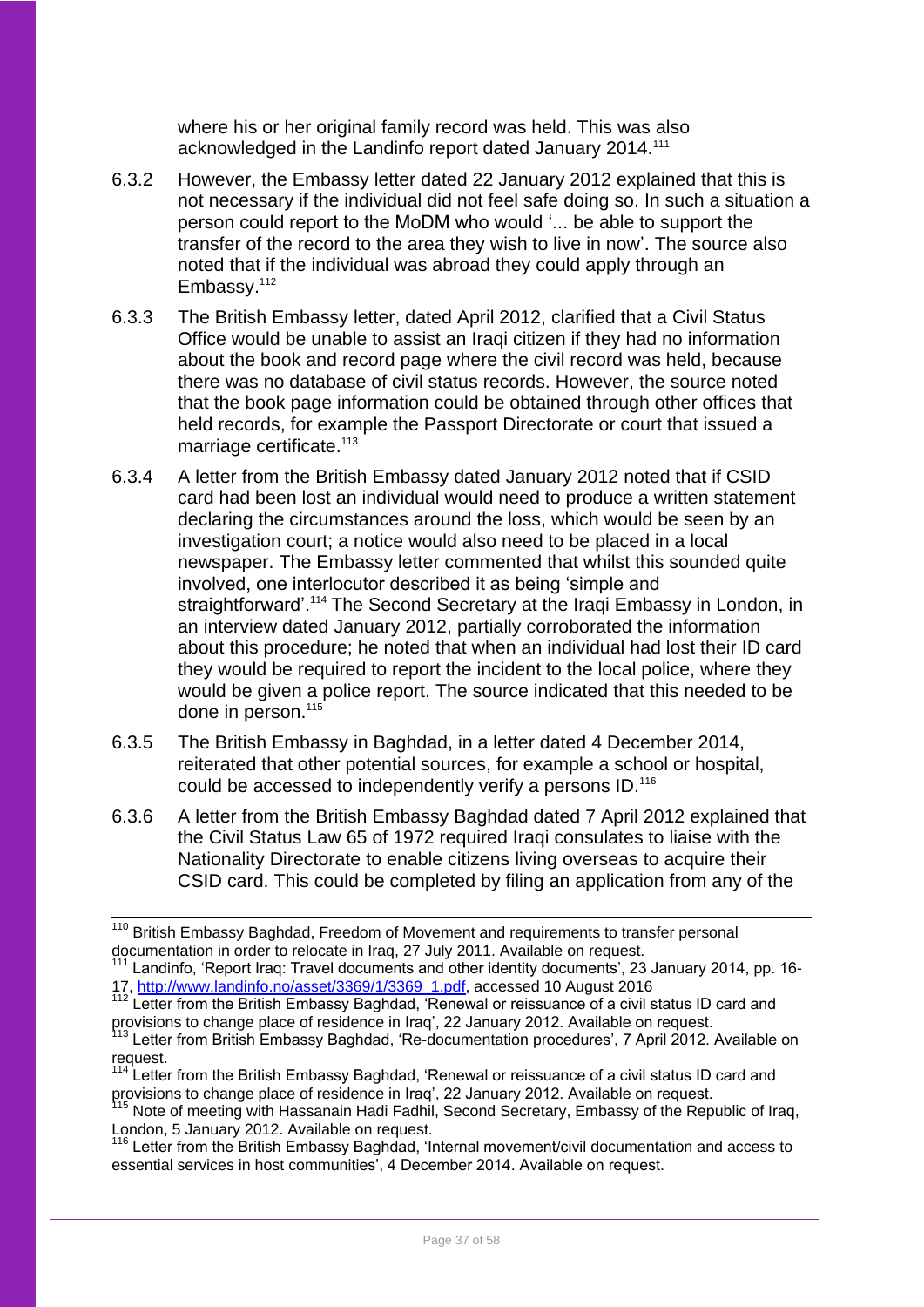following: the head of family (male or female); the applicant (record holder); a guardian; or a lawyer with the power of attorney.<sup>117</sup>

- 6.3.7 The source explained that to obtain a replacement CSID card, a person should provide a copy of the lost ID, or the ID of a close relative such as a father or brother. According to interlocutors an ID 'book page' record number remains the same throughout their entire life and the pages are closely related to their relatives: if their own ID or a copy is not available it is usually straightforward to identify the citizen from other relative's records.<sup>118</sup>
- 6.3.8 Landinfo's January 2014 report noted that if the ID card was lost, the applicant's identity could be verified based on their father or brother's ID  $card.<sup>119</sup>$
- 6.3.9 The website of the Ministry of Foreign Affairs noted:

'In case of request a lost identity replacement the Consul should write down the statement of the applicant in the back of the [application] form in addition to the above. The statement must include answering three questions, namely, (Where do you think the place of loss of the identity card, when do you lost it and how do you lost it?) The statement must be signed by the applicant and install the full name and left thumb fingerprint and signed by the consul and stamped by the stamp of the consulate and sent with the application form a copy of the lost identity card, a copy of the identity card of his father, his brother or non married sister - certified by the consul being as a replica. In case of request damaged replacements the applicant must write down a statement signed by him and signed and stamped by the Consul and attach the damaged identity with the form. The applicant must attach with the application of lost replacement or damaged a recent photograph of him.<sup>'120</sup>

6.3.10 The Landinfo report outlined that it was possible to give power of attorney to 'retrieve' an ID card in Iraq:

'An Iraqi in Norway can alternatively give a proxy power of attorney to apply for and retrieve an ID card at the local population registration office where the applicant is registered. When applying for a new card via a proxy, the applicant must write a power of attorney for a person in their home country. The power of attorney must be sent via the embassy in the country in which they are staying and the embassy must stamp the letter. However, this can be difficult if the person cannot identify himself/herself. This means that he/she must either have a passport, a birth certificate, an old ID card or a nationality certificate. When the consul in Norway was asked to assess the likelihood that a local population registration office would issue new ID cards via proxy for payment even if power of attorney was not authorised by an

-

<sup>&</sup>lt;sup>117</sup> Letter from British Embassy Baghdad, 'Re-documentation procedures', 7 April 2012. Available on request.

<sup>&</sup>lt;sup>118</sup> Letter from British Embassy Baghdad, 'Re-documentation procedures', 7 April 2012. Available on request.

<sup>&</sup>lt;sup>119</sup> Landinfo, 'Report Iraq: Travel documents and other identity documents', 23 January 2014, p.17, [http://www.landinfo.no/asset/3369/1/3369\\_1.pdf,](http://www.landinfo.no/asset/3369/1/3369_1.pdf) accessed 10 August 2016

 $120$  Republic of Iraq, 'Ministry of Foreign Affairs, 'Consular services, the civil status ID, [http://www.mofa.gov.iq/en/submenu.php?id=64,](http://www.mofa.gov.iq/en/submenu.php?id=64) accessed 10 August 2016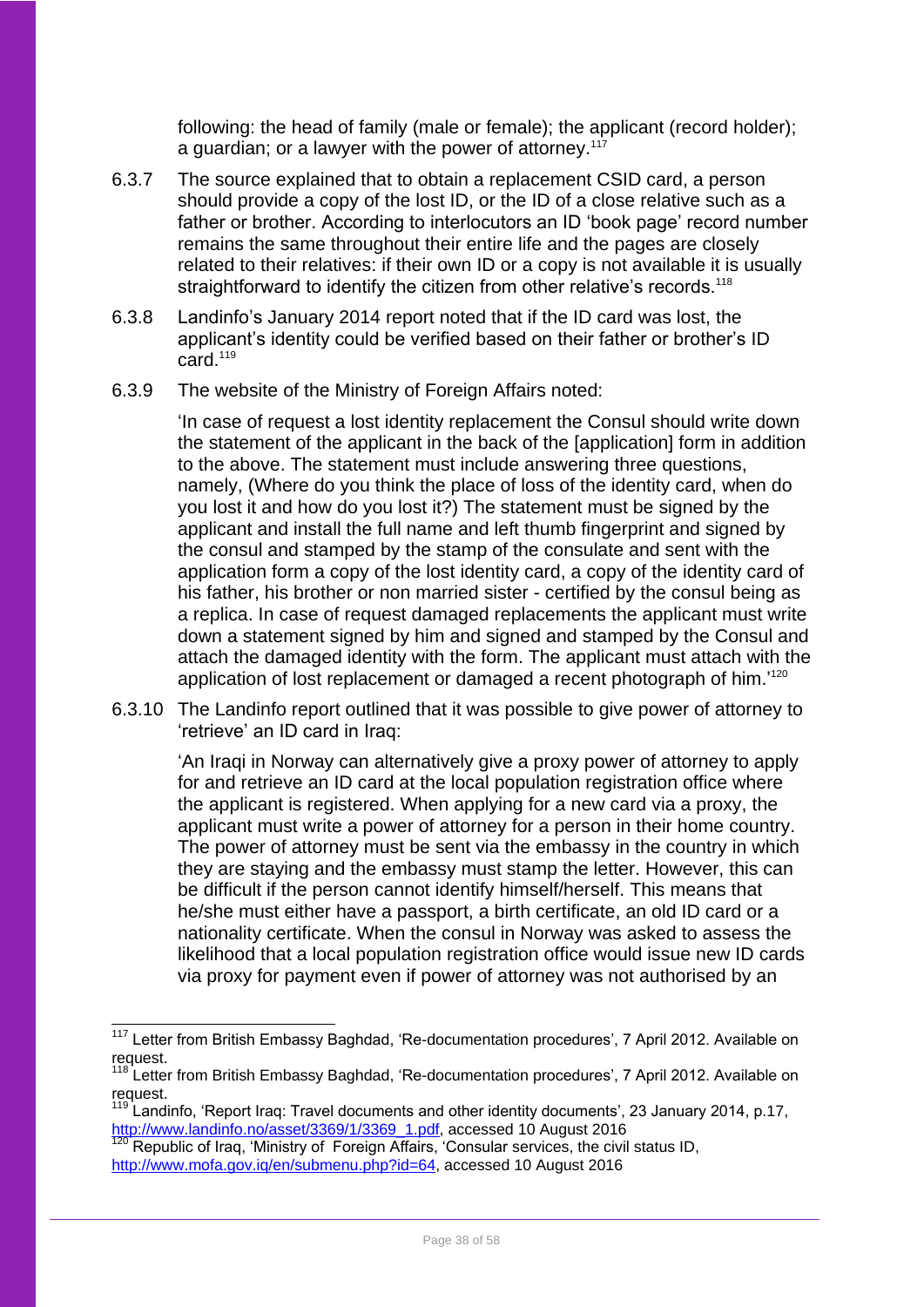embassy, the consul answered that it could probably happen (Iraqi Embassy in Norway, phone conversation March 2012).' 121

6.3.11 The source also observed:

'An ID card issued to a proxy without power of attorney authorised by an embassy is considered valid in Iraq if the ID card itself is genuine...All ID documents issued in Iraq to citizens who are living or staying abroad must be confirmed by an Iraqi embassy or a consul in the country they are living in, or by another embassy if the country they live in does not have an Iraqi embassy (Iraqi Foreign Ministry, n.d.b). Iraqis in Norway can get the documents confirmed at the Iraqi Embassy in Oslo (Iraqi Embassy in Norway, meeting February 2012).'<sup>122</sup>

- 6.3.12 The British Embassy letter dated 7 April 2012 also noted that it was possible to acquire new ID cards for children born outside of Iraq. If a child was not registered to a local Civil Status Office in Iraq, they could be registered with the Iraqi Embassy.<sup>123</sup> The Landinfo report, which cited a representative of the Iraqi Embassy in Oslo (March 2013), corroborated that it was possible to obtain a new ID card from an overseas Embassy and that children born outside Iraq can be registered at one of Iraq's Embassies. However, the source explained that the parents must present:
	- the child's birth certificate, confirmed by the Foreign Ministry of the country of birth;
	- their own Iraqi ID cards;
	- their own nationality certificates; and
	- marriage certificate (if it is not stated on their ID cards that they are married to each other) $124$
- 6.3.13 According to the General Directorate of Nationality in April 2012, it was possible to obtain an CSID card via proxy or for a lawyer or relative to be given power of attorney to obtain a replacement CSID, so that an individual did not need to return to their local office in person:

'A person can obtain an ID card via proxy in Iraq. A husband and father can apply for ID cards for his wife and children. However, if someone loses their card, they must appear in person to get a new card (GDN, meeting in Baghdad April 2012). This does not apply to children under the age of 12 years...It is also possible to give another person power of attorney to apply for an ID card. The most common approach is to ask a relative for help. ID documentation of both the applicant and the person with power of attorney then has to be provided.

<sup>-</sup><sup>121</sup> Landinfo, 'Report Iraq: Travel documents and other identity documents', 23 January 2014, pp.1718, [http://www.landinfo.no/asset/3369/1/3369\\_1.pdf,](http://www.landinfo.no/asset/3369/1/3369_1.pdf) accessed 10 August 2016

Landinfo, 'Report Iraq: Travel documents and other identity documents', 23 January 2014, p.18, [http://www.landinfo.no/asset/3369/1/3369\\_1.pdf,](http://www.landinfo.no/asset/3369/1/3369_1.pdf) accessed 10 August 2016

<sup>123</sup> Letter from British Embassy Baghdad, 'Re-documentation procedures', 7 April 2012. Available on request.

 $124$  Landinfo, 'Report Iraq: Travel documents and other identity documents', 23 January 2014, p.18, [http://www.landinfo.no/asset/3369/1/3369\\_1.pdf,](http://www.landinfo.no/asset/3369/1/3369_1.pdf) accessed 10 August 2016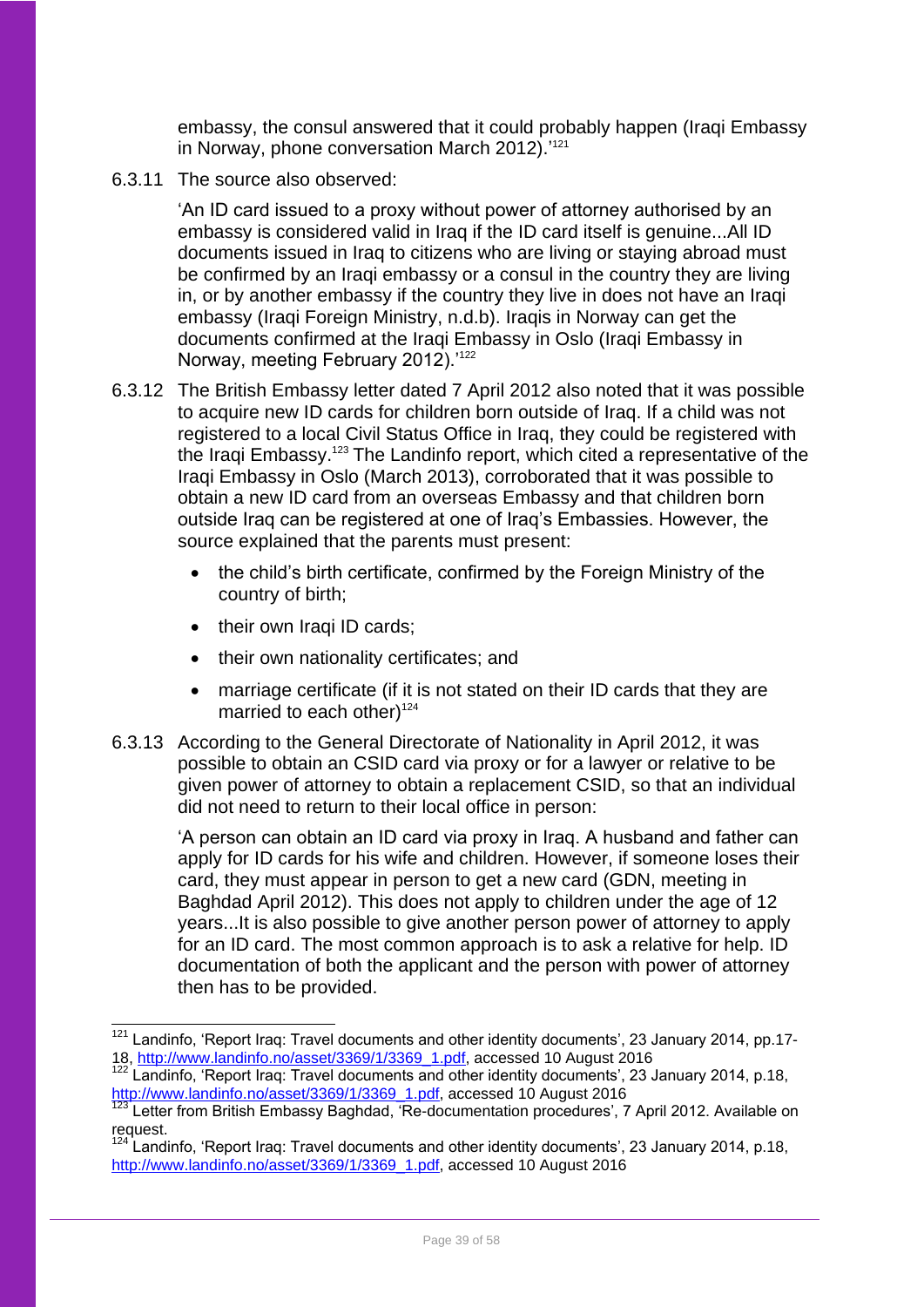'One can also obtain an ID card via proxy with power of attorney in the Kurdistan region. All internally displaced persons (IDPs) living in the Kurdistan region can, for example, get help from a lawyer at the Protection Assistance Centre (PAC) to update their ID card if they are registered in Baghdad or other places which are far away from the Kurdistan region. PAC is run by non-state organisations on behalf of UNHCR. The authorities require that all Iraqis update their ID cards whenever there is a change in their civil status...According to the Iraqi volunteer organisation Public Aid Organization (PAO), which runs the Protection Assistance Centre in Erbil (emails January 2011), every Iraqi citizen can give another person power of attorney to obtain new national ID cards for them. This is confirmed by the Iraqi consul in Norway (conversation October 2013)...There are PAC centres in all provinces.'<sup>125</sup>

- 6.3.14 A letter from the British Embassy in Baghdad, dated 7 April 2012, further explained that the 'minimum requirements for the UNHCR or PAC/PARC to identifying [sic] the civil status record are the book page and the page number for the applicant or one of his/her family members. Furthermore a valid housing card or, in some cases, proof of residency letter, is essential in processing of a civil ID case.'<sup>126</sup> The source noted that the book page number was key to locating an ID card. An official from the MoDM advised that the minimum a returnee needed to re-acquire their civil ID card would be a passport (expired or valid). Ideally they would also know their book page number which most Iraqis did know, or a relative could confirm their identity. UNCHR advised that the minimum requirements for identifying a civil status record was the book page number of one member of the family. Qandil corroborated information that if an individual did not know their page number they could submit their parents' ID.<sup>127</sup>
- 6.3.15 A UNHCR report, dated May 2016, noted:

'In order to apply for the issuance/renewal of a civil ID card, the person must be able to produce the following documents:

- i. Nationality certificate;
- ii. Housing confirmation issued by the City Council of the area of displacement and legalized by the District Commissioner addressed to the Directorate of Civil Status, or support letter from MoDM;
- iii. Housing card (issued from the person's original location);
- iv. Civil ID card of the individual's father or brother to support his/her claim;
- v. Police report (in case of loss of ID card);

<sup>1</sup>  $125$  Landinfo, 'Report Iraq: Travel documents and other identity documents', 23 January 2014, p.17, [http://www.landinfo.no/asset/3369/1/3369\\_1.pdf,](http://www.landinfo.no/asset/3369/1/3369_1.pdf) accessed 10 August 2016

<sup>126</sup> Letter from the British Embassy Baghdad, 'Re-documentation procedures, 7 April 2012. Available on request.

<sup>&</sup>lt;sup>127</sup> Letter from the British Embassy Baghdad, 'Renewal or reissuance of a civil status ID card and provisions to change place of residence in Iraq', 22 January 2012. Available on request.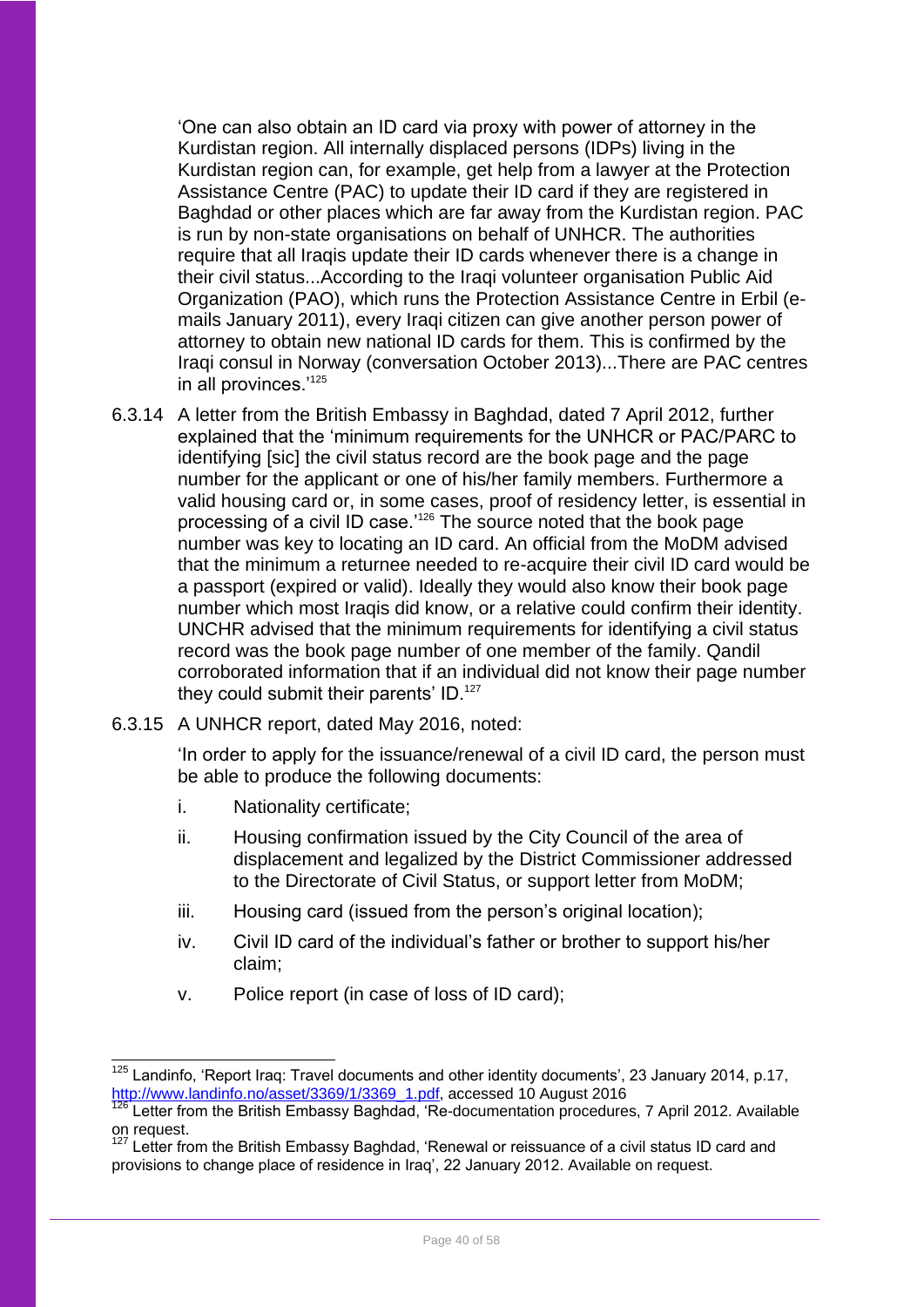- vi. Displacement confirmation letter (for IDPs from Mosul displaced to Naief). $128$
- 6.3.16 The source also provided the following information:

'The Civil Status Directorate established for IDPs from Talafar (Ninewa) in Najef does not issue civil ID cards without a support letter from MoDM. However, MoDM provides such a letter only after the IDPs register with MoDM, a process which requires original documents, which most IDPs do not have...

'If a woman's spouse was arrested under Article 4 of Iraq's Anti-Terrorism Law, she cannot obtain a housing card in her name, and, as a result, she would not be able to apply for any documentation...

'In Kerbala, MoDM does not supply IDPs with a displacement confirmation letter based on a decision by the Kerbala Provincial Council.<sup>'129</sup>

Back to Contents

### <span id="page-40-0"></span>6.4 Iraqi Nationality Certificate (INC)

-

- 6.4.1 A report from Landinfo dated 23 January 2014, which cited Nezar Rahmatollah Aziz, General Director of Passport and Nationality in the Kurdistan Region), noted that in accordance with Iragi law INCs were only produced in Baghdad, but could be issued at General Nationality Directorate local offices found in all provincial capitals. Additionally, the source noted that there were multiple offices located in Baghdad.<sup>130</sup> A source from the Iragi Foreign Ministry, undated, noted to replace a card the following procedures applied: '...Apply in writing to obtain a new nationality certificate on the grounds of loss or damage... [and c]omplete an application form which is available at GDN's [General Nationality Directorate] local offices (and Iraqi embassies) and submit the written application letter.<sup>'131</sup>
- 6.4.2 According to the Director-General of the General Nationality Directorate, a person could not obtain an INC via a proxy. However, for people with passports living outside of Iraq, 'a person with power of attorney can retrieve the document on behalf of the applicant', or if the person had no relatives the INC could be sent to an Iraqi Embassy via the Ministry of Foreign Affairs.<sup>132</sup>

<sup>&</sup>lt;sup>128</sup> UN High Commissioner for Refugees (UNHCR), 'Relevant COI for Assessments on the Availability of an Internal Flight or Relocation Alternative (IFA/IRA) in Baghdad for Sunni Arabs from ISIS-Held Areas', May 2016, p.28, [http://www.ecoi.net/file\\_upload/1930\\_1465288084\\_575537dd4.pdf,](http://www.ecoi.net/file_upload/1930_1465288084_575537dd4.pdf) accessed 10 August 2016

<sup>129</sup> UN High Commissioner for Refugees (UNHCR), 'Relevant COI for Assessments on the Availability of an Internal Flight or Relocation Alternative (IFA/IRA) in Baghdad for Sunni Arabs from ISIS-Held Areas', May 2016, fns 167-169, [http://www.ecoi.net/file\\_upload/1930\\_1465288084\\_575537dd4.pdf,](http://www.ecoi.net/file_upload/1930_1465288084_575537dd4.pdf) accessed 10 August 2016

<sup>&</sup>lt;sup>130</sup> Landinfo, 'Report Iraq: Travel documents and other identity documents', 23 January 2014, p. 23, [http://www.landinfo.no/asset/3369/1/3369\\_1.pdf,](http://www.landinfo.no/asset/3369/1/3369_1.pdf) accessed 10 August 2016

<sup>131</sup> Landinfo, 'Report Iraq: Travel documents and other identity documents', 23 January 2014, pp. 23-24, [http://www.landinfo.no/asset/3369/1/3369\\_1.pdf,](http://www.landinfo.no/asset/3369/1/3369_1.pdf) accessed 10 August 2016

<sup>132</sup> Landinfo, 'Report Iraq: Travel documents and other identity documents', 23 January 2014, p. 24, [http://www.landinfo.no/asset/3369/1/3369\\_1.pdf,](http://www.landinfo.no/asset/3369/1/3369_1.pdf) accessed 10 August 2016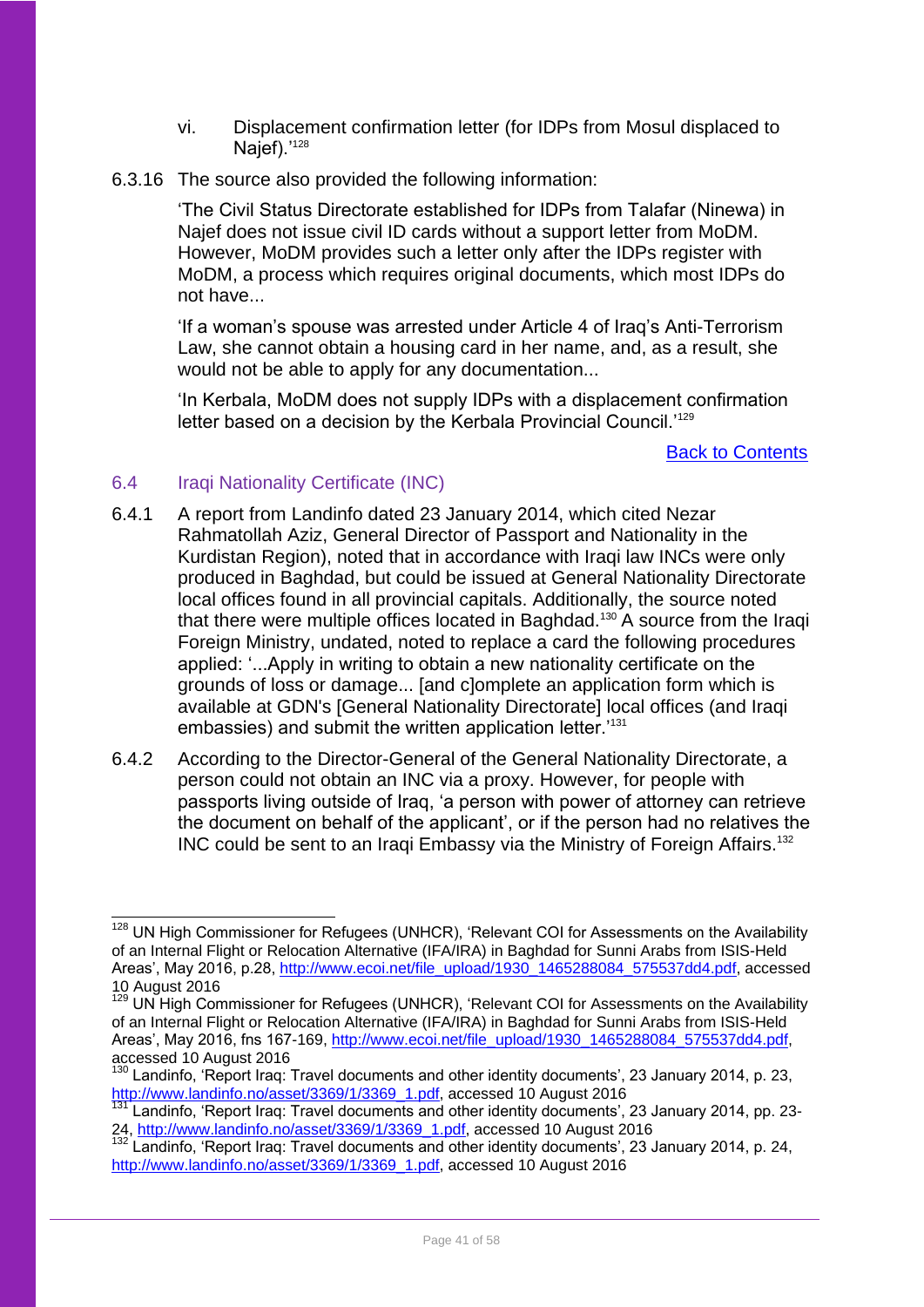6.4.3 According to Landinfo, INCs are only issued in Iraq.<sup>133</sup> However, according to an undated source in the Ministry of Foreign Affairs, it was possible to obtain either a new or replacement INC from an Iraqi Embassy:

'For applications delivered at embassies, the consul must note the applicant's grounds for application on the back of the application form, along with the applicant's full name, and make sure that the applicant's fingerprints are stamped over the name. The consul must sign this document and seal it with the consulate/embassy stamp. If the applicant needs a renewed nationality certificate because the old one is damaged, the original certificate must be submitted. If the applicant needs a new certificate because the old one is lost, a copy of their father's or brother's nationality certificate must be submitted, with confirmation from the embassy that it is a true copy. ... Copy of their father's and mother's passports must also be submitted and these must also have a "true copy" stamp from the embassy ...' in addition to 4 passport photos and 3,600 Iraqi dinars, approximately 2USD.' 134

- 6.4.4 The Landinfo report observed that for people with passports living outside of Iraq, a person in Iraq with power of attorney could '... retrieve the document on behalf of the applicant', or if the person had no relatives in Iraq, the INC could be sent to an Iraqi Embassy via the Ministry of Foreign Affairs.<sup>135</sup>
- 6.4.5 However, the source indicated that for this was only possible where an individual could prove their identity. The Iraqi Consul in Norway confirmed in a meeting in February 2012 that the Consulate could assist those who want to replace an old document, but were unable to assist 'people who lacked ID documentation'.<sup>136</sup> Landinfo noted: '...the embassy or consulate cannot forward an application for a new nationality certificate if a person cannot document his/her identity.'<sup>137</sup>
- 6.4.6 For Iraqi nationals living abroad who lacked a passport, an individual would be required to apply for a new INC. According to the Iraqi Foreign Ministry (undated), in addition to submitting various declarations that an individual did not already have a passport, they would also be required to 'submit confirmed copies of their father's or brother's nationality certificate.<sup>'138</sup>

Back to Contents

 $\overline{\phantom{a}}$ 

<sup>&</sup>lt;sup>133</sup> Landinfo, 'Report Iraq: Travel documents and other identity documents', 23 January 2014, p. 23, [http://www.landinfo.no/asset/3369/1/3369\\_1.pdf,](http://www.landinfo.no/asset/3369/1/3369_1.pdf) accessed 10 August 2016

Landinfo, 'Report Iraq: Travel documents and other identity documents', 23 January 2014, p. 24, [http://www.landinfo.no/asset/3369/1/3369\\_1.pdf,](http://www.landinfo.no/asset/3369/1/3369_1.pdf) accessed 10 August 2016

<sup>&</sup>lt;sup>135</sup> Landinfo, 'Report Iraq: Travel documents and other identity documents', 23 January 2014, p. 24, [http://www.landinfo.no/asset/3369/1/3369\\_1.pdf,](http://www.landinfo.no/asset/3369/1/3369_1.pdf) accessed 10 August 2016

<sup>136</sup> Landinfo, 'Report Iraq: Travel documents and other identity documents', 23 January 2014, p. 24, [http://www.landinfo.no/asset/3369/1/3369\\_1.pdf,](http://www.landinfo.no/asset/3369/1/3369_1.pdf) accessed 10 August 2016

<sup>137</sup> Landinfo, 'Report Iraq: Travel documents and other identity documents', 23 January 2014, p. 25, [http://www.landinfo.no/asset/3369/1/3369\\_1.pdf,](http://www.landinfo.no/asset/3369/1/3369_1.pdf) accessed 10 August 2016

<sup>138</sup> Landinfo, 'Report Iraq: Travel documents and other identity documents', 23 January 2014, pp. 24-25, [http://www.landinfo.no/asset/3369/1/3369\\_1.pdf,](http://www.landinfo.no/asset/3369/1/3369_1.pdf) accessed 10 August 2016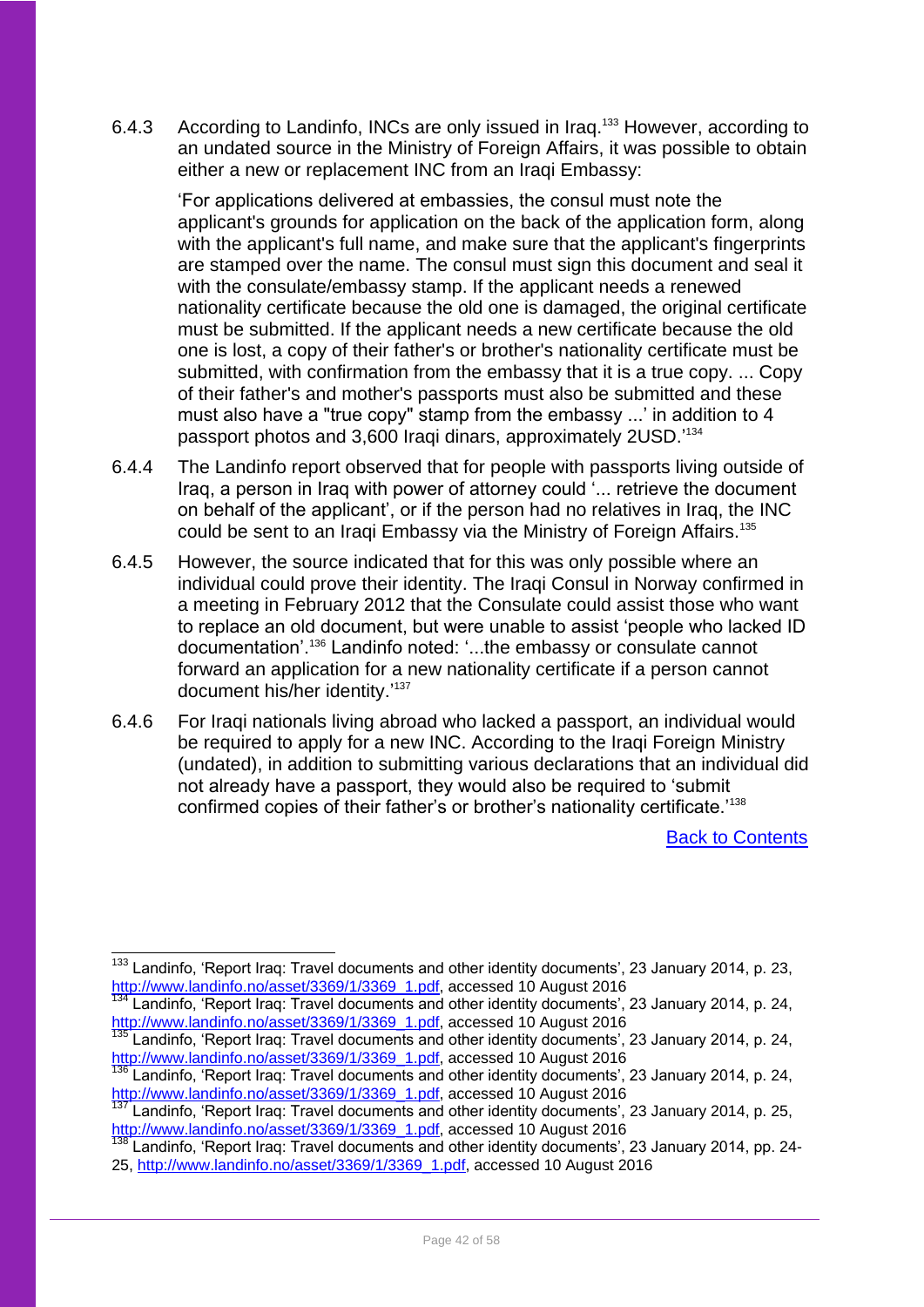# <span id="page-42-0"></span>**7. Entry to the Kurdistan Region of Iraq (KRI)**

## <span id="page-42-1"></span>7.1 Entry requirements

1

7.1.1 A letter from the British Embassy in Baghdad, dated 4 December 2014, noted that for those arriving by air at Erbil or Sulamaniyah airports were directed to report to the nearest Asayish office to regularise their stay. <sup>139</sup> The letter noted: 'It is worth re-iterating the point that admission does remain at the discretion of Kurdish immigration and border officials and that temporary restrictions can be imposed and withdrawn without notice.'<sup>140</sup>

#### 7.1.2 The Danish fact-finding report observed:

'According to Osama Al Habahbeh [ a journalist], after being allowed entry into KRI, all IDPs must go to an interview with the Asayish. This procedure was confirmed and explained by Head of General Security Directorate, Asayish, Esmat Argushi who said that, after being registered at the checkpoint and moving to the city, the IDP must register at the Asayish office in the neighbourhood where they want to live. There is an extra procedure to re-register with the Asayish to check that there are no problems. The IDP will then be issued a new card proving legal registration. According to the source, this ID card will permit the IDP to move around freely within KRI. Renewal of the ID card can take place at any Asayish office.

'The border crossing points in the initial frontline are controlled by the Peshmerga. Further into the Kurdish controlled areas, at the next checkpoint posted at one of the main roads, the Asayish will register and check the travellers' names and IDs.'<sup>141</sup>

7.1.3 The source also commented on the documents required (by IDPs) to enter the KRI (and Kurdish-controlled areas):

'Three sources pointed to a variety of documents needed in order for IDPs to gain access to KRI and other Kurdish controlled areas. According to Journalist Osama Al Habahbeh, besides a sponsorship, IDPs who want to enter KRI must also show their Iraqi nationality certificate (in Arabic: 'shahadet al-jensiyya'). Journalist Shalaw Mohammed indicated that formerly, the authorities required seeing the nationality certificate and the food ration card to identify the origin of the person in question, and he or she was also asked to provide a Kurdish sponsor. Qandil stated that, officially, it is not possible to cross a checkpoint without ID documents. As sources of ID, IDPs can present their civil ID, their residence card or their nationality certificate in order to cross a checkpoint.'<sup>142</sup>

<sup>&</sup>lt;sup>139</sup> Letter from the British Embassy Baghdad, 'Internal movement/civil documentation and access to essential services in host communities', 4 December 2014. Available on request.

<sup>&</sup>lt;sup>140</sup> Letter from the British Embassy Baghdad, 'Internal movement/civil documentation and access to essential services in host communities', 4 December 2014. Available on request.

<sup>&</sup>lt;sup>141</sup> Danish Refugee Council (DRC) & Danish Immigration Service (DIS), 'The Kurdistan Region of Iraq (KRI): Access, Possibility of Protection, Security and Humanitarian Situation – Report from fact finding mission to Erbil, the Kurdistan Region of Iraq (KRI) and Beirut, Lebanon, 26 September to 6 October 2015', April 2016, pp. 18-19, [https://www.nyidanmark.dk/NR/rdonlyres/4B4E8C12-84B7-4ACB-8553-](https://www.nyidanmark.dk/NR/rdonlyres/4B4E8C12-84B7-4ACB-8553-5E0218C5689A/0/FactfindingreportKurdistanRegionofIraq11042016.pdf) [5E0218C5689A/0/FactfindingreportKurdistanRegionofIraq11042016.pdf,](https://www.nyidanmark.dk/NR/rdonlyres/4B4E8C12-84B7-4ACB-8553-5E0218C5689A/0/FactfindingreportKurdistanRegionofIraq11042016.pdf) accessed 9 August 2016

Danish Refugee Council (DRC) & Danish Immigration Service (DIS), 'The Kurdistan Region of Iraq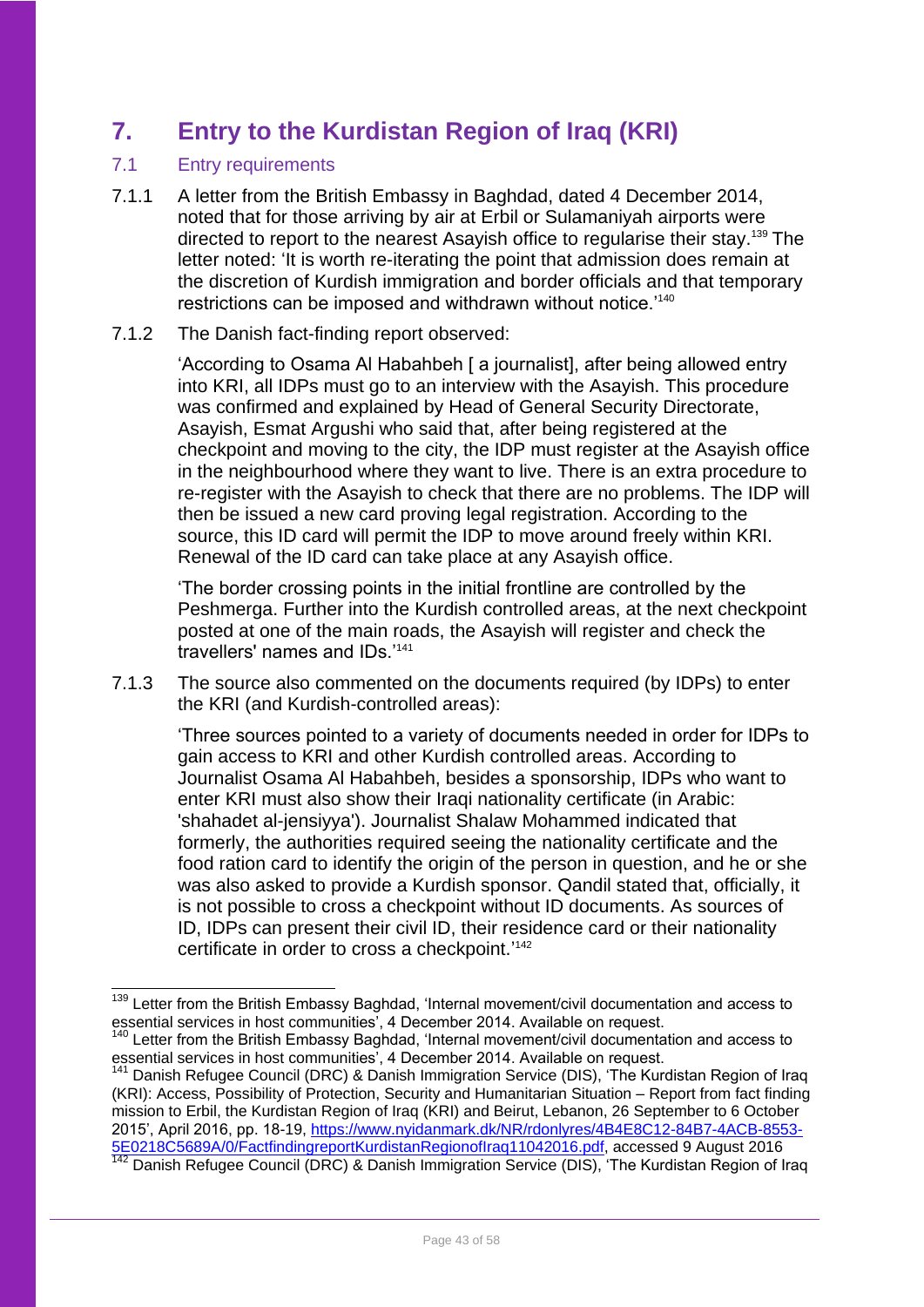#### 7.1.4 The source also noted:

'Various sources said that IDPs can enter KRI by air. Two of the sources said that Iraqi citizens can enter KRI through the airport without having a sponsor. In addition, IRC said that most IDPs are currently arriving in KRI by plane, and that most of these flights are coming from Baghdad. IOM said that IDPs from Baghdad usually have money to support themselves and would be welcome in KRI, if they arrive by domestic airline, not by car. The international humanitarian organisation further stated that entry through the airports was without problems, but that the IDPs cannot stay indefinitely, and they would have to register by the authorities at the airport. According to UNHCR, short-term residential documents are issued at the airport to those who come by air from abroad or from other places in Irag and are extended at the place of residence upon issuance of security clearance by Asayish. In this respect, IDPs are able to settle in KRI temporarily. UNHCR and two sources stated different durations of the short-term residence permit. According to two sources, this short-term residence permit is being issued by the Asayish. The international humanitarian organisation explained that a person might be able to get away with not registering upon arrival in the airport, but that person would then not be able to move around freely inside KRI, and an unregistered person would not be able to rent a place to live.<sup>'143</sup>

#### 7.1.5 The source further commented:

1

'Various sources stated that Iraqi citizens who originate from KRI will not face problems returning to KRI. Some of these sources, however, said that if an Iraqi citizen does not originate from KRI, the person must travel onwards to the area he or she is originally from when arriving through an airport in KRI.

'In this respect, Head of the General Security Directorate, Asayish, Esmat Argushi stated that if the person holds a valid passport, the Kurdish authorities will treat the person as an Iraqi citizen, regardless of whether the person is Kurdish or Arabic. Asked if Iraqi citizens from outside KRI can return from abroad on a voluntary basis via airports in KRI, Esmat Argushi replied that forced return does not take place, and no returnees from Baghdad have been seen yet. However, if a person from Baghdad returning to Iraq from abroad tried to enter KRI, he would be returned to Baghdad by the Kurdish authorities. The same goes for a person from Kirkuk. He would be returned to Kirkuk. Similarly, IOM stated that, for a non-Kurdish Iraqi citizen, it is very difficult to enter directly through one of the airports in Sulaimania and Erbil and take residence in KRI.

(KRI): Access, Possibility of Protection, Security and Humanitarian Situation – Report from fact finding mission to Erbil, the Kurdistan Region of Iraq (KRI) and Beirut, Lebanon, 26 September to 6 October 2015', April 2016, p.19, [https://www.nyidanmark.dk/NR/rdonlyres/4B4E8C12-84B7-4ACB-8553-](https://www.nyidanmark.dk/NR/rdonlyres/4B4E8C12-84B7-4ACB-8553-5E0218C5689A/0/FactfindingreportKurdistanRegionofIraq11042016.pdf) [5E0218C5689A/0/FactfindingreportKurdistanRegionofIraq11042016.pdf,](https://www.nyidanmark.dk/NR/rdonlyres/4B4E8C12-84B7-4ACB-8553-5E0218C5689A/0/FactfindingreportKurdistanRegionofIraq11042016.pdf) accessed 9 August 2016 <sup>143</sup> Danish Refugee Council (DRC) & Danish Immigration Service (DIS), 'The Kurdistan Region of Iraq (KRI): Access, Possibility of Protection, Security and Humanitarian Situation – Report from fact finding mission to Erbil, the Kurdistan Region of Iraq (KRI) and Beirut, Lebanon, 26 September to 6 October 2015', April 2016, pp.19-20, [https://www.nyidanmark.dk/NR/rdonlyres/4B4E8C12-84B7-4ACB-8553-](https://www.nyidanmark.dk/NR/rdonlyres/4B4E8C12-84B7-4ACB-8553-5E0218C5689A/0/FactfindingreportKurdistanRegionofIraq11042016.pdf) [5E0218C5689A/0/FactfindingreportKurdistanRegionofIraq11042016.pdf,](https://www.nyidanmark.dk/NR/rdonlyres/4B4E8C12-84B7-4ACB-8553-5E0218C5689A/0/FactfindingreportKurdistanRegionofIraq11042016.pdf) accessed 9 August 2016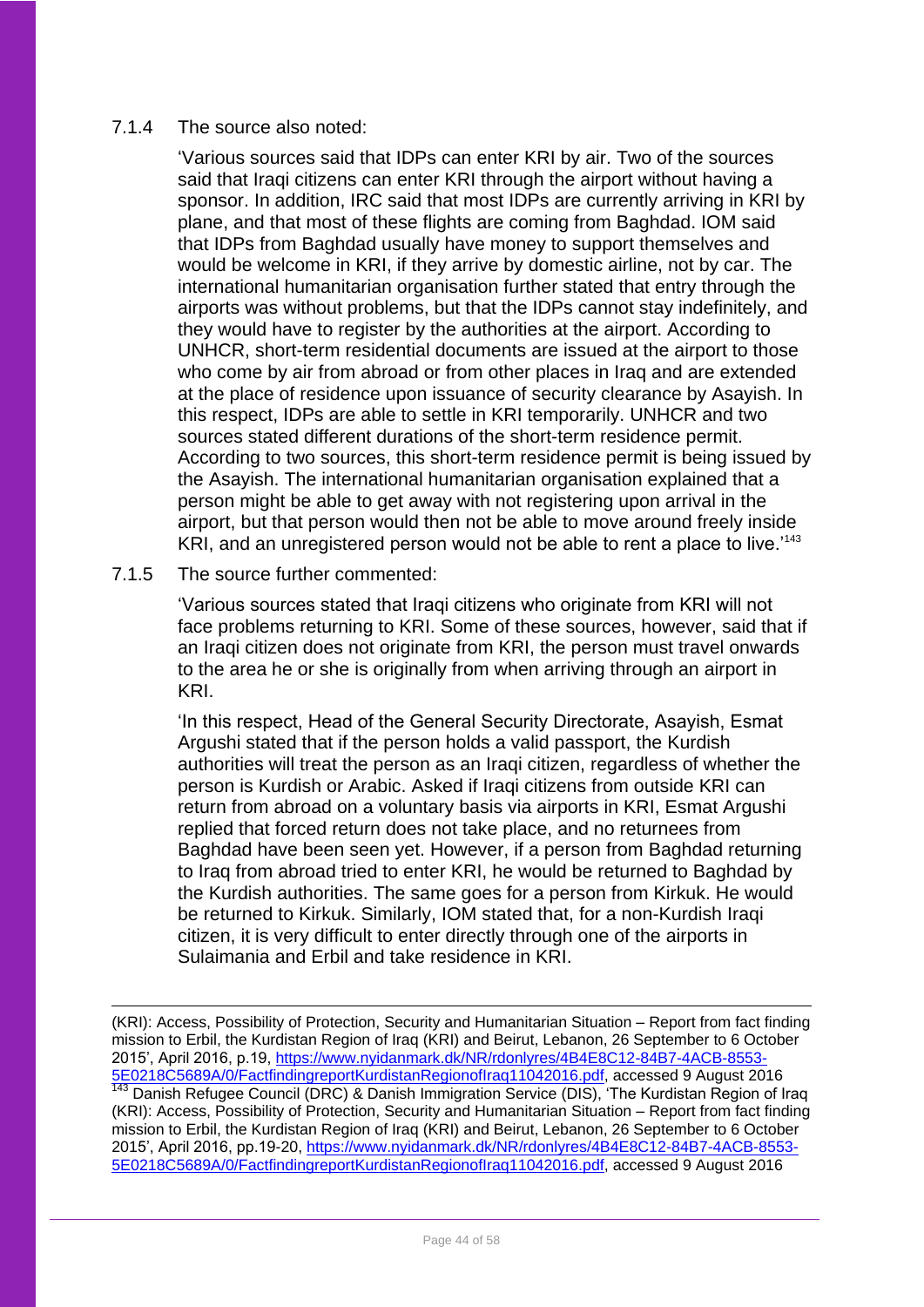'PAO [Pubic Aid Organisation]/KHRW [Kurdish Human Rights Watch] stated that Iraqi citizens who are not citizens of KRI and who return from abroad, need to get a residence permit, or else they have to leave KRI. PAO/KHRW further explained that if IDPs cannot find a sponsor, they have to leave KRI. Journalist Shalaw Mohammed said that a returnee, who has been offered a contract with a company in KRI willing to sponsor him, may be exempted from this rule. In such case, the returnee may be given security clearance and be allowed to live in KRI...

'Three sources said that ethnic Kurds, including Kurds from Kirkuk who can freely enter KRI, are exempted from the requirement of a sponsor. Human Rights Watch said that it is possible for ethnic Kurds with long residency in Kirkuk to gain access to KRI. With regard to the possibility for Kurds from Kirkuk not only to enter KRI but also to settle, Qandil said that ethnic Kurds have no problem settling in KRI. However, Human Rights Watch found it uncertain if ethnic Kurds from Kirkuk could settle in KRI, and added that there are examples of IDPs who are able to get into Kirkuk but not able to go from Kirkuk to KRI. An international humanitarian organisation said that whether or not ethnic Kurds can gain access to KRI would depend on the political affiliation of the individual person, and that it might still be complicated. Head of General Security Directorate, Asayish, Esmat Argushi, however, said that for ethnic Kurds with long-term residency in Kirkuk, the same procedure for entry into KRI applies as for all other Iraqi citizens.

'UNHCR explained that Kurds who are registered as living in Kirkuk cannot re-register or buy property in any part of KRI. If a man from Kirkuk marries a woman from another part of the Kurdish controlled areas or KRI, her file is moved to Kirkuk. A couple like this would not be able to move in and out of Kirkuk, and they would not be able to move to or buy property in KRI.<sup>144</sup>

Back to Contents

#### <span id="page-44-0"></span>7.2 Residency requirements

-

7.2.1 The Danish fact-finding report observed:

'As regards Iraqi citizens who want to apply for a residence permit, various sources stated that it requires a sponsorship. Two of these sources said that, when a person arrives in KRI, he can stay for one to two weeks as a tourist. The same sources, respectively, explained the procedure for applying for a residence permit, including presenting a sponsor, as follows:

'PAO/KHRW said that if a person wishes to stay longer [than two weeks] in KRI, he must have a sponsor, and after finding a sponsor who must be publicly employed, the IDP must find a place to live and get a support letter from the local mukhtar. PAO/KHRW added that the sponsor should also get a support letter from the government agency where he is employed to confirm that he is still employed. Further, PAO/KHRW said that the IDP and

<sup>&</sup>lt;sup>144</sup> Danish Refugee Council (DRC) & Danish Immigration Service (DIS), 'The Kurdistan Region of Iraq (KRI): Access, Possibility of Protection, Security and Humanitarian Situation – Report from fact finding mission to Erbil, the Kurdistan Region of Iraq (KRI) and Beirut, Lebanon, 26 September to 6 October 2015', April 2016, pp. 20-21, [https://www.nyidanmark.dk/NR/rdonlyres/4B4E8C12-84B7-4ACB-8553-](https://www.nyidanmark.dk/NR/rdonlyres/4B4E8C12-84B7-4ACB-8553-5E0218C5689A/0/FactfindingreportKurdistanRegionofIraq11042016.pdf) [5E0218C5689A/0/FactfindingreportKurdistanRegionofIraq11042016.pdf,](https://www.nyidanmark.dk/NR/rdonlyres/4B4E8C12-84B7-4ACB-8553-5E0218C5689A/0/FactfindingreportKurdistanRegionofIraq11042016.pdf) accessed 9 August 2016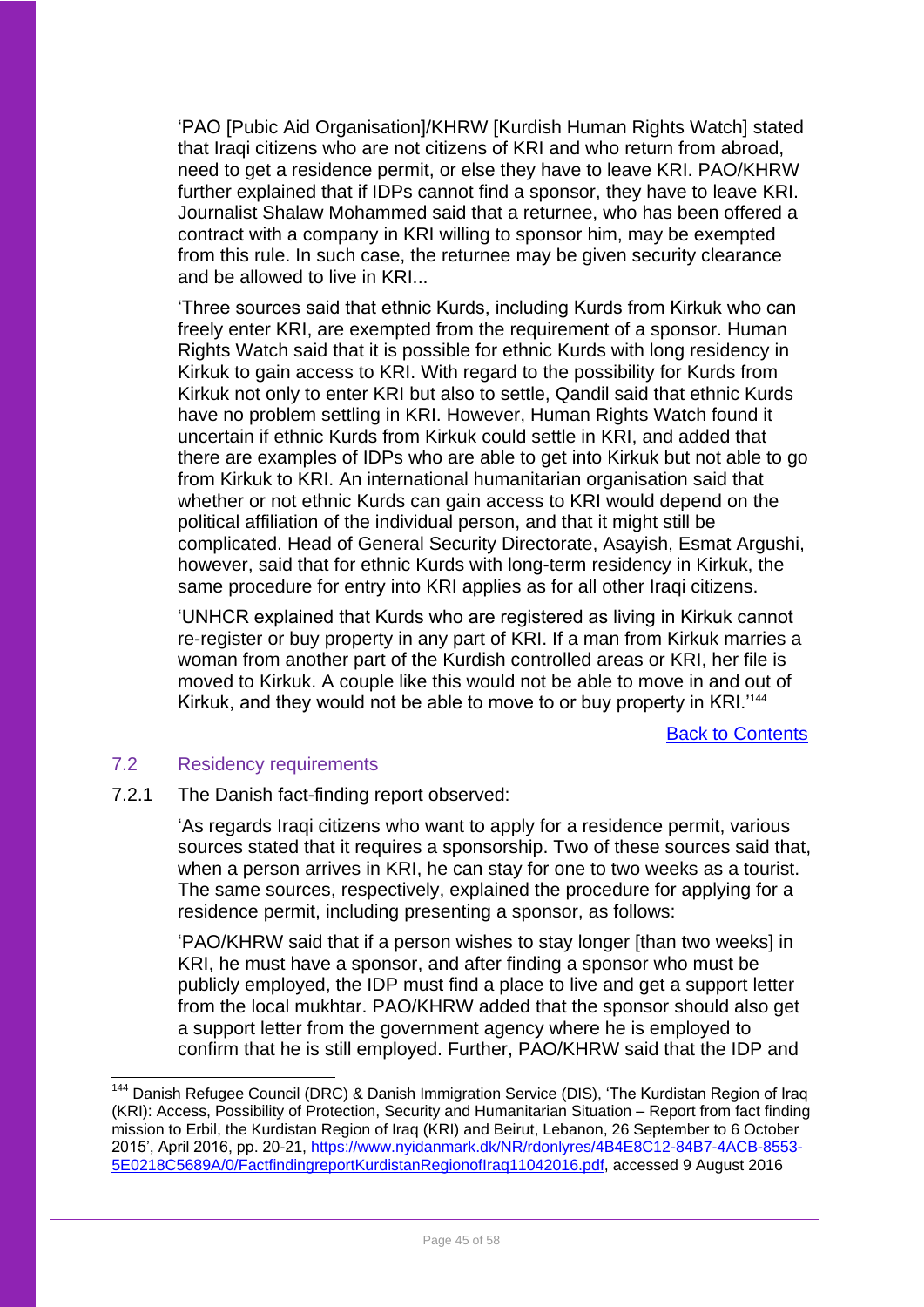the sponsor should then approach the local Asayish office with the support letter from the mukhtar, the support letter from the sponsor's employer and all relevant ID, including the national ID card and the Public Distribution System card. PAO/KHRW said that if the request is denied, there is nowhere to lodge a complaint about the decision.

'IOM said that if a person wants to stay in KRI for more than one week, the person must register at the local mukhtar's office and the closest Asayish centre in the area where he stays within the first week of the stay. IOM added that if the person stays in a hotel for more than a week, without intention of settling in the neighbourhood, it is only necessary to have approval from the Asayish, and there is no need for approaching the mukhtar. According to IOM, here, the individual or the head of the family must present a Kurdish sponsor in person, a place of residence in KRI, registration details of the car and full name. To the knowledge of IOM, the family is given a paper with all names of the family members as well as the car registration number, and the one week residence permit will be extended for shorter periods of time until the security clearance by the Asayish is issued.

'Three sources stated, however, that practice is inconsistent. Two of these sources explained that it is unclear which criteria must be fulfilled to obtain a residence permit. In line with this, Human Rights Watch said that there are different ways to obtain a permit, also depending on the governorate within KRI. IRC said that, for someone who is not connected, the registration for a residence permit in KRI can take a couple of years...

'IOM stated that, with regard to processing of applications for residence permits and the duration of renewed residence permits, the procedure is arbitrarily implemented. According to IOM, sometimes, the temporary residence permit is extended for one week or a month or two months or sometimes even three months during the approval process for a permanent residence. To the knowledge of IOM, the decision may depend on the applicant's background and place of origin.

'According to PAO/KHRW, there is no fixed practice ensuring that an IDP can have a permanent residence permit after five years; it varies from place to place. Long-term residents, including IDPs who have lived in KRI for many years, are treated more favourably than new IDPs. However, PAO/KHRW said that they still need to renew their residence permit every three or six months or once a year, depending on the governorate they live in, and Kurdish IDPs do not have to renew their residence permits; only Arab IDPs do.

'According to the international NGO, a permanent residence permit is a permit of one year, and it is renewable. IOM defined a residence permit as a renewable permit with an initial duration of six months.<sup>'145</sup>

1

Danish Refugee Council (DRC) & Danish Immigration Service (DIS), 'The Kurdistan Region of Iraq (KRI): Access, Possibility of Protection, Security and Humanitarian Situation – Report from fact finding mission to Erbil, the Kurdistan Region of Iraq (KRI) and Beirut, Lebanon, 26 September to 6 October 2015', April 2016, pp. 16-17, [https://www.nyidanmark.dk/NR/rdonlyres/4B4E8C12-84B7-4ACB-8553-](https://www.nyidanmark.dk/NR/rdonlyres/4B4E8C12-84B7-4ACB-8553-5E0218C5689A/0/FactfindingreportKurdistanRegionofIraq11042016.pdf)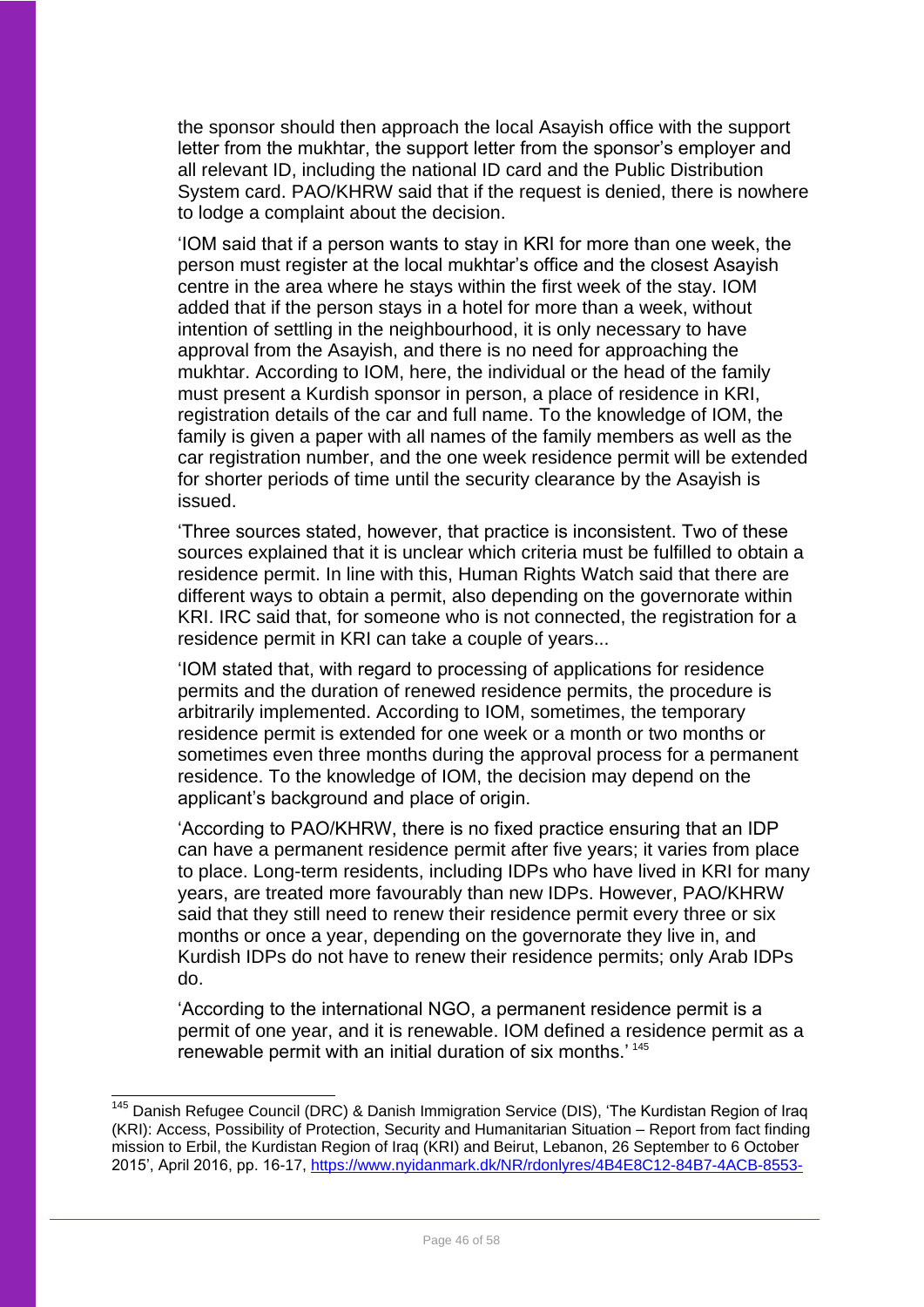7.2.2 A letter from the British Embassy in Baghdad, dated 4 December 2014, noted:

'A significant change in November is that the previous requirement to have a sponsor who is resident in the Kurdistan Region prior to admission has been removed (allegedly because sponsorships were being openly sold at certain checkpoints) and instead a new procedure is now in operation which requires IDPs to present themselves to the nearest Asayish office for screening and approval. Once approved, IDPs are issued with a residency card that entitles them to move freely within the governorates and rent private houses. Transit opportunities still exist for those who have valid plane tickets. Those arriving by air at Erbil or Sulamaniyah airports, are similarly being directed to report to the nearest Asayish office to regularise their stay. It is worth re-iterating the point that admission does remain at the discretion of Kurdish immigration and border officials and that temporary restrictions can be imposed and withdrawn without notice.'<sup>146</sup>

7.2.3 The Danish fact-finding mission report observed:

'The Head of the General Security Directorate, Asayish, Esmat Argushi, stated that the sponsorship was abolished in 2012 due to the fact that, in many cases, the sponsor did not know the person he sponsored. Four sources confirmed the abolition of the sponsorship requirement. However, the same sources and an independent researcher indicated that the sponsorship, in practice, is still being enforced. Two sources said that the reason why the sponsorship was abolished was due to the fact that selling sponsorships had become a business...

'Various sources stated that it is possible to enter KRI without a sponsorship, however, in order to work or to settle in KRI, a sponsorship is required in practice. In this respect, IOM stated that, upon arrival at the checkpoints at the land border to KRI or at the airport, Iraqi citizens will be granted a one week residence permit. A western diplomat stated that nobody needs sponsorship to enter KRI, but Iraqi citizens do need a sponsorship in order to work in KRI...

'Two sources explained that, since the end of 2014, the authorities have started imposing the requirement for IDPs to have a sponsor. UNHCR said that access to KRI may be very difficult for IDPs, unless they have some form of sponsorship or a certain ethnic or religious profile and some sort of connection to government officials or people employed with the security forces in the area. In the disputed areas, some forms of a sponsorship are also required.

'As opposed to this, a western diplomat said that a sponsorship is not required when Iraqi citizens come as IDPs. IRC differed slightly from this view in saying that a sponsorship is not imposed on IDPs who are living in camps, whereas for IDPs who are living outside the camps, a sponsorship is imposed...

1

<sup>5</sup>E0218C5689A/0/FactfindingreportKurdistanRegionofIraq11042016.pdf, accessed 9 August 2016 146 Letter from the British Embassy Baghdad, 'Internal movement/civil documentation and access to essential services in host communities', 4 December 2014. Available on request.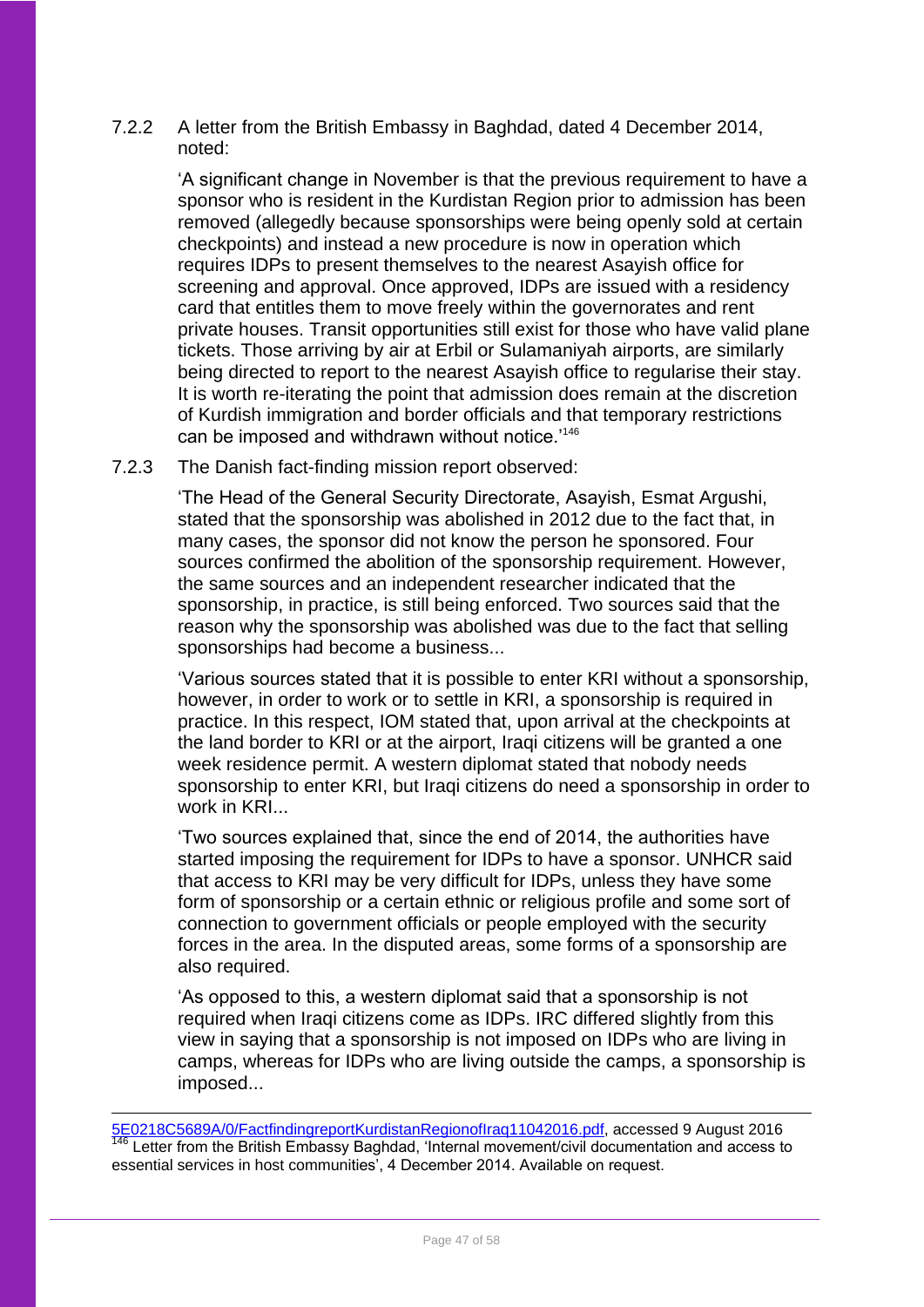'Journalist Osama Al Habahbeh said that, even for business trip purposes, a sponsorship is required, unless the person concerned has an official invitation from the authorities. Two sources said that Iraqi citizens who wish to work in KRI must have a sponsorship...

'Three sources stated that, at times of a big influx of IDPs, the requirement of sponsorship is imposed strictly, and access to KRI is restricted. Two of the sources further stated that the sponsorship requirement is not being lifted in situations of religious holidays...

'IOM stated that Kurds, including Kurds from Kirkuk, are exempted from the sponsorship requirement. The international humanitarian organisation said that there are some exemptions to the sponsorship requirement if for instance the IDP concerned needs to enter for medical reasons, or if the IDPs are single women or female headed households with children. UNHCR said that exemptions have been made in cases where local tribal or religious leaders succeeded in negotiating access for certain groups of IDPs to Kurdish controlled areas. UNHCR added that, in Kirkuk, some local leaders, for example, succeeded in negotiating access and temporary residence with the governor...

'With regard to procedural matters, two sources said that the sponsor will have to come to the checkpoint to sign papers guaranteeing for the IDP. Differing from this, Head of the General Security Directorate, Asayish, Esmat Argushi said that, instead of the sponsorship requirement, the authorities are now taking fingerprints and photos of non-KRI residents who are entering KRI, in addition to verifying their documents and checking a database with names of people on the so-called the stop list...

'A lawyer working for an international NGO stated that the procedure for entry into Erbil and Dohuk governorates is different from that of entry into Sulaimania Governorate:

'IDPs wishing to enter Erbil or Dohuk Governorates should present themselves to the checkpoint of entry for approval, and Arab IDPs who are not already in possession of valid residence documents from Erbil Governorate will generally be denied entry at the checkpoint. The lawyer working for an international NGO added that Kurds, Yazidies and Christians are generally permitted entry to Erbil or Dohuk Governorates without preexisting residence documents. However, during periods of heightened security, these groups may also face increased security restrictions.

'With regard to IDPs wishing to enter Sulaimania, the lawyer working for an international NGO said that they must approach the checkpoint with the required documents, and permission is given to enter in the form of a tourist visa valid for thirty days. The source added that, after these thirty days, the IDP must register at the Bureau of Displacement and Migration (BoDM) and the local mukhtar as well as find a sponsor, depending on whether or not the sponsorship is being enforced at the given time.

'The lawyer working for an international NGO further stated that the procedure in all governorates of KRI is very complex, requiring a number of documents that IDPs might have lost....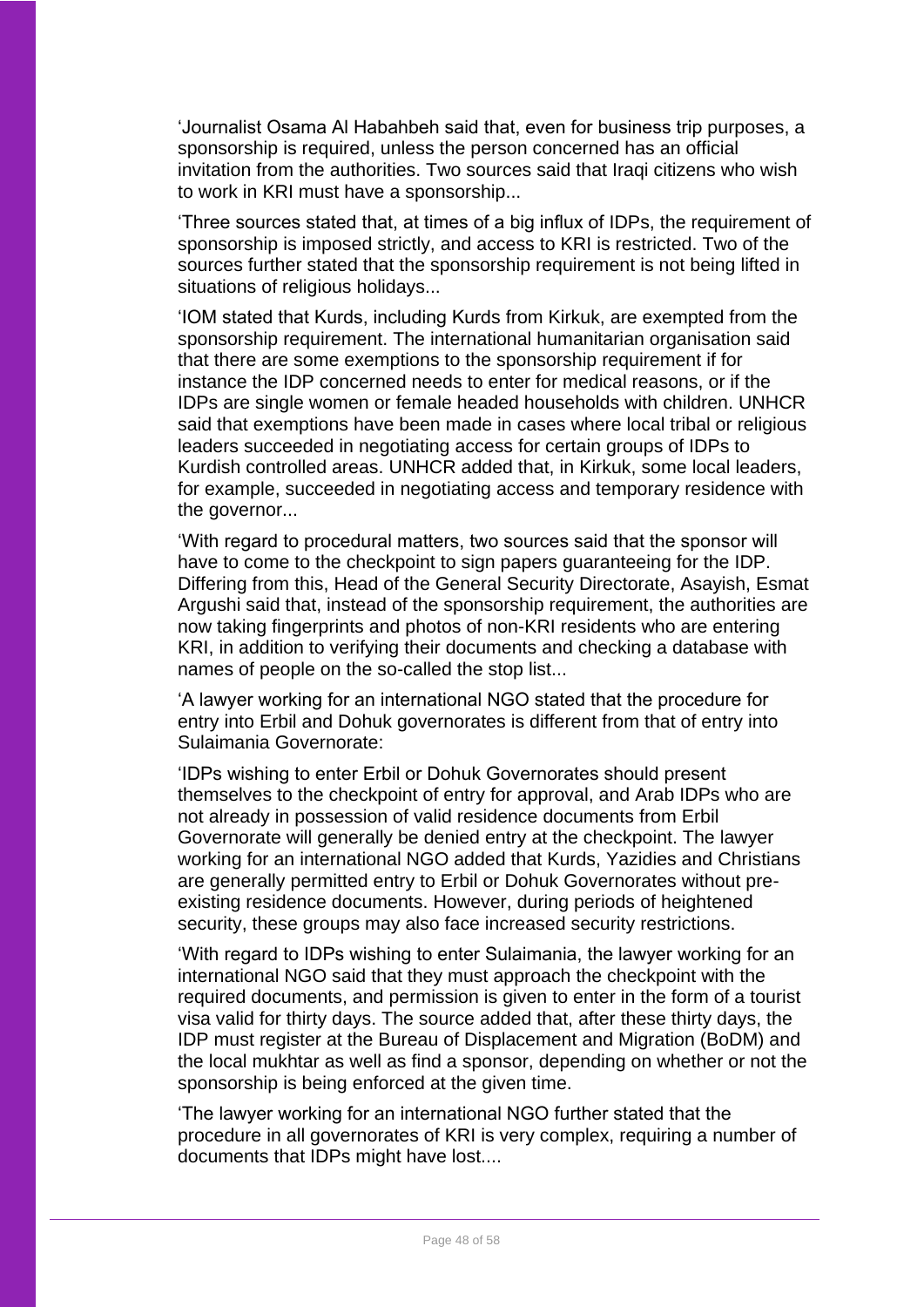'Various sources stated that a sponsor must be a Kurdish citizen. PAO/KHRW further said that the sponsor must be male and employed by the government. PAO/KHRW also said that the requirement of the sponsor being a government employee was imposed in 2012, because the sponsorship had become a business for many people. PAO/KHRW added that the majority of people in KRI are employed by the government. Two sources said that if the IDP, whom the sponsor guarantees for, does something wrong, the sponsor will be arrested and held responsible for the actions of the IDP.

'IRC said that, often, the sponsor is the landlord or the employer of the IDP.'<sup>147</sup>

7.2.4 The source also commented on economic opportunities in the KRI:

'Three sources said that the number of job opportunities in KRI is very limited for the host community as well as for IDPs. In this respect, ERC stated that, due to the financial crisis in KRI, even people from the host community are losing their jobs. Three sources indicated that the private sector is affected by the crisis, including the construction business and the oil business. Being among these sources, IRC added that many jobs in the oil sector are occupied by foreign labour.

'When asked in which fields IDPs typically find jobs, three sources said that IDPs who manage to get a job will often find it in low-skilled fields, for instance construction or casual work in agriculture or restaurants. IRC further stated that IDPs with an education may be able to find work with NGOs; however, the number of jobs available in this field is low.

'It was stated by three sources that the public sector is not adding new jobs, and three sources pointed to the fact that the Kurdistan Regional Government (KRG) has not paid salaries to government employees since June 2015. IOM said that it is not possible to live on a salary of a civil servant under the Kurdistan Regional Government (KRG) administration. Various sources stated that publicly employed IDPs are still supposed to receive their salary from the central government in Baghdad. Two sources, however, said that as of September 2015, there is a delay in the payment.

'Different figures were given by three sources on the current unemployment rate in KRI, ranging from 6.5 percent to 35 percent.

'Three sources pointed to competition for jobs in KRI between host community members, IDPs and Syrian refugees. Three sources said that IDPs are typically willing and able to work for lower salaries than members of the host community. IOM stated that they, as an organisation, are facing

1

Danish Refugee Council (DRC) & Danish Immigration Service (DIS), 'The Kurdistan Region of Iraq (KRI): Access, Possibility of Protection, Security and Humanitarian Situation – Report from fact finding mission to Erbil, the Kurdistan Region of Iraq (KRI) and Beirut, Lebanon, 26 September to 6 October 2015', April 2016, pp. 14-16, 18, [https://www.nyidanmark.dk/NR/rdonlyres/4B4E8C12-84B7-4ACB-](https://www.nyidanmark.dk/NR/rdonlyres/4B4E8C12-84B7-4ACB-8553-5E0218C5689A/0/FactfindingreportKurdistanRegionofIraq11042016.pdf)[8553-5E0218C5689A/0/FactfindingreportKurdistanRegionofIraq11042016.pdf,](https://www.nyidanmark.dk/NR/rdonlyres/4B4E8C12-84B7-4ACB-8553-5E0218C5689A/0/FactfindingreportKurdistanRegionofIraq11042016.pdf) accessed 9 August 2016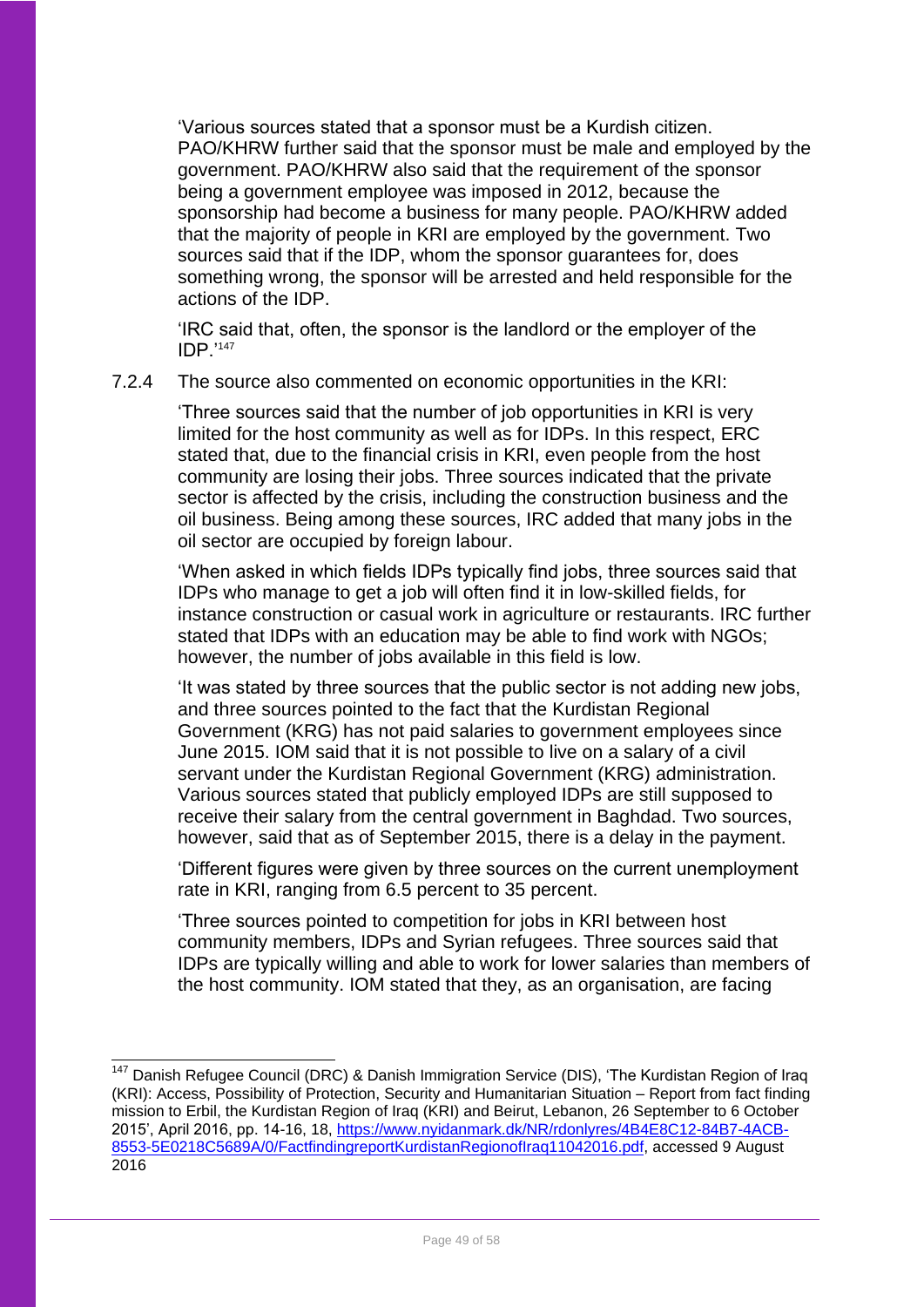difficulties to find employment for Kurdish returnees who went back to KRI from Europe, as many companies downsize their workforce.'<sup>148</sup>

7.2.5 Refer to the source directly for information about discrimination against IDPs, and access to housing and financial support for IDPs (pages 53-56).

Back to Contents

#### <span id="page-49-0"></span>7.3 Entry restrictions

1

7.3.1 A letter from the British Embassy in Baghdad, dated 4 December 2014, noted that, despite assurances to the contrary, temporary restrictions had been put in place for IDPs seeking to enter the KRI. The letter highlighted that some IDPs families, mostly Arabs, were refused entry through the Sherawa (Kirkuk – Erbil) and Sheikh Abdul Qader (Mosul – Erbil) entry points. Additionally people travelling back and forth between the KRI and areas occupied by Daesh had been refused entry. The letter highlighted that this reflected 'the Kurdish authorities continuing concern with regard to possible terrorist activity within the Kurdistan Region of the kind most recently witnessed in Erbil city on 19 November when there was an improvised explosive attack close to the Governor's Office. In the days following the incident, several checkpoints were closed and all IDPs seeking access to the Kurdistan Region were refused entry.'<sup>149</sup>

#### 7.3.2 The Danish fact-finding mission observed:

'Various sources said that IDPs are no longer allowed to enter KRI, and that the border is closed. Journalist Shalaw Mohammed further explained that access for IDPs to Kirkuk and KRI stopped in February 2015. According to an example given by Shalaw Mohammed, the reason seems to be that the number of IDPs in some villages exceeded the number of host community inhabitants.

'Two sources pointed to cases of IDPs who were let through the border control. Qandil said that exemptions were made for some humanitarian cases, IDPs already registered with the Ministry of Migration and Displacement (MoMD), IDPs having a local sponsor, students enrolled at an institution in KRI and single women. UNHCR said that flexibility towards members of the Christian community was seen.

'Two sources said that many IDPs were waiting at the borders at the checkpoints, for instance on the road from Baghdad to Erbil, and that de facto settlements have been established. Osama Al Habahbeh said that the IDPs are sitting outside the checkpoint waiting to find a sponsor who can guarantee for them. IRC said that the local community, sometimes, provides accommodation for the IDPs.

<sup>&</sup>lt;sup>148</sup> Danish Refugee Council (DRC) & Danish Immigration Service (DIS), 'The Kurdistan Region of Iraq (KRI): Access, Possibility of Protection, Security and Humanitarian Situation – Report from fact finding mission to Erbil, the Kurdistan Region of Iraq (KRI) and Beirut, Lebanon, 26 September to 6 October 2015', April 2016, pp. 52-53, [https://www.nyidanmark.dk/NR/rdonlyres/4B4E8C12-84B7-4ACB-8553-](https://www.nyidanmark.dk/NR/rdonlyres/4B4E8C12-84B7-4ACB-8553-5E0218C5689A/0/FactfindingreportKurdistanRegionofIraq11042016.pdf) [5E0218C5689A/0/FactfindingreportKurdistanRegionofIraq11042016.pdf,](https://www.nyidanmark.dk/NR/rdonlyres/4B4E8C12-84B7-4ACB-8553-5E0218C5689A/0/FactfindingreportKurdistanRegionofIraq11042016.pdf) accessed 9 August 2016 <sup>149</sup> Letter from the British Embassy Baghdad, 'Internal movement/civil documentation and access to

essential services in host communities', 4 December 2014. Available on request.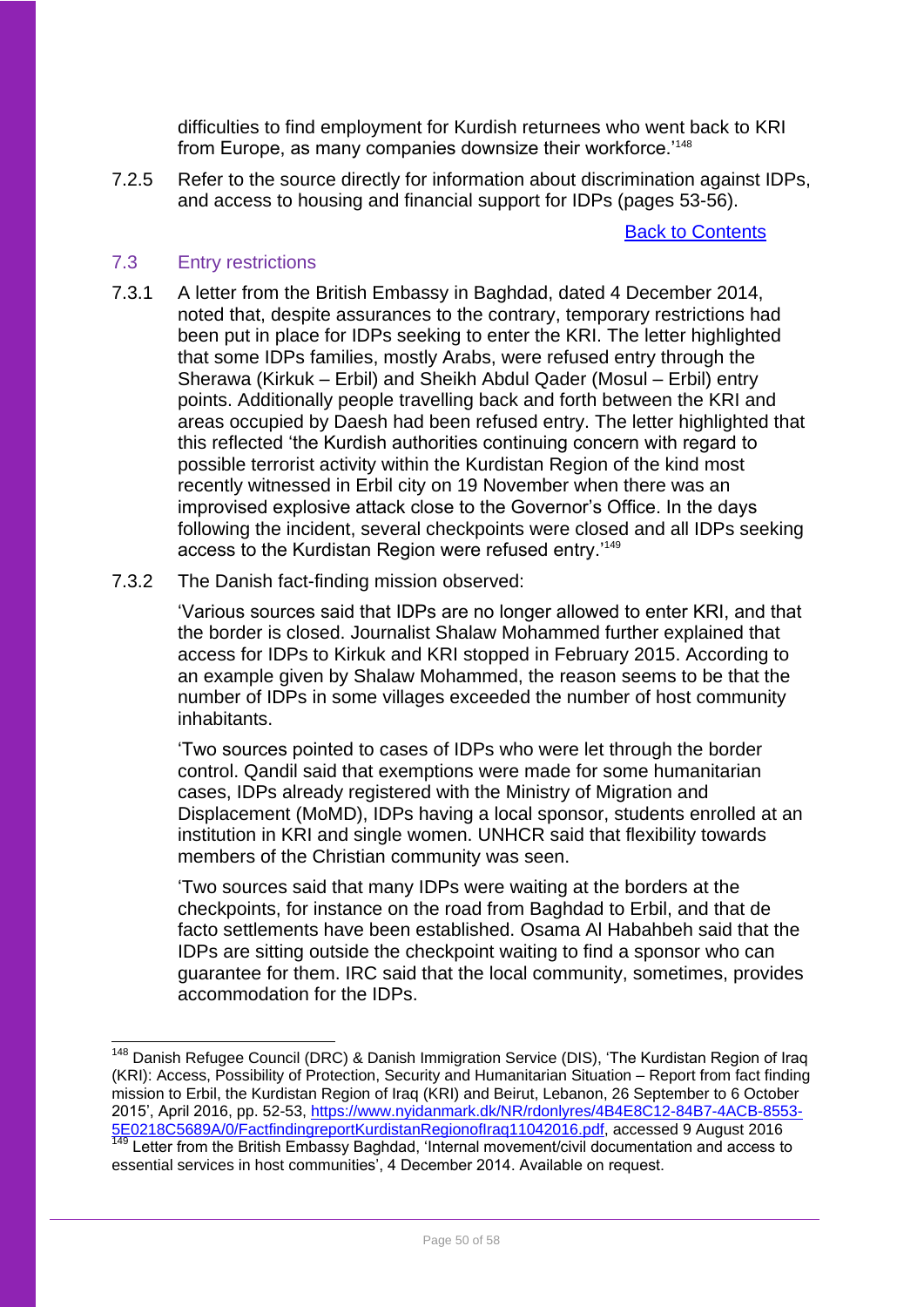'According to Qandil, the procedures at border crossing checkpoints to KRI are inconsistent. Crossing of humanitarian cases is facilitated by UNHCR in coordination with the Asayish, but by the time of the meeting with Qandil, the daily operation of checkpoints was to a great extent dependent on the officers present at a given checkpoint on a given day and time...

'Journalist Shalaw Mohammed said that for IDPs who wish to enter Kirkuk and KRI through checkpoints at the frontline, the access has currently stopped.

'Three sources, including Head of General Security Directorate, Asayish, Esmat Argushi, said that IDPs will be turned away at the checkpoint in case they are on the stop list of the Asayish...

'Various sources said that IDPs can enter KRI by air. Two of the sources said that Iraqi citizens can enter KRI through the airport without having a sponsor. In addition, IRC said that most IDPs are currently arriving in KRI by plane, and that most of these flights are coming from Baghdad. IOM said that IDPs from Baghdad usually have money to support themselves and would be welcome in KRI, if they arrive by domestic airline, not by car. The international humanitarian organisation further stated that entry through the airports was without problems, but that the IDPs cannot stay indefinitely, and they would have to register by the authorities at the airport. According to UNHCR, short-term residential documents are issued at the airport to those who come by air from abroad or from other places in Iraq and are extended at the place of residence upon issuance of security clearance by Asayish. In this respect, IDPs are able to settle in KRI temporarily. UNHCR and two sources stated different durations of the short-term residence permit. According to two sources, this short-term residence permit is being issued by the Asayish. The international humanitarian organisation explained that a person might be able to get away with not registering upon arrival in the airport, but that person would then not be able to move around freely inside KRI, and an unregistered person would not be able to rent a place to live.'<sup>150</sup>

#### 7.3.3 The report also observed:

-

'UNHCR said that checkpoints are present in all parts of the Kurdish controlled areas, and sometimes temporary checkpoints are set up inside cities without prior notice. Correspondingly, an international humanitarian organisation said that there are a lot of checkpoints in KRI and other Kurdish controlled areas but not inside Erbil city. According to the international humanitarian organisation, going from one city to another inside the Kurdish controlled areas, people have to pass checkpoints, at least when they leave one city, and when they enter another. IOM explained that, inside KRI, there are fewer checkpoints to pass than when travelling from the Kurdish controlled areas into KRI, and that the checkpoints within KRI are also easier to pass than the checkpoint bordering KRI. Three sources explained that ad

<sup>&</sup>lt;sup>150</sup> Danish Refugee Council (DRC) & Danish Immigration Service (DIS), 'The Kurdistan Region of Iraq (KRI): Access, Possibility of Protection, Security and Humanitarian Situation – Report from fact finding mission to Erbil, the Kurdistan Region of Iraq (KRI) and Beirut, Lebanon, 26 September to 6 October 2015', April 2016, pp. 18-20, [https://www.nyidanmark.dk/NR/rdonlyres/4B4E8C12-84B7-4ACB-8553-](https://www.nyidanmark.dk/NR/rdonlyres/4B4E8C12-84B7-4ACB-8553-5E0218C5689A/0/FactfindingreportKurdistanRegionofIraq11042016.pdf) [5E0218C5689A/0/FactfindingreportKurdistanRegionofIraq11042016.pdf,](https://www.nyidanmark.dk/NR/rdonlyres/4B4E8C12-84B7-4ACB-8553-5E0218C5689A/0/FactfindingreportKurdistanRegionofIraq11042016.pdf) accessed 9 August 2016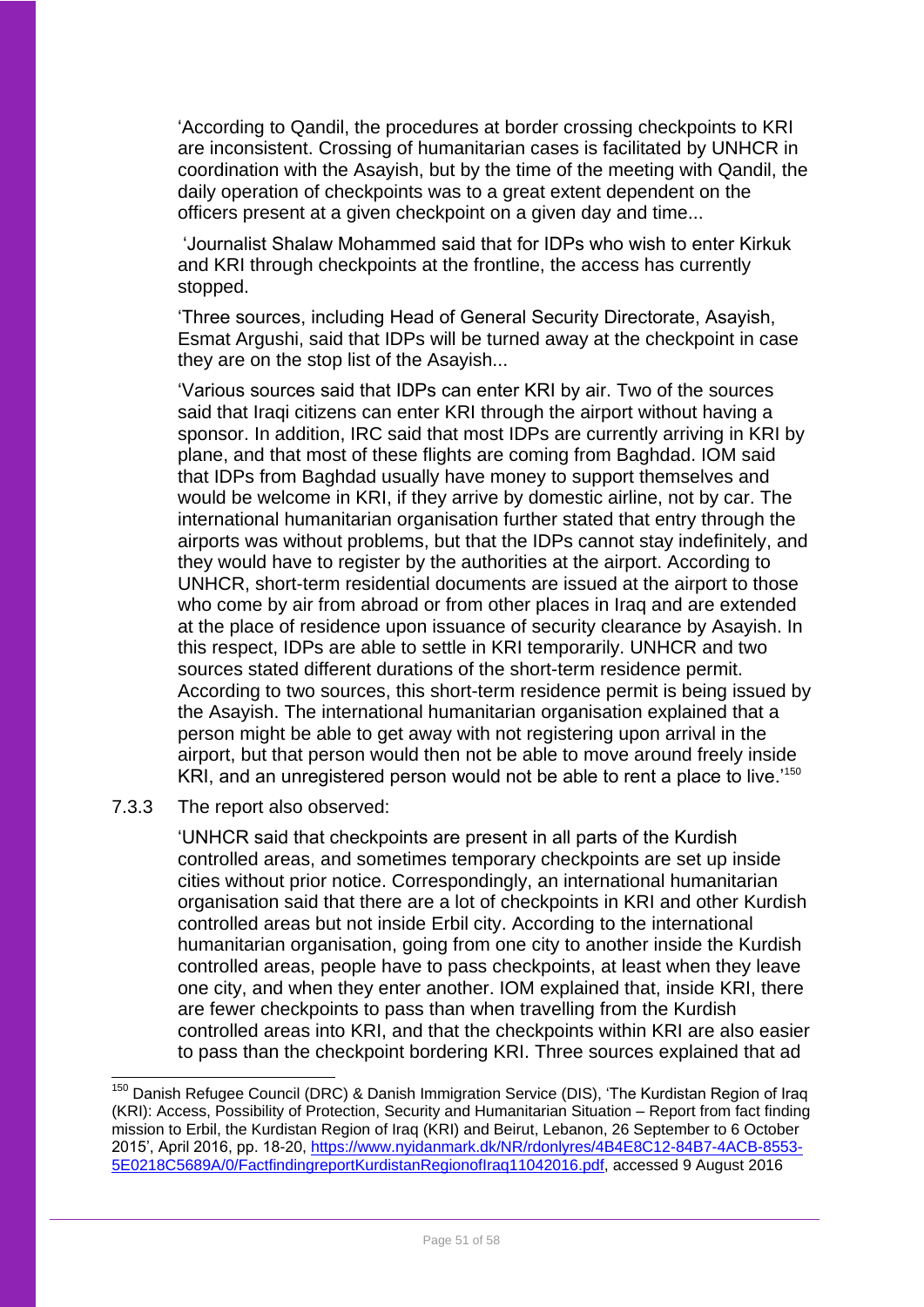hoc checkpoints may be set up within KRI for security reasons and in order to ransack cars when the authorities receive reports on illegal transport of weapons in the area. Various sources said that checkpoints inside KRI are manned by Kurdish authorities, either military forces or security personnel...

'An international humanitarian organisation said that, in areas controlled by militias, there will be unofficial checkpoints. In line with this, two other sources said that, outside KRI in the contested areas, there are many unofficial checkpoints manned by tribes and armed opposition groups...

'Different sources mentioned many types of ID documents that can be used for identification at the checkpoints. Head of the General Security Directorate, Asayish, Esmat Argushi explained that, at the checkpoints inside KRI, the procedure begins with a check of the IDP's ID documents to confirm that the IDP in question is an Iraqi citizen. Three sources stated that IDPs can present the nationality certificate in order to cross a checkpoint. One of these sources along with another source also stated that IDPs can present their civil ID. Qandil, however, stated that, without all the following ID documents, an Iraqi national is not able to travel domestically or pass through checkpoints: a civil ID card (in Arabic: 'al-betaqa as-shakhsiyya', also referred to as 'betaqet al-hawwiyya' or just 'al-hawiyya'), a nationality certificate (in Arabic: 'shahadet al-jensiyya') and a residence card (in Arabic: 'betaqet al-'iqama').

'Journalist Shalaw Mohammed said that, before the access to KRI stopped, the authorities also required seeing the food ration card (in Arabic: 'betaqet at-tamween') to identify the origin of the person in question. In addition, IOM said that when passing through a checkpoint, a person may be required to present a passport and sometimes a driving license.

'IOM added that, in some cases, it is only the head of household who must present his or her documents, and that some people show their Kurdistan Democratic Party (KDP) or Patriotic Union of Kurdistan (PUK) membership card to facilitate their way through checkpoints. IOM explained that Kurdistan Democratic Party (KDP) cards might work in Erbil and Dohuk, and Patriotic Union of Kurdistan (PUK) cards might work in Sulaimania.

'Qandil said that it is sometimes possible for travellers without documents to bribe their way through the checkpoints. Along with UNHCR, Qandil also expressed the view that the required type of ID document depends on ethnicity or religious belief. Qandil explained that the residence card is the most important document for Arabs to cross a checkpoint, whereas Christians, Kurds and Yazidis do not need a residence card to pass through checkpoints. UNHCR further stated that Turkmen and Christian IDPs can use the short-term residency to cross checkpoints.

'IOM said that, on an individual level, IDPs are not turned away at the checkpoints if they have lost their IDs. But if a big group of IDPs without documents are coming to a checkpoint at the same time, they might be placed in an IDP camp. According to Qandil, it is common knowledge that checkpoints cannot be crossed without documents, so few IDPs would attempt this. The only cases of detention connected to checkpoint crossing known to Qandil was detention of people suspected of cooperation with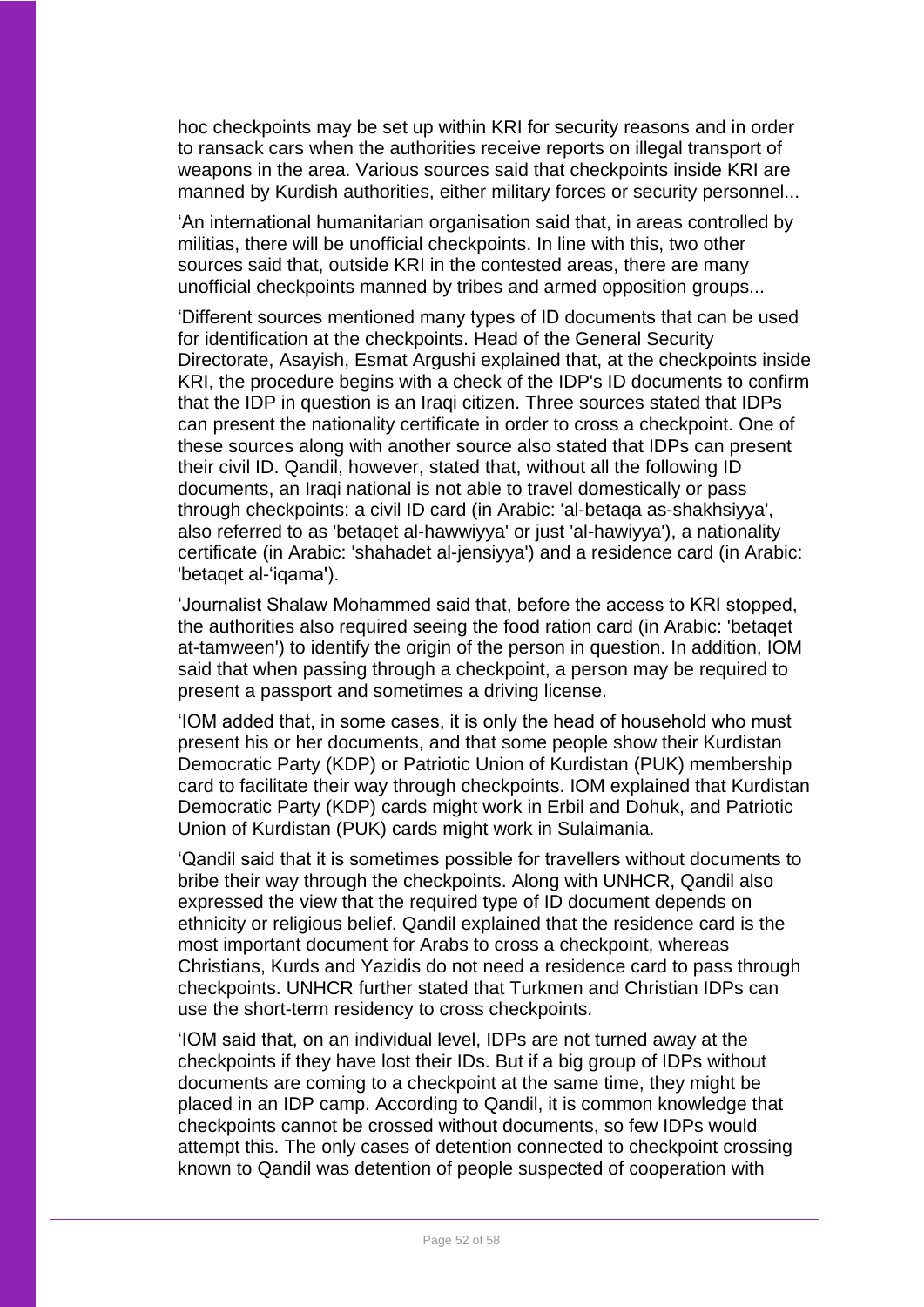Islamic State. The Baharka IDP camp management said that IDPs without documents moving around in Erbil might become stuck somewhere between checkpoints or become caught at an unexpected checkpoint. According to the Baharka IDP camp management, generally speaking, Sunni Arab and Turkmen IDPs face more problems related to the freedom of movement if they do not possess valid residential documents which are allowing for movement in Erbil Governorate...

'According to Head of General Security Directorate, Asayish, Esmat Agurshi, the ID card will permit an IDP to move around freely within KRI. Various sources, however, stated that IDPs face restriction of movement.

'PAO/KHRW said that if an IDP wishes to move from one part of KRI to another, the person would need the approval from the Asayish office in the place he is leaving as well as the approval of the Asayish office in the place he is moving to. Such approval must be brought to the real estate office. There are no specific criteria for getting such an approval; it depends on the individual officer at the Asayish office. Once an IDP is registered, there should not be need for further approval. However, there is restriction of movement for IDPs. If an IDP is registered in for instance Dohuk, the IDP cannot move to Erbil.

'An international NGO explained that with few exceptions, IDPs cannot move between governorates. IDPs have to stay where they were first registered as IDPs. They will not be allowed to pass through checkpoints between governorates unless they have good connections. Human Rights Watch said that for IDPs already living in KRI, it does not mean that they can move freely within the region. Their residence is restricted to one governorate, and they require an additional permit to cross into another governorate.

'A lawyer working for an international NGO stated that when a bombing happens and Sunnis are found to be behind the bombing, then all of a sudden Sunni Arabs are not able to move freely around KRI anymore.

'According to Qandil, the freedom of movement between the governorates fluctuates depending on the security situation at a given time...

'Two sources said that, in many camps in the Kurdish controlled areas, IDPs have to hand in their civil ID card to the Asayish at the gate when they leave the camp. UNHCR further stated that this presents a challenge to the IDPs with regard to freedom of movement. ERC stated that IDPs are free to leave the camps whenever they want and for example go out and find some work in the surrounding area, however, they have to show their registration cards when they come back. UNHCR stated that IDPs suspected of affiliation with Islamic State are being met with restrictions in their freedom of movement from the Kurdish authorities.

'According to the Baharka IDP camp management, twenty percent of the IDPs were missing some kind of documentation, and IDPs without documents are not only restricted in their freedom of movement but also at risk of being detained. The Baharka IDP camp management added that, when IDPs leave Baharka camp, they have to leave a form of ID with the Asayish. Management of Baharka camp said that, as a consequence, these IDPs typically cannot register with the Ministry of Migration and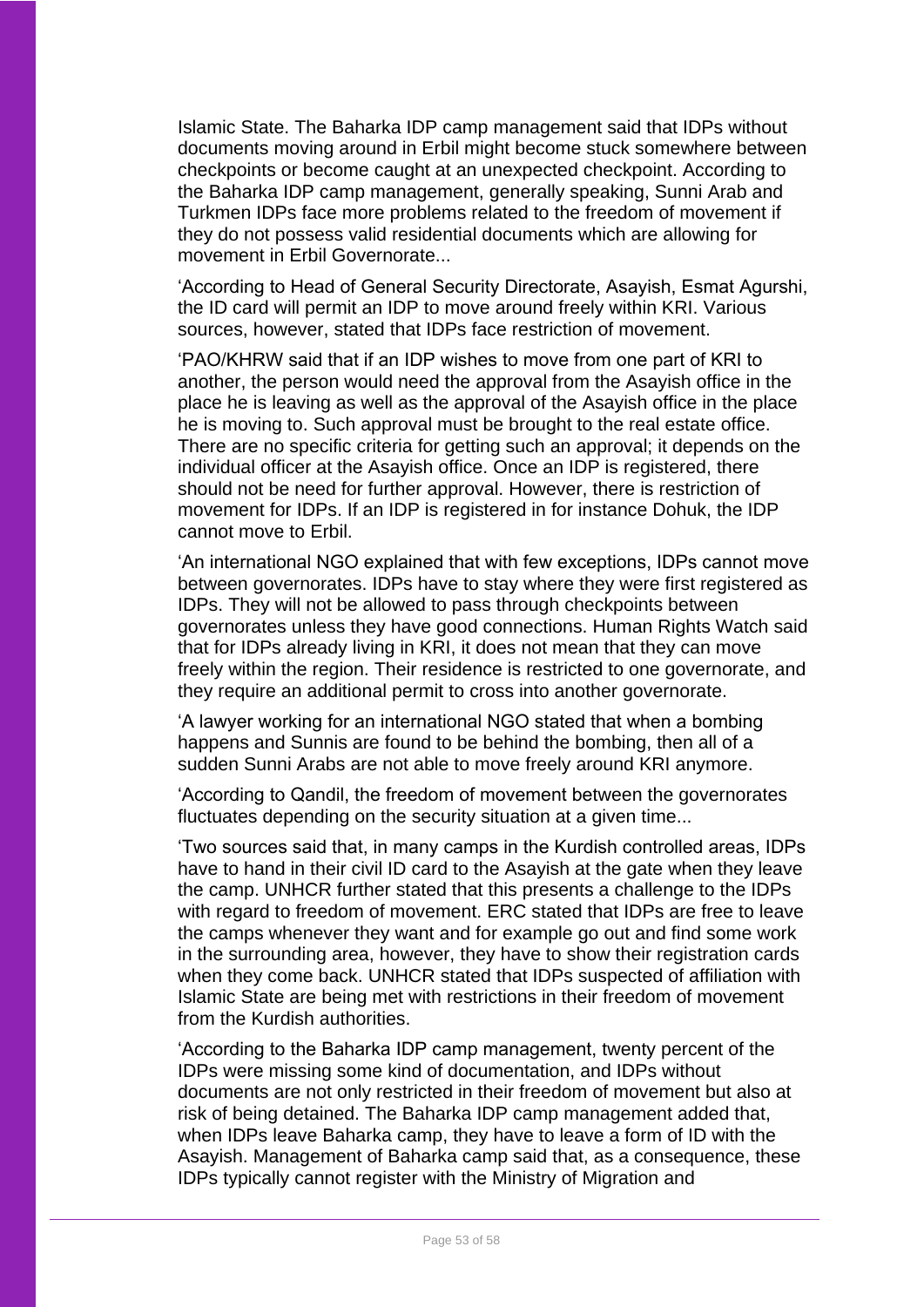Displacement (MoMD). They cannot obtain residential documents and without residential documents, they are not able to work legally as employees in KRI or to rent a house. Qandil informed that no IDPs living in camps have residence permits in KRI. In December 201574, UNHCR informed that, in Erbil Governorate, the authorities had just started to issue residencies to IDPs, which means that they will now have freedom of movement<sup>'151</sup>

#### 7.3.4 The source also noted:

-

'Three sources said that IDPs who have connections to the Kurdish authorities will be able to enter KRI. Two of these sources further stated that IDPs with money will be able to pay small bribes in order to stay legally in KRI...

'Various sources expressed the view that the difficulties that IDPs are meeting are linked to their ethnic profiles. Various sources mentioned Sunni Arabs, Arabs in general, Turkmen and to some extent Shabaks as ethnicities that face denial of entry or varying degrees of difficulties to enter KRI. However, Human Rights Watch said that, for Sunni Arabs and Turkmen, it is still possible to gain access through the airports. A lawyer working for an international NGO said that access to KRI is more difficult for non-Kurdish IDPs. Journalist Osama Al Habahbeh explained that while all Sunnis must have a sponsor to enter KRI, this is not the case for Christians and Yazidis who are fleeing from the south. Also Kurds and Turkmen are exempted from the sponsorship requirement. UNHCR said that Yazidis and Christians do from time to time experience obstacles similar to other ethnic groups but not with regard to entering KRI proper.

'UNHCR further stated that, since November 2014, any movement of Arab and Turkmen IDPs into Erbil Governorate has been stopped, except for those who already possess residence documents. An international humanitarian organisation, however, said that even if they hold valid Iraqi residence permits all Sunnis are in general denied entry into KRI. UNHCR said that single men and women of Arab ethnicity can enter Erbil through the airport only. At the time at which they enter Erbil airport, they do not need a Kurdish sponsor. At the airport, single men and women will be issued with entry permit for three to five days which is not renewable, unless they are staying in Erbil for work. Therefore, single men and women will not be issued with a short-term residence document (aka tourist pass) unless they have a job in Erbil.

'Human Rights Watch said that, according to checkpoint officials, the current regulations are that prior Asayish approval is now necessary for Arabs in order to enter KRI by road, whereas before, a Kurdish sponsor was sufficient.

<sup>&</sup>lt;sup>151</sup> Danish Refugee Council (DRC) & Danish Immigration Service (DIS), 'The Kurdistan Region of Iraq (KRI): Access, Possibility of Protection, Security and Humanitarian Situation – Report from fact finding mission to Erbil, the Kurdistan Region of Iraq (KRI) and Beirut, Lebanon, 26 September to 6 October 2015', April 2016, pp. 21-24, [https://www.nyidanmark.dk/NR/rdonlyres/4B4E8C12-84B7-4ACB-8553-](https://www.nyidanmark.dk/NR/rdonlyres/4B4E8C12-84B7-4ACB-8553-5E0218C5689A/0/FactfindingreportKurdistanRegionofIraq11042016.pdf) [5E0218C5689A/0/FactfindingreportKurdistanRegionofIraq11042016.pdf,](https://www.nyidanmark.dk/NR/rdonlyres/4B4E8C12-84B7-4ACB-8553-5E0218C5689A/0/FactfindingreportKurdistanRegionofIraq11042016.pdf) accessed 9 August 2016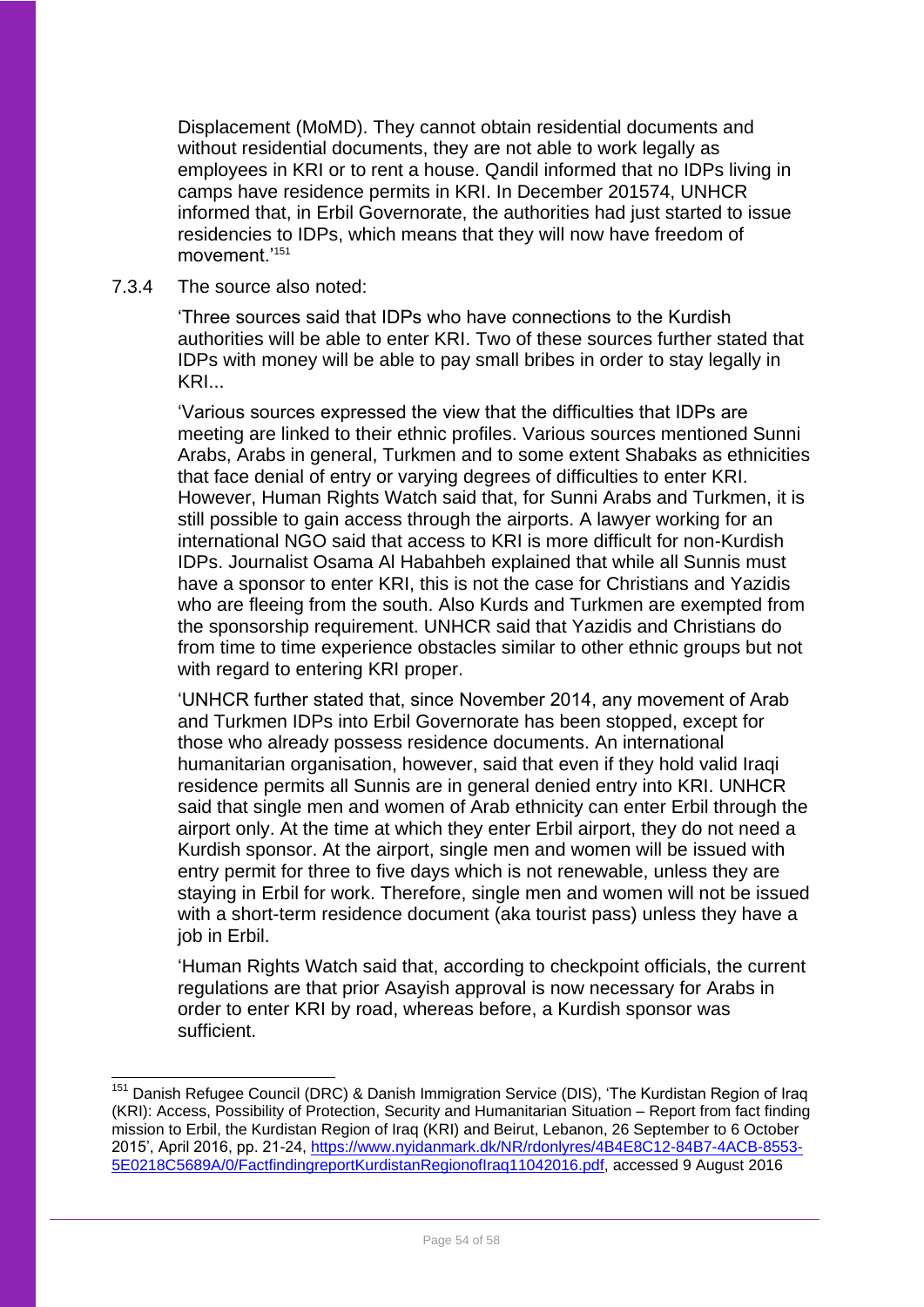'PAO/KHRW pointed to the general view of the Kurdish authorities that Sunnis are part of Islamic State until the opposite is proven. According to PAO/KHRW, even Sunni Arabs who have lived in KRI for a long period of time might experience difficulties crossing border checkpoints or checkpoints inside KRI. Similarly, a lawyer working for an international NGO said that the KRI host community, in general, consider Arab IDPs from Anbar Governorate terrorists, until the opposite is proven. UNHCR further said that entry through road checkpoints for Arab, Turkmen and Christian IDP communities is only possible if they have valid, pre-existing residence documents issued by the Erbil Asayish. However, it appears that some flexibility may be exercised at certain road checkpoints towards members of the Christian community. In line with this, two sources said that entry is generally not possible for Sunni Arab IDPs without a sponsor. IOM had also heard that, when the border is normally working, it may be easier for Christians and Yazidis to enter KRI than for Arabs.

'Two sources expressed a different view in saying that, in general, there is no discrimination. A western diplomat, however, said that further down south near Kirkuk, Diyala and Salah al-Din, the Sunni Arabs do face problems when they try to enter KRI. IOM noted that if a person is not Kurdish, stricter procedures may be applied when entering KRI. Head of the General Security Directorate, Asayish, Esmat Argushi said that young Arab males are not being denied entry.'<sup>152</sup>

Back to Contents

## <span id="page-54-0"></span>**8. Entry to areas outside the Kurdistan Region of Iraq (KRI)**

#### <span id="page-54-1"></span>8.1 Entry restrictions in KRI-controlled areas outside the KRI

8.1.1 The Danish fact-finding report noted:

-

'Journalist Shalaw Mohammed said that if IDPs wished to go to Kirkuk, they had to pass through Daquq, a town 47 km south of Kirkuk, and at this checkpoint, ID documents were required to enter Kirkuk. To the knowledge of IOM, however, the Kurdish controlled part of Kirkuk Governorate is closed for entry of people who are not registered in Kirkuk, though the organisation had heard that, somehow, people still manage to enter. In line with this, Qandil said that Arabs will need a residence card to settle in Kirkuk. With regard to ethnic Kurds, Qandil said that they do not need a residence permit in Kirkuk, and that some ethnic groups who are not Kurdish per se, but who have lived in Kirkuk for a longer period of time are, in this regard, considered equal to the Kurds. According to Qandil, this goes for Shabak, Kakai (Yarsanis), Yazidi and Christians. According to Human Rights Watch, Sunni Arabs and Turkmen in Kirkuk with money and connections may be able to get into Kirkuk.

<sup>&</sup>lt;sup>152</sup> Danish Refugee Council (DRC) & Danish Immigration Service (DIS), 'The Kurdistan Region of Iraq (KRI): Access, Possibility of Protection, Security and Humanitarian Situation – Report from fact finding mission to Erbil, the Kurdistan Region of Iraq (KRI) and Beirut, Lebanon, 26 September to 6 October 2015', April 2016, pp. 26-27, [https://www.nyidanmark.dk/NR/rdonlyres/4B4E8C12-84B7-4ACB-8553-](https://www.nyidanmark.dk/NR/rdonlyres/4B4E8C12-84B7-4ACB-8553-5E0218C5689A/0/FactfindingreportKurdistanRegionofIraq11042016.pdf) [5E0218C5689A/0/FactfindingreportKurdistanRegionofIraq11042016.pdf,](https://www.nyidanmark.dk/NR/rdonlyres/4B4E8C12-84B7-4ACB-8553-5E0218C5689A/0/FactfindingreportKurdistanRegionofIraq11042016.pdf) accessed 9 August 2016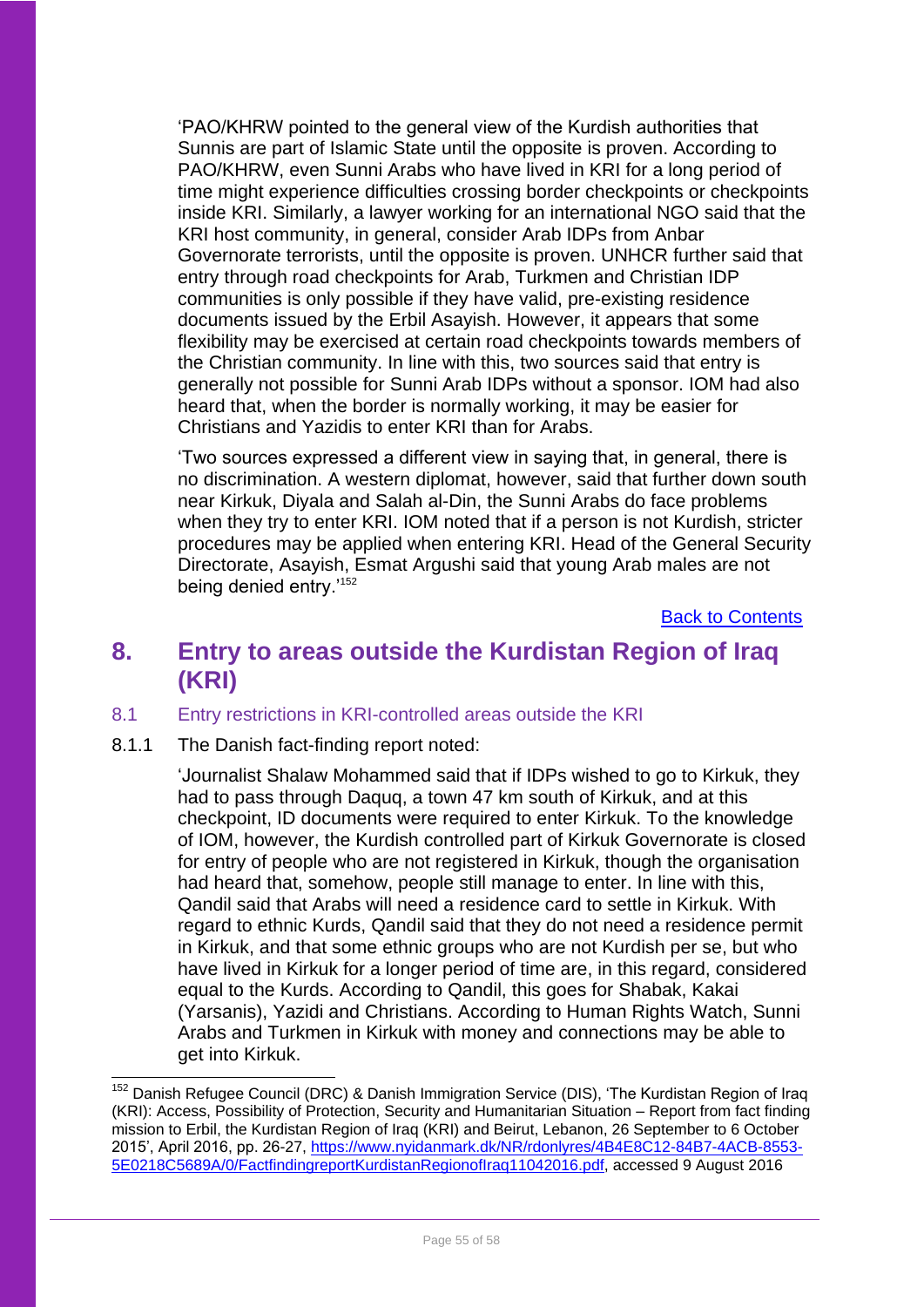'Some sources referred to statements on access for IDPs made by the authorities in Kirkuk. Human Rights Watch said that, as regards the access to Kirkuk, the Governor of Kirkuk has stated that Arabs would not gain access. Three sources said that the authorities in Kirkuk had made a statement saying that IDPs from Diayla and Salah al-Din are asked to return to their areas of origin.<sup>'153</sup>

Back to Contents

#### <span id="page-55-0"></span>8.2 Entry restrictions in Baghdad and the south

 $\overline{\phantom{a}}$ 

8.2.1 A fact sheet from US Aid, dated June 2015, noted:

'As of early June, IDPs continued to face access restrictions and sponsorship requirements in Babil, Baghdad, Karbala, Najaf, and Sulaimaniyah governorates...While acknowledging the legitimacy of security concerns expressed by Iraqi authorities, the Special Rapporteur condemned population movement limitations, documentation and sponsorship requirements, and checkpoints barring IDP entry, as well as the overall lack of humanitarian access, safety, and support afforded to IDPs and other conflict-affected populations countrywide.'<sup>154</sup>

- 8.2.2 A Landinfo report of February 2015, quoting the International Displacement Monitoring Centre (IDMC), wrote that 'restrictions have generally become more frequently imposed by the various provinces, but for Baghdad's part, they don't have information about the duration of the restrictions. Apart from this we know little about the effective dates and who are included in the restrictions<sup>'155</sup>
- 8.2.3 An article from Human Rights Watch (HRW), dated 30 May 2015, reported that since April 2015 the government imposed restrictions on entry to Baghdad and Babil, affecting just under 200,000 people, and that the KRI also imposed restrictions. The source commented: 'By requiring those who enter to have local guarantors, the restrictions in practice discriminate against Sunni Arabs.'<sup>156</sup>
- 8.2.4 The source, quoting Sabah Karhout, an Anbar Provincial Council member, wrote that the 'provincial authorities only allow displaced people to enter if they can present a local resident as a guarantor, or sponsor, at the entry checkpoints.' The article continued:

'One guarantor, who has to personally come to the entry crossing, can vouch for up to four families, the security forces told them. One showed Human

<sup>155</sup> Landinfo, 'Iraq: Baghdad – the security situation as of February 2015', 13 February 2015, [http://www.refworld.org/pdfid/55b7563c4.pdf,](http://www.refworld.org/pdfid/55b7563c4.pdf) p.29, accessed 1 April 2015

<sup>&</sup>lt;sup>153</sup> Danish Refugee Council (DRC) & Danish Immigration Service (DIS), 'The Kurdistan Region of Iraq (KRI): Access, Possibility of Protection, Security and Humanitarian Situation – Report from fact finding mission to Erbil, the Kurdistan Region of Iraq (KRI) and Beirut, Lebanon, 26 September to 6 October 2015', April 2016, pp. 24-25, [https://www.nyidanmark.dk/NR/rdonlyres/4B4E8C12-84B7-4ACB-8553-](https://www.nyidanmark.dk/NR/rdonlyres/4B4E8C12-84B7-4ACB-8553-5E0218C5689A/0/FactfindingreportKurdistanRegionofIraq11042016.pdf) [5E0218C5689A/0/FactfindingreportKurdistanRegionofIraq11042016.pdf,](https://www.nyidanmark.dk/NR/rdonlyres/4B4E8C12-84B7-4ACB-8553-5E0218C5689A/0/FactfindingreportKurdistanRegionofIraq11042016.pdf) accessed 9 August 2016 <sup>154</sup> US Aid, Iraq – Complex Emergency, Fact Sheet # 6, Fiscal Year (FY) 2015, 26 June 2015, [http://www.ecoi.net/file\\_upload/1788\\_1438001558\\_iraq-ce-fs06-06-26-2015.pdf,](http://www.ecoi.net/file_upload/1788_1438001558_iraq-ce-fs06-06-26-2015.pdf) accessed 1 April 2016

<sup>156</sup> Human Rights Watch (HRW), 'Curbs Put War's Displaced at Risk', 30 May 2015, [https://www.hrw.org/news/2015/05/29/iraq-curbs-put-wars-displaced-risk,](https://www.hrw.org/news/2015/05/29/iraq-curbs-put-wars-displaced-risk) accessed 1 April 2016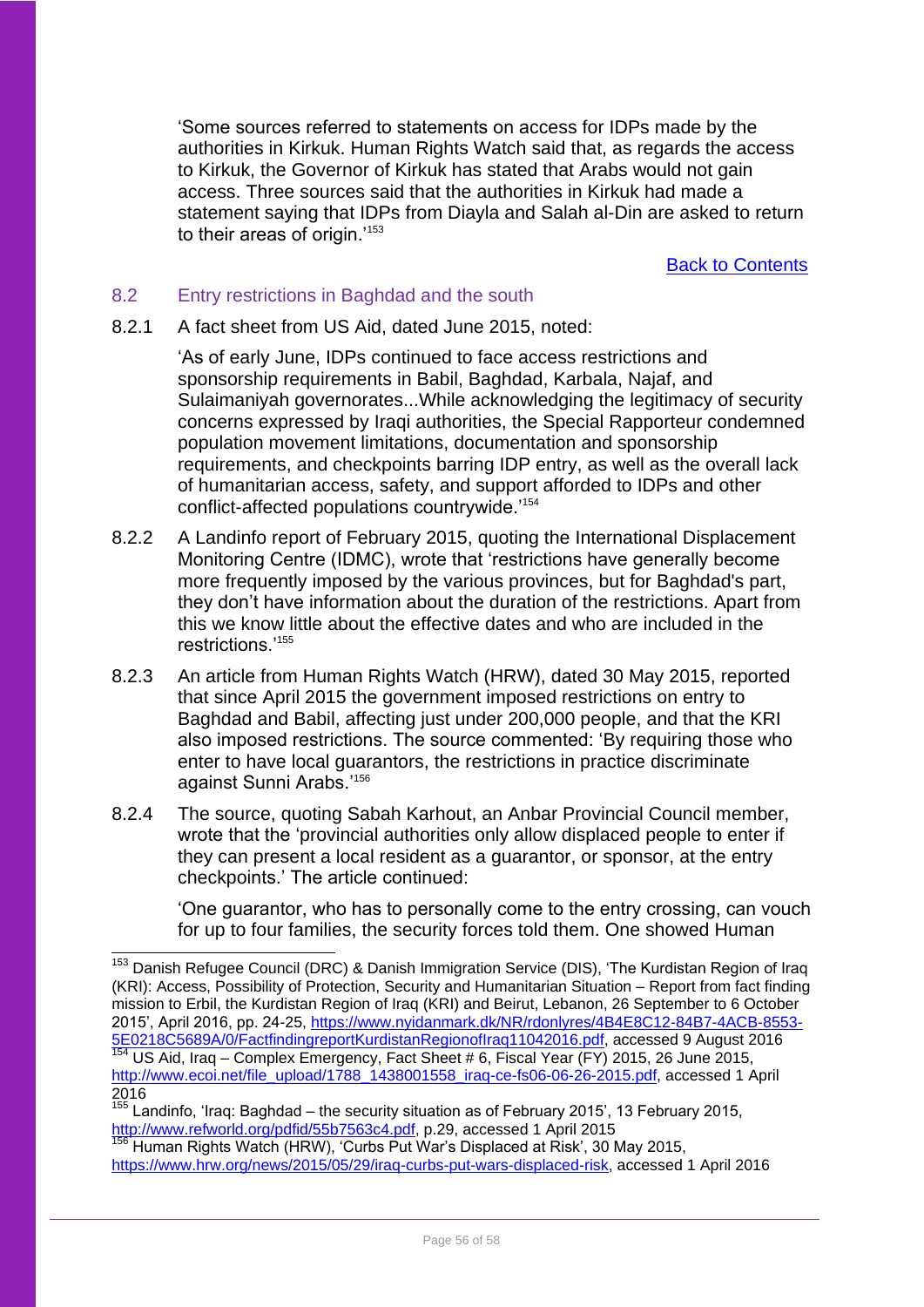Rights Watch a copy of a guarantee – a post-it sticker with a faded Iraqi Army stamp, the handwritten name of the head of the family entering, the number of accompanying family members, and a signature by an army officer, but not the name of the guarantor, which is entered into an electronic database.'<sup>157</sup>

- 8.2.5 The source wrote that when Daesh captured Ramadi in May 2015 Baghdad authorities closed the bridge into the city, even for those with a sponsor, although they reinstated the sponsorship system a few days later.<sup>158</sup>
- 8.2.6 The source added:

'According to the UN [Guiding Principles](http://www.unhcr.org/43ce1cff2.html) on Internal Displacement, internally displaced persons have "the right to seek safety in another part of the country" and "to be protected against forcible return to or resettlement in any place where their life, safety, liberty and/or health would be at risk." On May 15 [2015], Chaloka Beyani, the United Nations special rapporteur on the human rights of internally displaced persons, concluded a visit to Iraq, saying that he was disturbed by "reports of IDPs being barred entry" to Baghdad and other areas "on the basis of their identity," and "deeply concern[ed]" about quarantor requirements.<sup>159</sup>

8.2.7 In May 2015, William Spindler of the UNHCR said: 'Displaced civilians still face serious obstacles at various checkpoints out of Anbar into neighbouring provinces, as local authorities impose restrictions', adding that Babil and Kerbala governorates were closed to displaced people from Anbar. The source also said: 'Onerous requirements for other documentation has also been a concern. UNHCR's partners have spent days helping 600 vulnerable people - many with serious medical conditions or living with disability - get access to Baghdad governorate.'<sup>160</sup>

Back to Contents

[https://www.hrw.org/news/2015/05/29/iraq-curbs-put-wars-displaced-risk,](https://www.hrw.org/news/2015/05/29/iraq-curbs-put-wars-displaced-risk) accessed 1 April 2016 <sup>158</sup> Human Rights Watch (HRW), 'Curbs Put War's Displaced at Risk', 30 May 2015, [https://www.hrw.org/news/2015/05/29/iraq-curbs-put-wars-displaced-risk,](https://www.hrw.org/news/2015/05/29/iraq-curbs-put-wars-displaced-risk) accessed 1 April 2016 <sup>159</sup> Human Rights Watch (HRW), 'Curbs Put War's Displaced at Risk', 30 May 2015,

 $\overline{\phantom{a}}$ <sup>157</sup> Human Rights Watch (HRW), 'Curbs Put War's Displaced at Risk', 30 May 2015,

[https://www.hrw.org/news/2015/05/29/iraq-curbs-put-wars-displaced-risk,](https://www.hrw.org/news/2015/05/29/iraq-curbs-put-wars-displaced-risk) accessed 1 April 2016 <sup>160</sup> UN High Commissioner for Refugees (UNHCR), 'UNHCR concerned at obstacles facing thousands fleeing Ramadi', 29 May 2015, [http://www.unhcr.org/55683c8e9.html,](http://www.unhcr.org/55683c8e9.html) accessed 1 April 2016